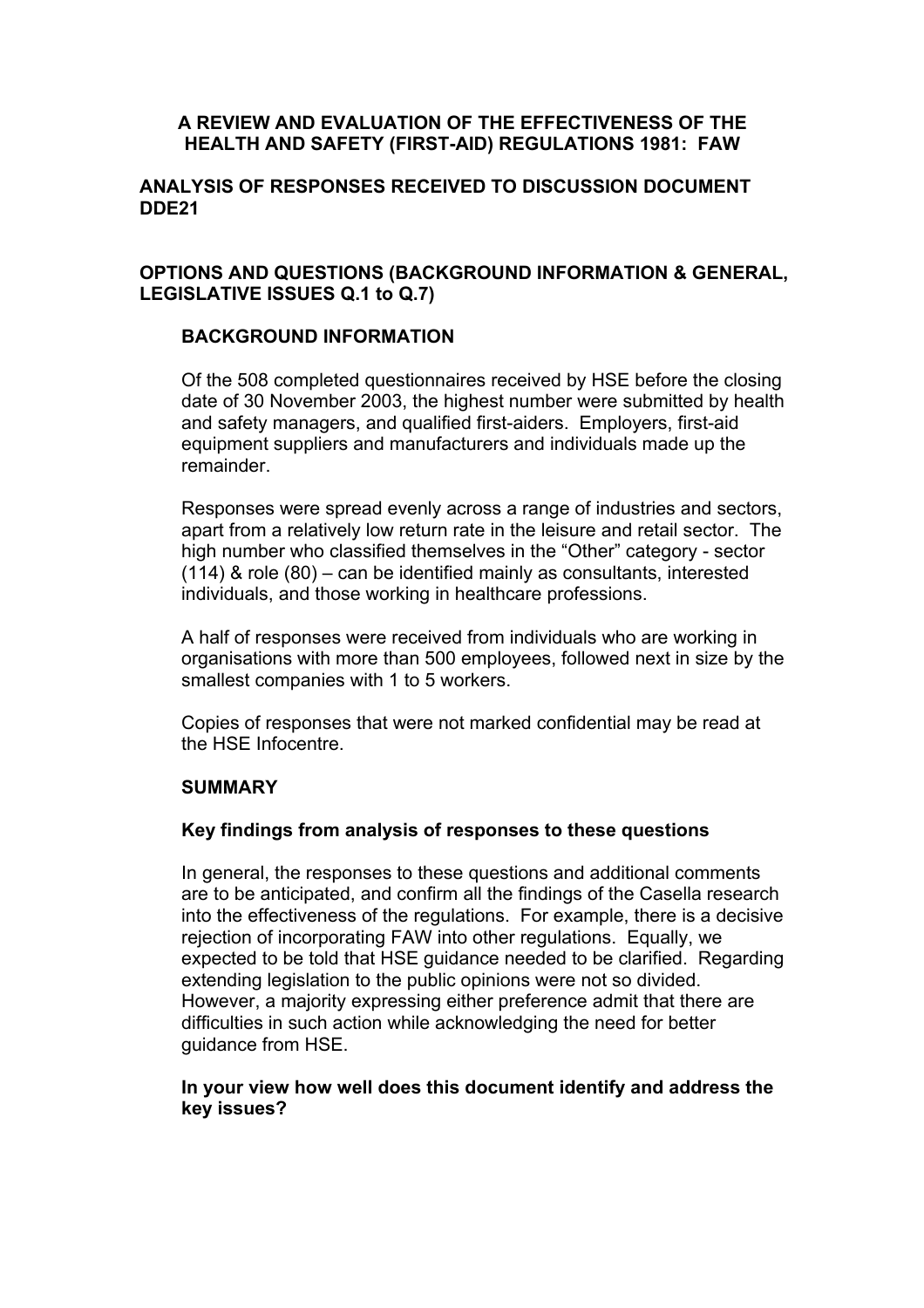Respondents feel that the document identifies and addresses the key issues well or very well by a very wide margin. Less than 20 replied that key issues had not been covered well.

## **Is there anything you particularly liked or disliked about this exercise?**

## **Likes**

- an important and valuable consultation to reconsider the whole subject that is long overdue
- good to have a say and help to direct future legislative requirements, especially the smaller operators, and addresses highly pertinent issues and concerns that many have had for some time
- all clearly explained e.g. background to the proposed changes and options and well constructed with clear division into different topics and flexibility built into the process
- concise, focuses the mind in addressing every aspect of first aid provision
- adequate depth and detail to cover the majority of issues that need to be addressed
- consequences of decisions e.g. where changes to legislation would be required well thought-out
- easy to respond online– good range of alternatives
- summary, options and comments boxes were particularly helpful
- opportunity to meet face-to-face to discuss the evaluation was very helpful
- realistic timescale was set for the return of comments from stakeholders
- addresses all the key players in the first aid industry and beyond
- simple to follow the reasoning and methodology
- a good easy mode of consultation
- refinements offered to system welcomed
- training identified as a key issue at last
- use of research findings paving the way to inform options/ questions raised in the discussion document very effective
- recognises that first-aid provision must now be compatible with modern needs and developments in pre-hospital care
- encouraging to see the scope of the review going further than the minimum
- attempts to standardise the industry at last

## **Dislikes**

- the review and evaluation exercise is becoming somewhat protracted and the drifting timetable created degree of uncertainty
- aspects are confusing; more clarity to certain items needed. The meaning of some items under discussion is not always clear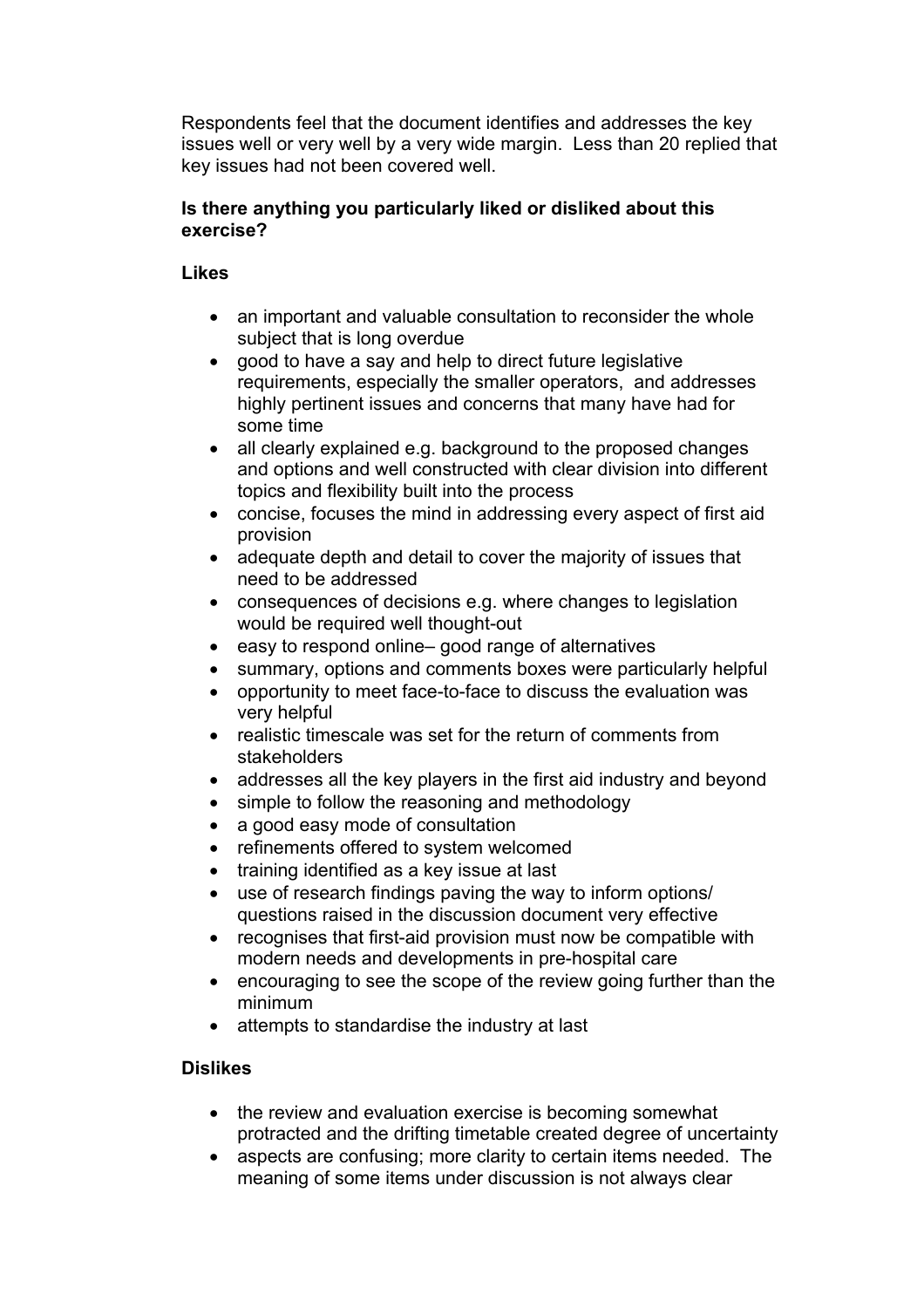- the discussion document should have been sent automatically to every approved first-aid training organisation not only distributed on request
- concerns over the late introduction of standards setting as this was not discussed at the consultation meetings
- in certain areas the range of options needs to be extended to more variants
- Form Design: drop-down boxes are confusing you select the relevant menu nothing appears in the boxes
- options are limited to ticking one box where more than one answer or a different answer or narrative reply or options extended to more variants is required e.g. q.7
- questions restricted to a 'yes' only answer or leave untouched if 'no' – no way of knowing that the question wasn't missed accidentally & how many were replying "yes" by default
- your written reply cannot be saved & printed, and the boxes too small to view text
- no recommendations or guidance on issues outside implicit scope of FAW e.g. supplementary information on what AED is and its usefulness so that employers can make an informed decision
- the need for change is clear but it appears that there may be a hidden agenda of foregone conclusions e.g. less HSE involvement planned
- bias steer to responses e.g. questions 11 & 12
- the proposals do not go far enough. Not enough questions addressed. Fundamental change is required in first-aid provision, since treatments, equipment and management styles have changed out of recognition over the past 20 years. The contents of the Discussion Document will not address the present situation or in future.
- While credit is due to HSE for trying to obtain all views it seems that the VAS 'big hitters' will always do things their own way with no intervention from HSE
- The first rule of health and safety is not addressed the duty of care that an employer holds to everyone on the premises
- No explanation of the situation in Northern Ireland. The same law on FAW exists by "order of council".
- A bit long and convoluted but realise it takes a reasonable length to explain
- Areas for discussion missed role of ongoing assessment in refresher courses; minimal training for instructors holding equivalent qualifications

## **The Regulatory Structure**

## **Q1 Should FAW be incorporated into other health and safety management regulations?**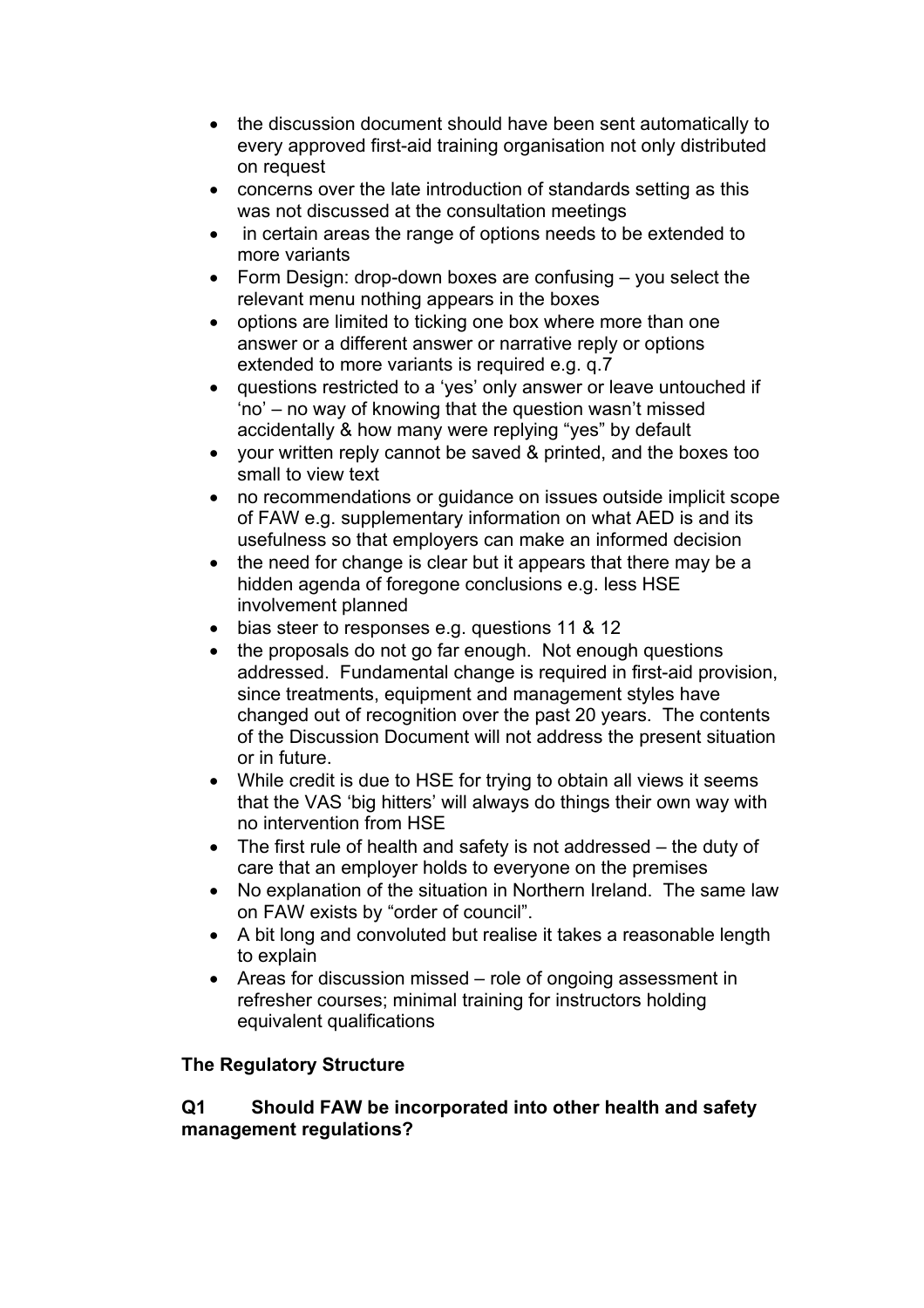Two-thirds (66%) of responses indicate that FAW should remain standalone regulations and not be brigaded with other regulations covering the management of workplace health and safety. Approximately a third (28%) favour incorporation into other regulations. 6% express no opinion.

There is no discernible difference in responses according to role; however, responses analysed by size of organisation indicate that small and medium-sized enterprises (SMEs) are more likely to favour keeping FAW intact as opposed to the larger companies who seem more ready to accept legislative change.

The responses concur with the findings of the Casella research that the benefits to be gained from integration would be limited.

*Arguments supporting the status quo with discrete and separate FAW regulations* 

- The Regulations are important in their own right and benefits extend beyond the workplace
- Retains prominence and weight they deserve integration could lead to dilution of the emphasis
- Focuses employers' minds on the need for such provision otherwise they may 'forget' to address
- New regulations require a lot of work that may outweigh any of the benefits to be gained

*Arguments supporting incorporation of FAW into other arrangements* 

- one less regulation to worry about
- allows for a more risk-based approach
- simple 'one-stop-shop' for busy SMEs
- reinforces obligations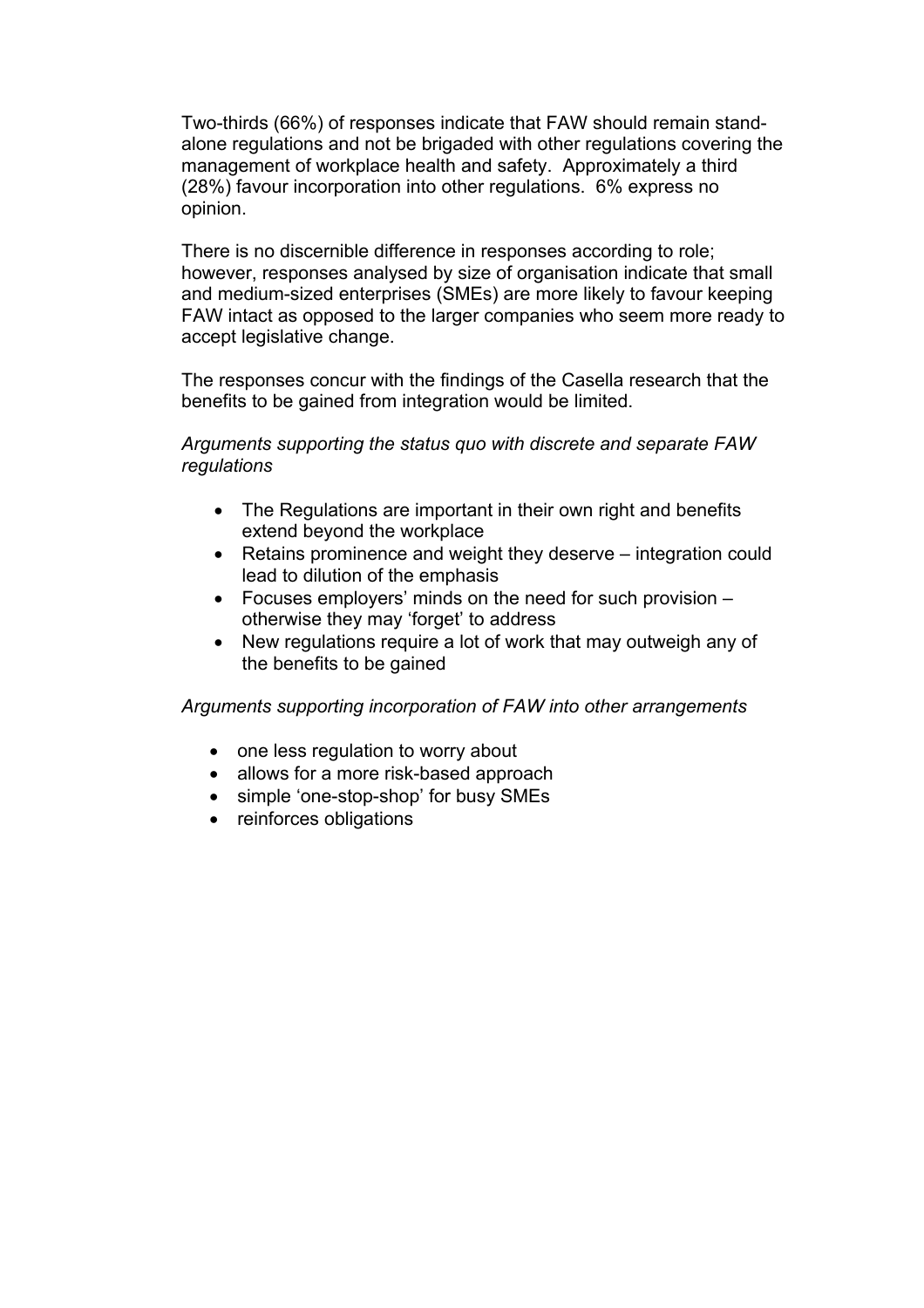## **Q2 What benefit, if any, would this be to employers in assessing and making their first aid provision?**

Those favouring a merger concentrate on MHSWR as the most appropriate vehicle which would take FAW into the general health and safety remit, re-emphasising the mandatory nature of first-aid provision at work and raising the profile of FAW for managers. Many state that they would find the transition straightforward as they already build firstaid into their total health and safety provision, and system of general risks assessment, accident reporting, and emergency procedures. A clear link between risks assessment and the appropriateness of first aid provision i.e. the first aid needs assessment, would simplify the process and make FAW part of the total risk control process. Small businesses argue that they struggle to cope with the mass of legislation put before them. Therefore, any attempts to reduce the burden and simplify tasks to achieve appropriate first aid provision to reduce the burden are to be welcomed. It was argued that a uniform approach within a better-known legislative base such as MHSWR or some other structure involving fewer legal requirements would encourage compliance and assist with more effective planning of health and safety according to their circumstances and need.

The "No" responders identified that the importance of FAW could be diluted or lost if subsumed into MHSWR that is already a complicated set of regulations. Standalone regulations are clear and identifiable, and focus the attention of employers on provision. Merger would serve only to confuse roles and responsibilities further and ultimately weaken the existing provisions of FAW.

*Benefits to employers when assessing and making first aid provision if FAW were incorporated into other health & safety management regulations* 

- more account taken of the actual working environment
- raising first aid as an automatic component part of any workplace assessment would make the topic easier to understand and more acceptable to employers if regulations about the full range of their health and safety responsibilities reside in the same place
- profile of first aid raised within the management structure and safety departments of companies and organisations
- improved and more easily recognised standards to work to and detailed information/instructions provided if linked to other risk assessments
- ambiguities cleared up around what HSE "recommends" or what HSE "requires"
- planning of health and safety provision in workplaces addressed more efficiently, effectively & cohesively
- assessment needs and decision tree process made clearer and therefore less reliance on outsiders to assist them
- thorough consideration of provision needs prompted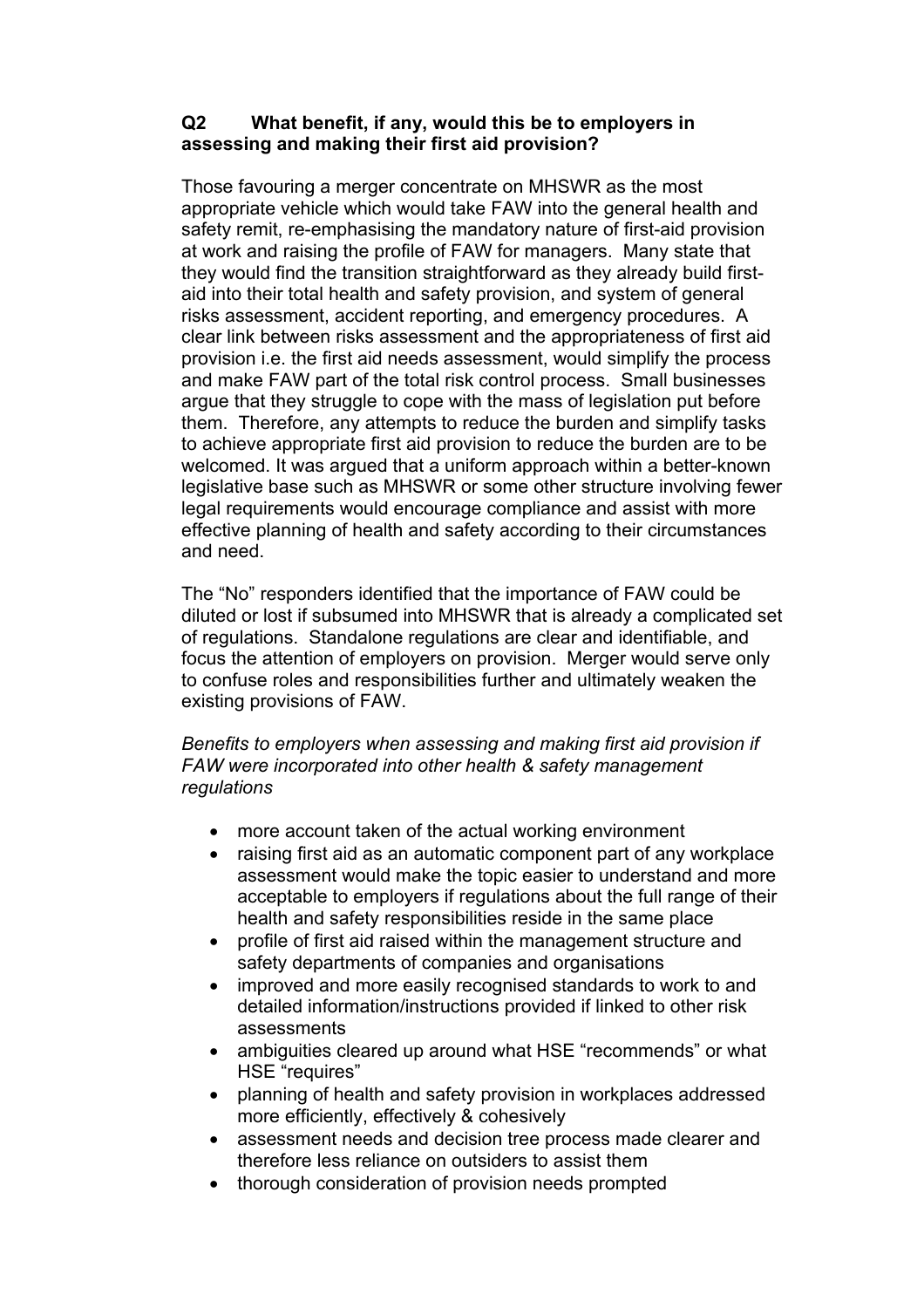- coverage and links of FAW to other regulations made known e.g. confined spaces, electricity at work
- it would remove over-reliance on the first-aid needs checklist and prescriptive content of many training courses that were often hampering employer efforts to ensure adequate provision

## *Main drawbacks*

- incorporating FAW into general legislation could reduce the effectiveness of a proven system and unravel achievements made. Levels of understanding and compliance are reported high – "if it ain't broke, don't fix it"
- Employers would then consider first aid to a lesser degree than other more 'important' legislation-driven requirements in the workplace – or completely avoid it
- the first aid requirements would get lost amid other content and lead therefore to lesser standards
- The issues and details of MHSWR are confusing enough to follow without adding to them
- More notice is taken if kept as a standalone ACoP
- Good idea for certain legislation maybe but FAW is too specific to make such an approach worthwhile
- Preparing and passing new legislation would take a long time and resource efforts better concentrated on elsewhere
- Change would increase the complexity in an area where there is already a fair level degree of confusion amongst employers e.g. concerning where FAW intersects with other legislation
- FAW needs can already be assessed using the existing framework in MHSWR as a guide
- First aid is an important provision but it is allied to health and safety matters not central to it
- The universal coverage of first aiders and/or appointed persons in all workplaces required at present would be jeopardised
- Any perception that first aid was now marginalized would make it more difficult for employer/employees to justify expenditure and training up the line to superiors
- It would lead to drop in the number of first-aiders because employers would view first aid as advisory only
- sensible to maintain a clear distinction between "after the event" actions such as first-aid, and more involved strategies in prevention and risk control. FAW is a reactive measure dealing with what risk assessment cannot prevent – not management and prevention, so merger poses little in the way of potential benefits
- undesirable outcome if you use the methodology of risk assessment as the identification of a low level of previous injuries, places the company in a low risk category and therefore no provision of first aid is strictly necessary.
- Difficulty in demarcation and knowledge retention as most firstaiders are not necessarily involved in other health and safety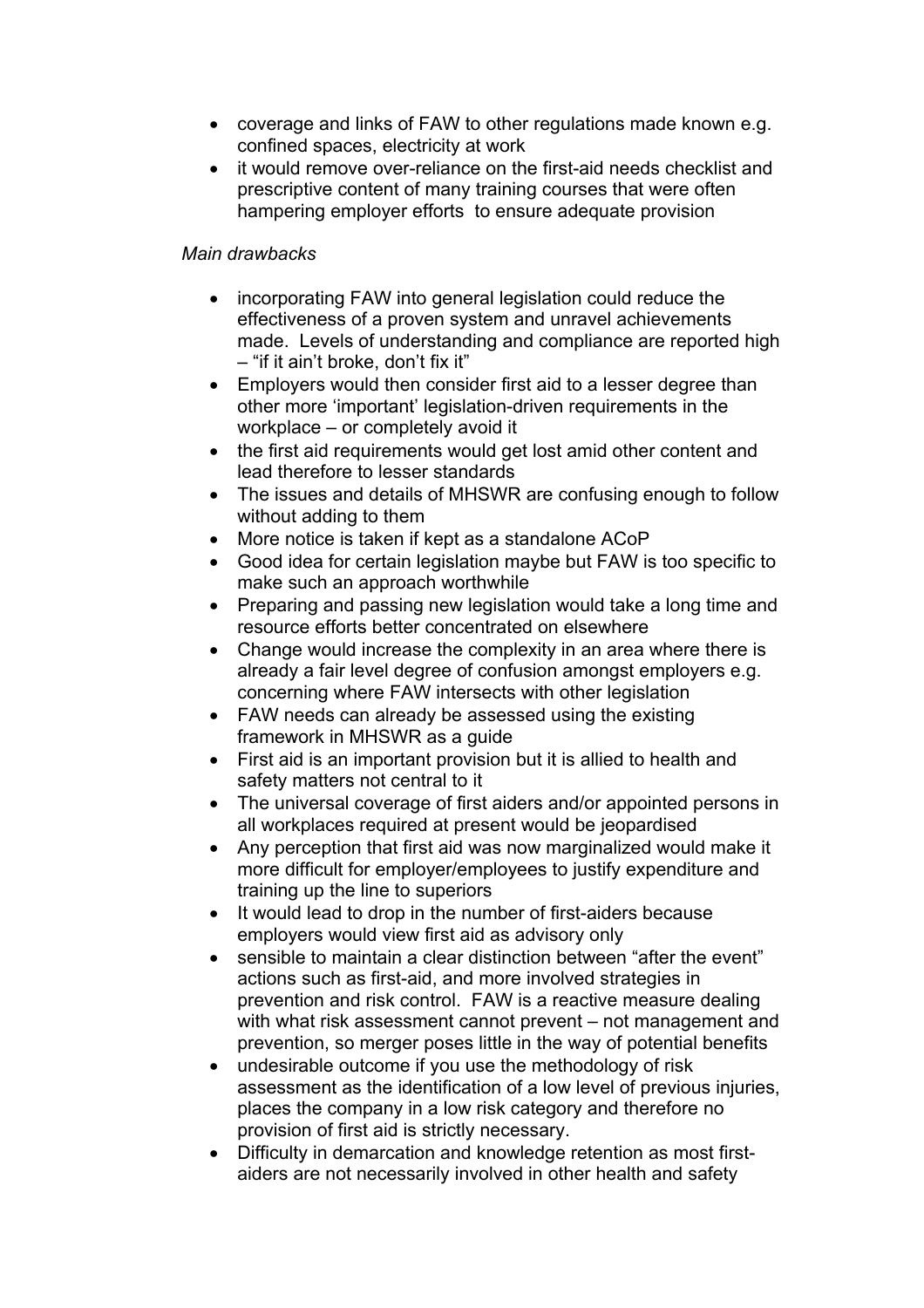management in their workplace. Employers and first-aiders would become distanced from the tasks

- Present system allows employers to access the information easilyI
- FAW relies at present on volunteers from the workforce. Relying on the results of risks assessments would mean compulsion, firstaider duties written into contracts etc as employers are duty bound to act on the results of a risk assessment.
- The strong sense of first-aid as a moral service and a welfare issue would be corroded
- Fine tuning the extensive guidance that exists on how to comply with FAW would really suffice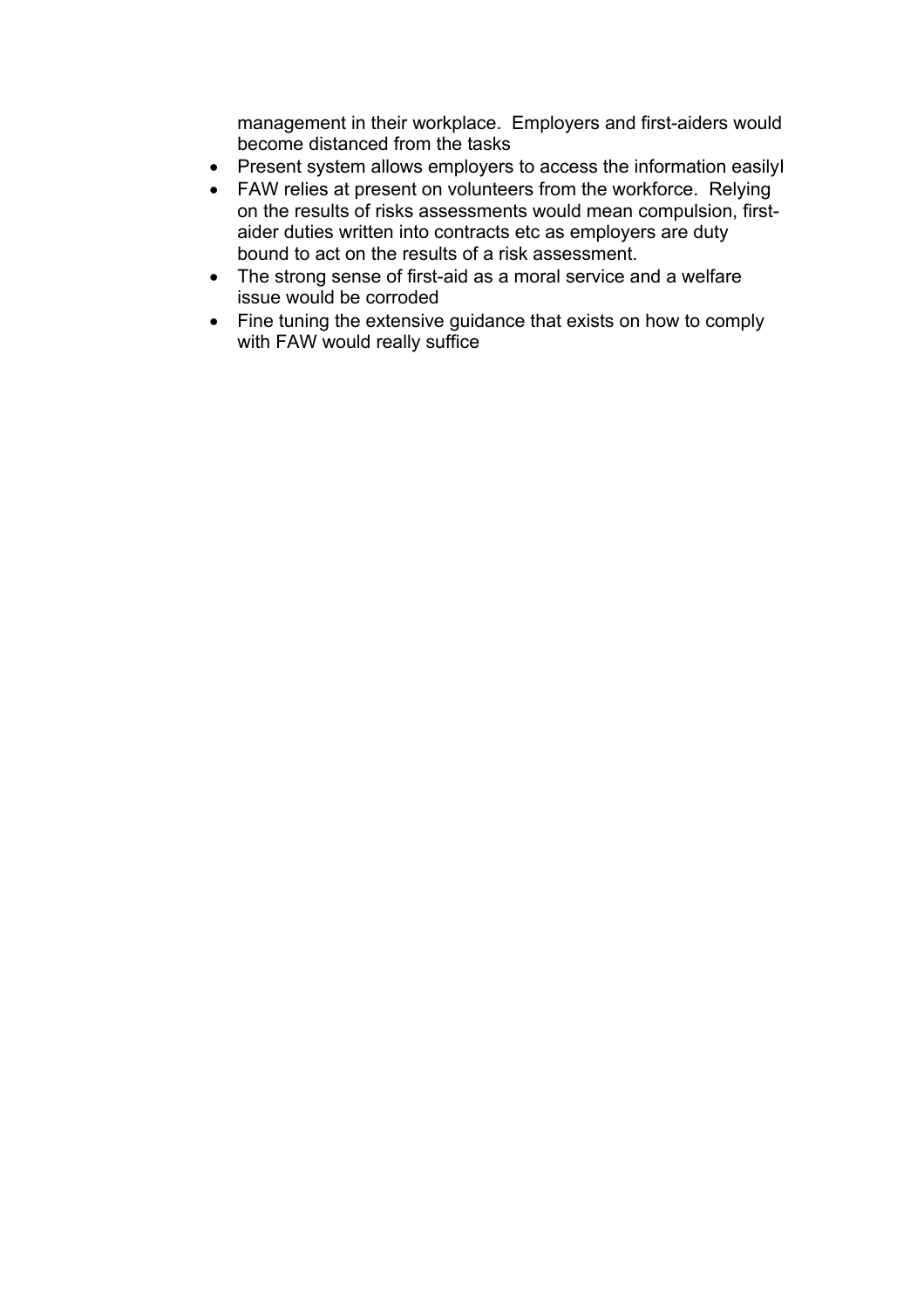## **Effectiveness of the Regulations and Guidance**

#### **Q3 Does FAW make clear the roles and duties of employers, first-aiders and appointed persons?**

Responses here are more evenly split. 44% agree that the roles and duties are easy to understand. 51% state that the regulations do not make the designated roles clear.

A theme running through the additional comments is that more detail is required that will cut down on differences in interpretation.

## **Q4 What additional guidance should HSE give on making a first aid needs assessment?**

Many felt that the guidance in the present ACOP on needs assessment was sufficient but roughly a quarter of respondents, especially smaller organisations, provided examples of extra guidance that they would like to see included. The present checklist of 14 aspects is seen as helpful and sufficient to determine needs but there is room to introduce more definite statements that would reduce confusion.

The key suggestions for improvement to HSE advice on the needs assessment were: to make the wording simpler; providing case studies, pro-forma or flow chart explaining principles; clarify the role of appointed person, and, guidance on categories of risk and how to identify the number of first- aiders required.

#### *Detailed advice that respondents wanted to see*

- Explanation and amplification of the roles and responsibilities especially "appointed person" confusing halfway house at present
- What level of training must appointed persons receive?
- Is another level needed of specialist first-aider e.g. offshore & diving industry?
- Help in calculating the numbers of appointed persons and firstaiders required in relation to square footage or staffing levels, unusual circumstances – multi-occupancy, coping with longerterm absence of qualified first-aiders
- A guide to the assessment process positioned more prominently in guidance & supported with user-friendly design to reduce problems of individual interpretation e.g. flow chart of principles, tick lists, decision trees, case studies & worked examples comparing low risk to high risk, available online & photocopiable. Especially useful for small and lower risk workplaces
- Factors involved in selection of first-aiders e.g. disability & DDA covered & how to deal with treatment of children, vulnerable groups, and section 3 duties (the public)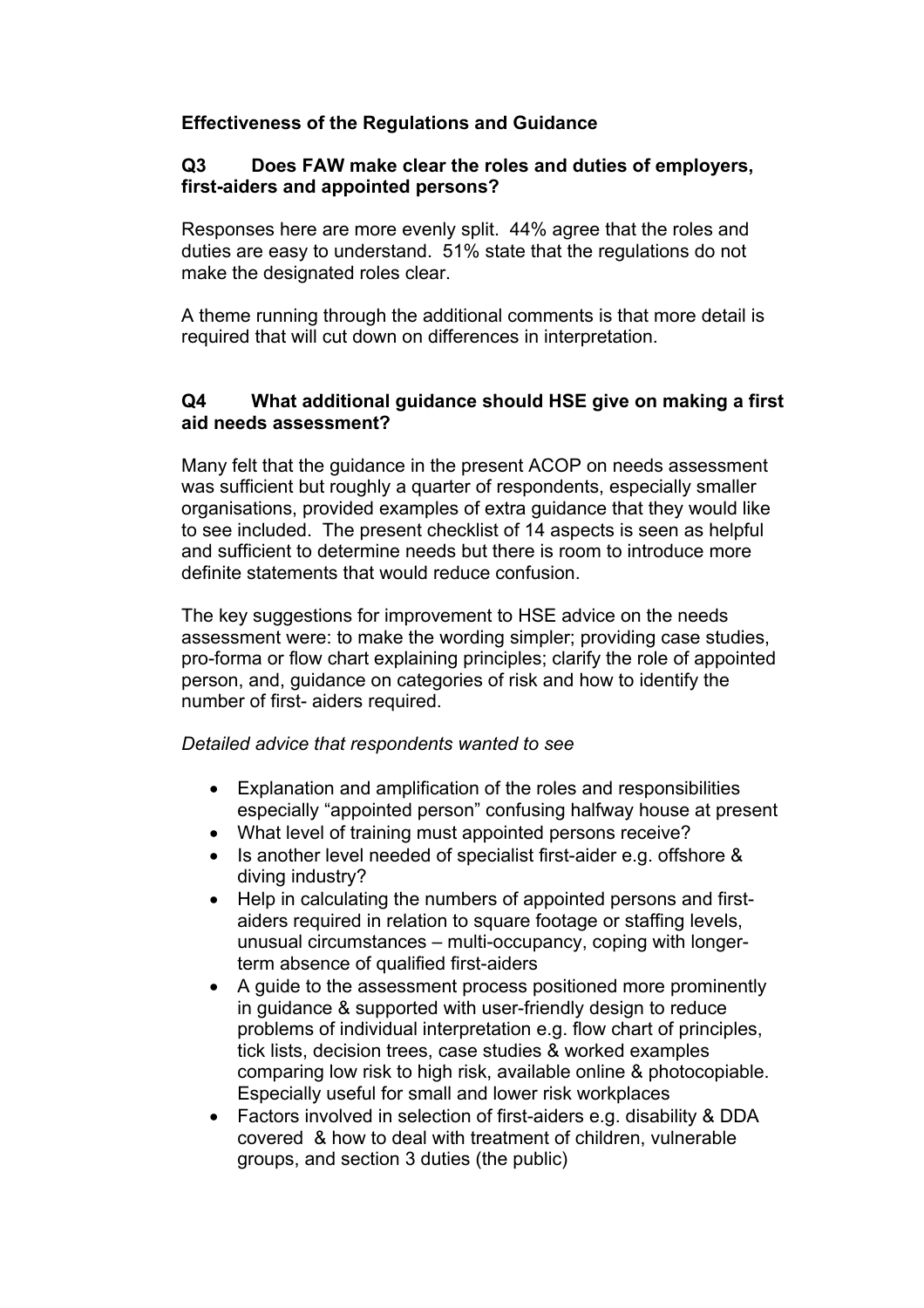- How to deal with specific work/sectors and specific risks encountered e.g. in specialised industries, transport, chemicals, construction
- Categorising risk where a good safety record may predicates a "low" assessment of need
- Clarify how far first-aider can administer treatment in an emergency situation- remote working and hostile environments where it is expected that there will be delays in accessing paramedic/medical aid
- Use and positioning of special equipment e.g. defibrillators
- Third parties who are not employees e.g. contract staff
- Rights and protection for first-aiders who may make mistakes
- What information needs to be recorded after treatment of an incident
- How often assessment of provision should be revisited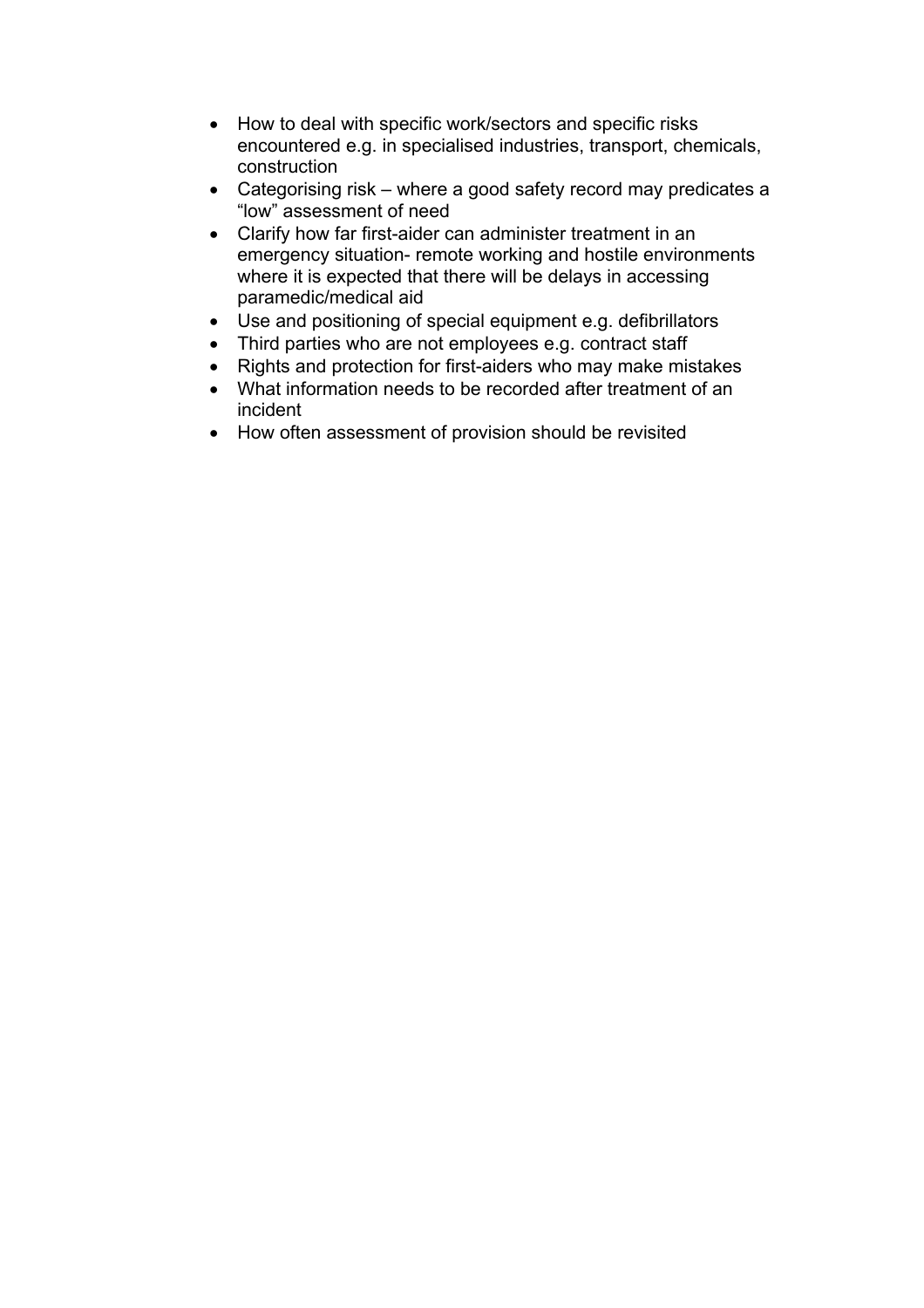## **Q5 What other areas of first aid at work does HSE need to clarify or provide new guidance on?**

Most suggestions concern the need to elaborate or update existing guidance. The main areas highlighted by respondents were – extra advice on minimum contents of first aid boxes both quality & quantity (how to make additional provision e.g. hospitals, and what not to supply); use of additional first aid equipment especially defibrillators & Oxygen Admin kits; clarification of the role of appointed persons; and advice on first aid for the public and liability concerns.

Other frequently raised issues noted:

- advice for specific work scenarios e.g. lone & shift worker arrangements, peripatetic and voluntary workers, laboratory workers and security staff
- providing cover when first-aiders are absent
- Where a first-aider should not get involved
- Completing RIDDOR returns where required
- How to liaise with emergency services in establishing response times
- Description of a typical first aid room
- Rough guide to costs of implementing FAW in typical workplace

## **Implementation Costs of the Regulations**

## **Q6 Should HSE guidance include examples of comparative costs?**

Two-thirds of replies express a view that examples of costing first-aid provision are not required. The rest feel that some attempt to assist with information of this kind would be worthwhile.

There was no space given to express supporting opinions beneath this question. However, the following points of relevance to Q.6 were added in the additional comments box of questionnaires:

## **Yes**

- Providing examples of costs incurred in meeting their duties would help employers assess the costs of first aid at work in the same way that they currently measure costs incurred in meeting their other obligations to protect the health and safety of their employees adequately
- Low risk & SMEs would benefit from information that would help them in determining the level and quantity of first-aid or appointed persons personnel required & value for money, and encourage take-up - bearing in mind, however, that expense was not the sole guiding principle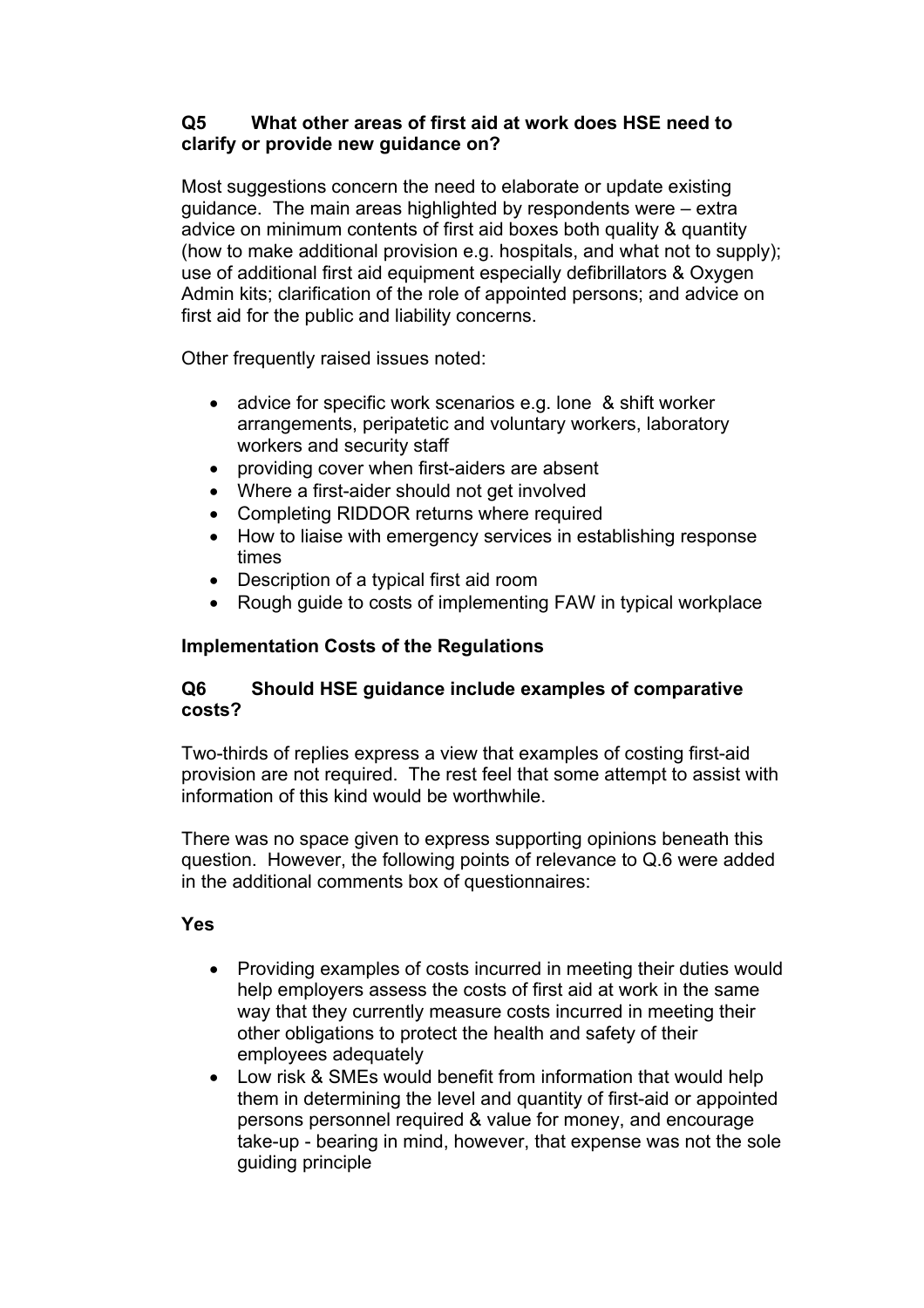- Costs will vary widely from organisation to organisation according circumstances so accurate estimates of cost were unlikely
- Stark figures may discourage employers from securing adequate and appropriate provision
- The costs guidelines (and hence the guidance & ACOP) would require frequent amendment
- Meaningless as some providers are subsidised in different ways whereas others pay the full cost themselves
- Too much of the calculations would be driven by assumption
- It would shift the emphasis from the benefits onto the costs of provision
- Guidance on costs is not the case for any other regulations

## **No**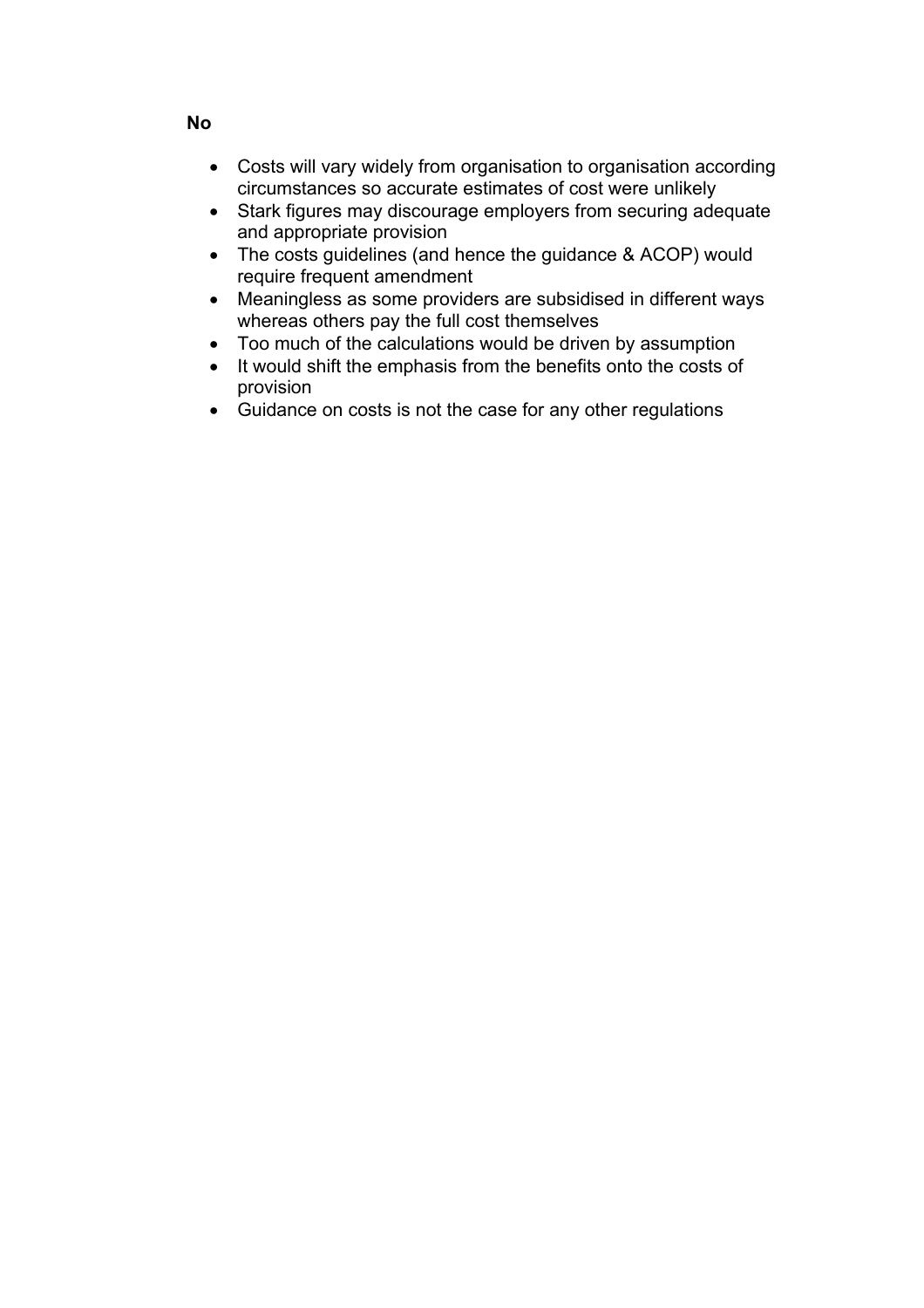## **Application of FAW to other than employees**

## **Q7 Should first aid for the public be provided on a voluntary basis as at present or should this be compulsory through new legislation requiring employers to make provision?**

A majority (54%) respond that a continuation of the existing voluntary approach is the best option, with slightly over a third (39%) favouring a move toward compulsion. 7% express no opinion either way. There was an even spread across role, size and sector.

Arguments in support of the status quo

- FAW and quidance result in a good voluntary response already
- the passage of legislation would be time-consuming and resourceintensive, and lead ultimately to more pressures on smaller businesses struggling to comply with the requirements
- first-aiders would be put in the invidious position of having to deal with emergencies without foreknowledge or warning
- a goldmine for lawyers if mistakes occur
- fewer would come forward to train as first-aiders if the element of goodwill is lost and a compulsory element was introduced especially in retail sector
- mandatory first-aid cover for members of the public would mean that first-aid duties may have to become compulsory – written into work contracts with no regard for capabilities
- company insurance rates would rise as not all insurance companies extend cover to non-business related accidents
- simple enough to include provision to public in employer's needs assessment if really wishing to extend to help public
- most organisations & companies with a large public interface already include public in their provision on a 'customer care' basis. Exercising choice not to extend to public is more likely in smaller workplaces where visitors and contractors are less commonplace anyway
- explore value of offering financial assistance for those volunteering to conduct substantial face-to-face assistance with the public in the way that NHS first responder volunteers and staff now operate
- complicated scenarios e.g. a farmer's responsibility for the first aid needs of visiting fruit pickers
- the definition of public is drawn too widely or loaded with exemptions such as those taking ill with pre-existing conditions
- better spending time and money to concentrate on honing current provision

*Arguments for compulsory provision for the public:*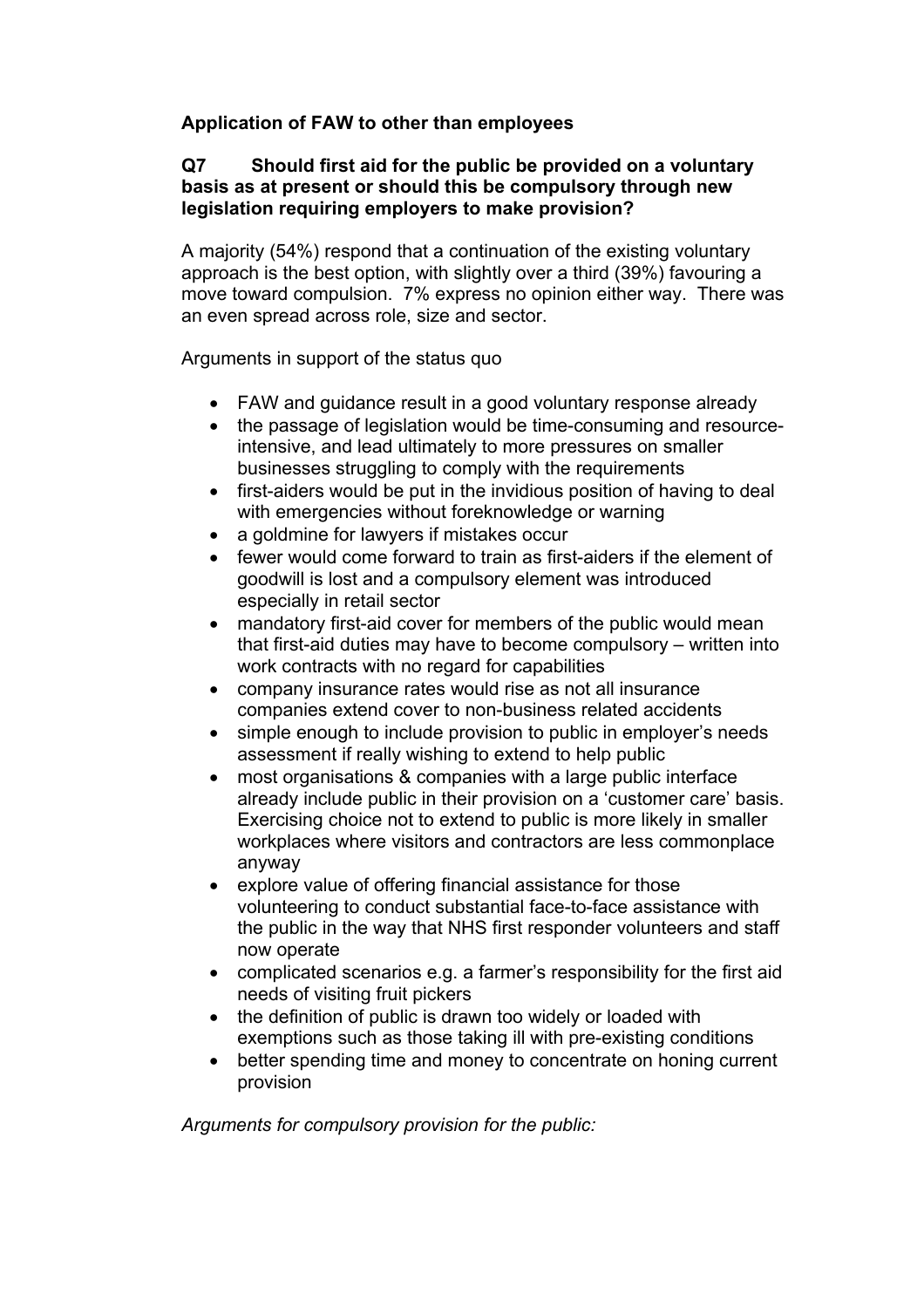- It is an emotive issue when a first-aider is prohibited from tending to a member of the public in need of assistance owing to company rules
- arrangements for covering public can always be kept to a minimum e.g. limited to summoning emergency assistance
- paying visitors to sports centres, entertainment complexes etc. have a right to assume first- aid help if needed as part of a duty of care
- isn't extending to public consistent with employer duties under HSWA Section 3 & MHSWR?
- nothing to lose provided a sensible level of numbers or situations is set before implementation
- voluntary arrangements will not ensure it is provided or operated properly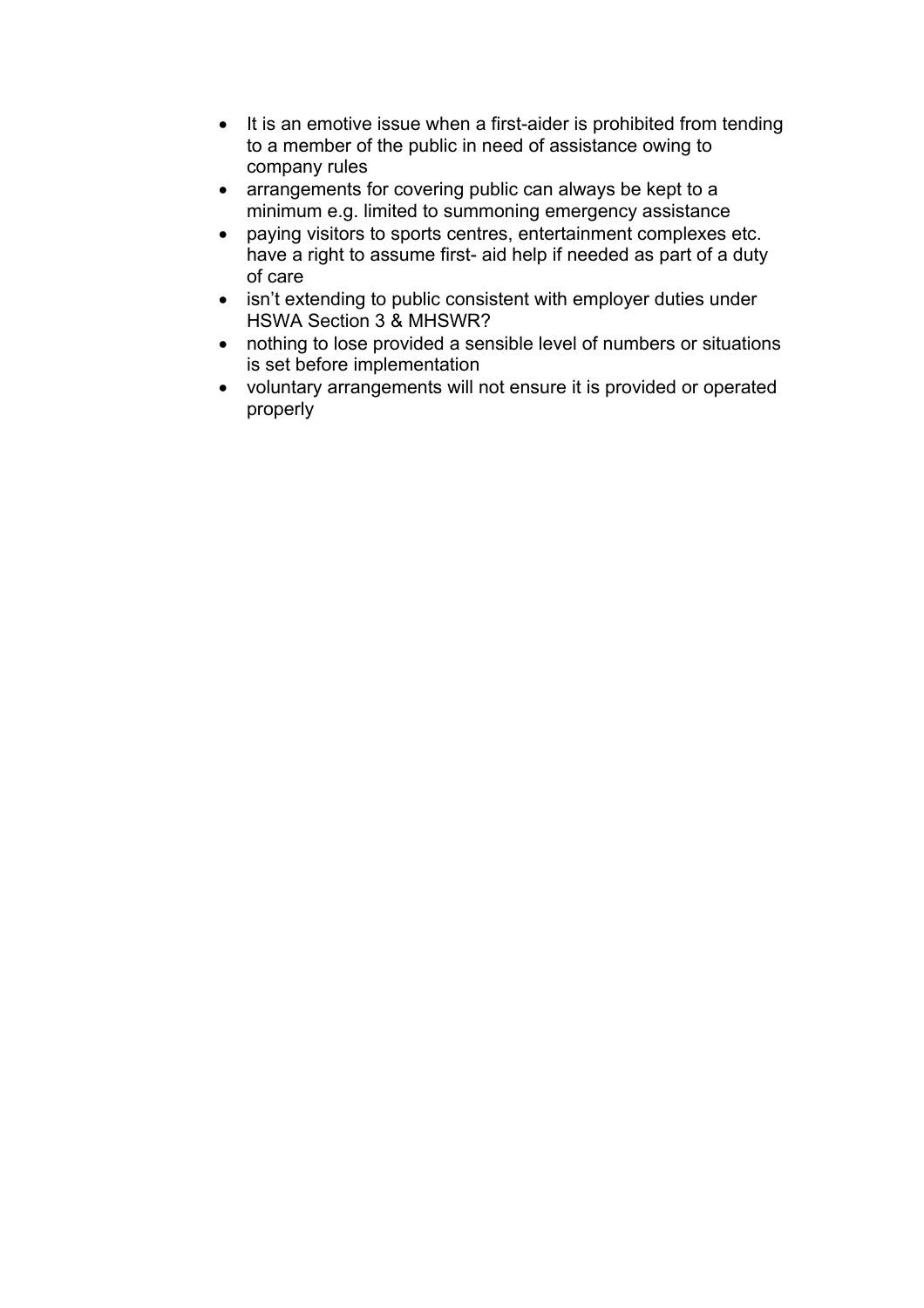#### **Additional Comments on this section of the Discussion Document not covered above**

- a retrograde step to give voluntary associations a further opportunity to dominate in the training, training standards, and knowledge field. Smaller training organisations in the independent sector should also have a say.
- more provision should be made to offer training and guidance in languages other than English
- FAW should be kept locked into a NGO system in order to stop the proliferation of supposed safety experts giving flawed advice
- constant little changes e.g. to the UK resuscitation guidelines cause much confusion
- The Armed services should be taken into the scope of FAW
- update the first aid pages of HSE website with lessons learnt from incident reports
- if the record keeping of first aid incidents was linked to the statutory reporting of accidents a catalogue of prevention techniques could be created
- there are foregone conclusions in the discussion document and a hidden agenda to get rid of small independent first aid providers who in the main provide excellent training
- employers should be encouraged to read the guidance that is already available and more thought given to how the material is publicised
- start to enforce FAW requirements more firmly stringently where employers cannot be bothered to maintain adequate provision

## **FURTHER STATISTICAL ANALYSIS OF THIS SECTION OF DISCUSSION DOCUMENT**

#### **Q1 – Should FAW be incorporated into other health and safety management regulations?**

| Table $1 -$ Responses to Q1 |              |    |  |  |  |  |  |  |
|-----------------------------|--------------|----|--|--|--|--|--|--|
|                             | <b>TOTAL</b> | %  |  |  |  |  |  |  |
| <b>No</b>                   | 337          | 66 |  |  |  |  |  |  |
| <b>Yes</b>                  | 143          | 28 |  |  |  |  |  |  |
| No Opinion                  | 28           |    |  |  |  |  |  |  |

| <b>res</b> |  |
|------------|--|
| No Opinion |  |
|            |  |

|                      | <b>No</b> | $\%$ | <b>Yes</b> | $\frac{9}{6}$ | No opinion | $\%$ |
|----------------------|-----------|------|------------|---------------|------------|------|
| No opinion           | 2         | 0.4  | 0          |               |            | 0.2  |
| <b>Agriculture</b>   |           | 1.4  |            | 1.4           |            |      |
| <b>Construction</b>  | 9         | 1.8  | 6          | 1.2           |            |      |
| <b>Education</b>     | 117       | 23   | 39         | 7.8           | 9          | 1.8  |
| <b>Manufacturing</b> | 23        | 4.5  | 13         | 2.6           | ာ          | 0.4  |
| <b>Other</b>         | 70        | 13.8 | 36         | 7.1           | 8          | 1.6  |

# Table 2 – Responses to Q1 by Sector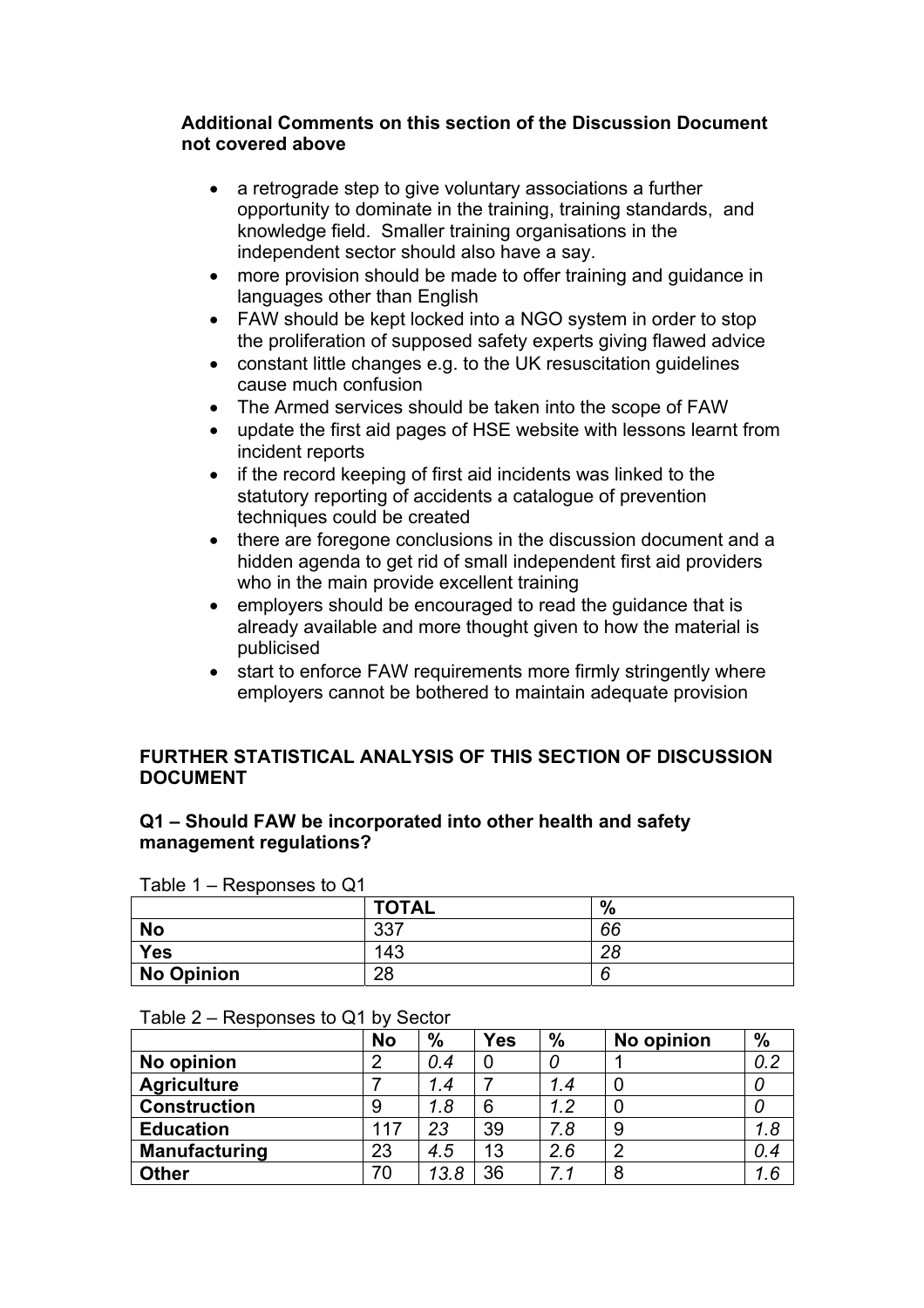| <b>Public</b>                   | 49             | 9.7  | 20             | 3.9  | $\mathbf 0$    | 0   |
|---------------------------------|----------------|------|----------------|------|----------------|-----|
| Retail                          | 8              | 1.6  | $\overline{2}$ | 0.4  |                | 0.2 |
| <b>Services</b>                 | 20             | 3.9  | 9              | 1.8  | 3              | 0.6 |
| <b>Electronics</b>              | 4              | 0.8  | $\overline{0}$ | 0    | 1              | 0.2 |
| IT                              | 1              | 0.2  | $\overline{0}$ | 0    | $\overline{0}$ | 0   |
| <b>Outdoor</b>                  | $\overline{2}$ | 0.4  | 0              | 0    | $\Omega$       | 0   |
| <b>Facilities Management</b>    | $\overline{2}$ | 0.4  | $\overline{0}$ | 0    | $\overline{0}$ | 0   |
| Research &                      | 3              | 0.6  | $\overline{2}$ | 0.4  | $\overline{0}$ | 0   |
| <b>Consultancy</b>              |                |      |                |      |                |     |
| <b>Engineering</b>              | 4              | 0.8  | 1              | 0.2  | 1              | 0.2 |
| <b>Transport</b>                | 1              | 0.2  | 1              | 0.2  | $\overline{0}$ | 0   |
| <b>Printing</b>                 | 1              | 0.2  | $\overline{0}$ | 0    | $\overline{0}$ | 0   |
| <b>Media</b>                    | 1              | 0.2  | $\overline{0}$ | 0    | $\overline{0}$ | 0   |
| <b>Chemical</b>                 | 5              | 1.0  | $\overline{2}$ | 0.4  | 1              | 0.2 |
| <b>Nuclear</b>                  | 1              | 0.2  | $\overline{0}$ | 0    | $\overline{0}$ | 0   |
| Charity                         | $\overline{2}$ | 0.4  | $\overline{2}$ | 0.4  | 0              | 0   |
| <b>Extractive &amp; Utility</b> | 1              | 0.2  | 1              | 0.2  | $\Omega$       | 0   |
| <b>Supply</b>                   |                |      |                |      |                |     |
| Leisure                         | 4              | 0.8  | 1              | 0.2  | 1              | 0.2 |
| <b>Communication</b>            | 0              | 0    | 1              | 0.2  | $\overline{0}$ | 0   |
|                                 |                |      |                |      |                |     |
| Total                           | 337            | 66.5 | 143            | 28.4 | 28             | 5.6 |

## Table 3 – Responses to Q1 by Size

|                 | <b>No</b> | $\frac{0}{0}$ | <b>Yes</b> | $\frac{0}{0}$ | <b>No Opinion</b> | $\frac{9}{6}$ |
|-----------------|-----------|---------------|------------|---------------|-------------------|---------------|
| $1-5$           | 56        | 11            | 27         | 5.3           | 6                 | 1.2           |
| $6 - 10$        | 28        | 5.5           | 11         | 2.2           | 3                 | 0.6           |
| $11 - 25$       | 19        | 3.7           | 14         | 2.8           | ◢                 | 0.2           |
| 26-50           | 12        | 2.4           | 9          | 1.8           |                   | 0.2           |
| 51-100          | 16        | 3.2           | 6          | 1.2           | $\overline{2}$    | 0.4           |
| 101-500         | 54        | 10.6          | 11         | 2.2           | 5                 | 1             |
| <b>Over 500</b> | 145       | 28.5          | 62         | 12.2          | 5                 | 1             |
| N/A             | 7         | 1.4           | 3          | 0.6           | 5                 | 1             |
|                 |           |               |            |               |                   |               |
| <b>Total</b>    | 337       | 66.3          | 143        | 28.3          | 28                | 5.6           |

## Table 4 – Responses to Q1 by Role

|                          | <b>No</b> | $\frac{0}{0}$ | <b>Yes</b> | $\frac{9}{6}$ | <b>No Opinion</b> | $\frac{0}{0}$ |
|--------------------------|-----------|---------------|------------|---------------|-------------------|---------------|
| No opinion               | 4         | 0.8           |            | 0.2           |                   | 0.2           |
| <b>Employer</b>          | 7         | 1.4           |            | 0.2           |                   | 0.2           |
| <b>First Aider</b>       | 41        | 8.1           | 29         | 5.7           | 5                 |               |
| <b>Health and Safety</b> | 85        | 16.7          | 20         | 3.9           | $\overline{2}$    | 0.4           |
| <b>Manager</b>           |           |               |            |               |                   |               |
| <b>Other</b>             | 42        | 8.3           | 34         | 6.7           | 4                 | 0,8           |
| <b>Training</b>          | 137       | 27            | 39         | 7.7           | 8                 | 1.6           |
| Organisation             |           |               |            |               |                   |               |
| <b>Public</b>            | 0         | 0             |            | 0.2           | 0                 | 0             |
| <b>Union</b>             | 3         | 0.6           | 5          |               |                   | 0             |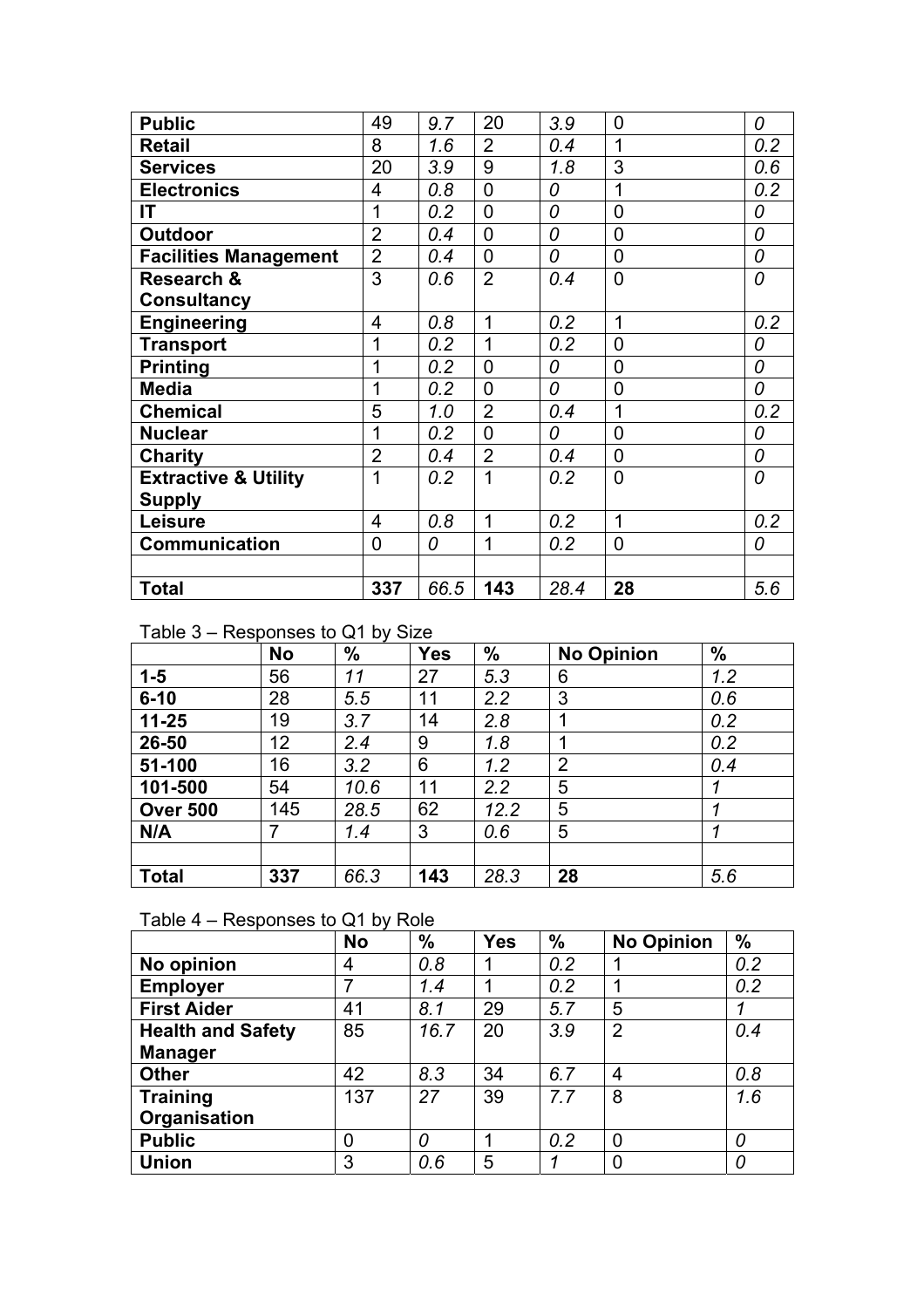| Trade Association        |     | <b>6</b> |     | 0.6  |    |          |
|--------------------------|-----|----------|-----|------|----|----------|
| <b>First Aid Trainer</b> |     |          |     |      |    |          |
|                          |     |          |     |      |    |          |
| <b>Total</b>             | 337 | 66.5     | 143 | 28.2 | 28 | <b>.</b> |

#### *Q3 – Does FAW make clear the roles and duties of employers, first aiders and appointed persons?*

|  | Table 5 - Responses to Q3 |  |
|--|---------------------------|--|
|  |                           |  |

|                   | <b>TOTAL</b> | %  |
|-------------------|--------------|----|
| <b>No</b>         | 258          | 51 |
| <b>Yes</b>        | ററാ<br>د∠ے   | 44 |
| <b>No Opinion</b> | ~-<br>- 1    |    |

## Table 6 – Responses to Q3 by Sector

|                                 | <b>No</b>      | $\%$ | <b>Yes</b>     | $\%$           | No opinion     | $\frac{0}{0}$ |
|---------------------------------|----------------|------|----------------|----------------|----------------|---------------|
| No opinion                      | $\overline{2}$ | 0.4  | 0              | 0              | 1              | 0.2           |
| <b>Agriculture</b>              | 4              | 0.8  | 10             | $\overline{2}$ | $\overline{0}$ | 0             |
| <b>Construction</b>             | $\overline{5}$ | 1    | 10             | $\overline{2}$ | $\overline{0}$ | 0             |
| <b>Education</b>                | 81             | 16   | 75             | 14.8           | 9              | 1.8           |
| <b>Manufacturing</b>            | 13             | 2.6  | 23             | 4.5            | $\overline{2}$ | 0.4           |
| <b>Other</b>                    | 46             | 9.1  | 60             | 11.8           | 8              | 1.6           |
| <b>Public</b>                   | 34             | 6.7  | 35             | 6.9            | $\overline{0}$ | 0             |
| Retail                          | 3              | 0.6  | $\overline{7}$ | 1.4            | $\overline{1}$ | 0.2           |
| <b>Services</b>                 | 14             | 2.8  | 15             | 3              | 3              | 0.6           |
| <b>Electronics</b>              | 4              | 0.8  | $\overline{1}$ | 0.2            | $\overline{0}$ | 0             |
| IT                              | $\overline{1}$ | 0.2  | $\overline{0}$ | 0              | $\overline{0}$ | 0             |
| <b>Outdoor</b>                  | $\overline{0}$ | 0    | $\overline{2}$ | 0.4            | $\overline{0}$ | 0             |
| <b>Facilities Management</b>    | $\mathbf{1}$   | 0.2  | $\overline{1}$ | 0.2            | $\overline{0}$ | 0             |
| <b>Research &amp;</b>           | 3              | 0.6  | $\overline{2}$ | 0.4            | $\overline{0}$ | 0             |
| <b>Consultancy</b>              |                |      |                |                |                |               |
| Engineering                     | 3              | 0.6  | $\overline{2}$ | 0.4            | $\mathbf 1$    | 0.2           |
| <b>Transport</b>                | 1              | 0.2  | $\overline{1}$ | 0.2            | $\overline{0}$ | 0             |
| <b>Printing</b>                 | 1              | 0.2  | $\overline{0}$ | 0              | $\overline{0}$ | 0             |
| <b>Media</b>                    | 1              | 0.2  | $\overline{0}$ | 0              | $\mathbf 0$    | 0             |
| <b>Chemical</b>                 | $\overline{2}$ | 0.4  | $\overline{5}$ | $\overline{1}$ | $\overline{1}$ | 0.2           |
| <b>Nuclear</b>                  | $\overline{0}$ | 0    | $\overline{1}$ | 0.2            | $\overline{0}$ | 0             |
| <b>Charity</b>                  | $\overline{2}$ | 0.4  | $\overline{2}$ | 0.4            | $\overline{0}$ | 0             |
| <b>Extractive &amp; Utility</b> | $\overline{1}$ | 0.2  | $\overline{1}$ | 0.2            | $\overline{0}$ | 0             |
| <b>Supply</b>                   |                |      |                |                |                |               |
| Leisure                         | $\mathbf{1}$   | 0.2  | $\overline{4}$ | 0.8            | 1              | 0.2           |
| Communication                   | $\overline{0}$ | 0    | $\overline{1}$ | 0.2            | $\overline{0}$ | 0             |
|                                 |                |      |                |                |                |               |
| <b>Total</b>                    | 223            | 44.2 | 258            | 51             | 27             | 5.4           |

## Table 7 – Responses to Q3 by Size

|          | <b>No</b> | $\frac{0}{0}$ | Yes                   | $\frac{0}{0}$                  | <b>No Opinion</b> | $\frac{0}{0}$ |
|----------|-----------|---------------|-----------------------|--------------------------------|-------------------|---------------|
| 1-5      | 40        | Q<br>ت. ت     | $\mathbf{A}^{\prime}$ | $\Omega$<br>$\cdot$ 0. $\cdot$ | 8                 | ۔<br>ں ،      |
| $6 - 10$ | 24<br>⊂⊐  | $\Delta$<br>. | 15<br>◡               |                                | ╭<br>N            | . E<br>v.u    |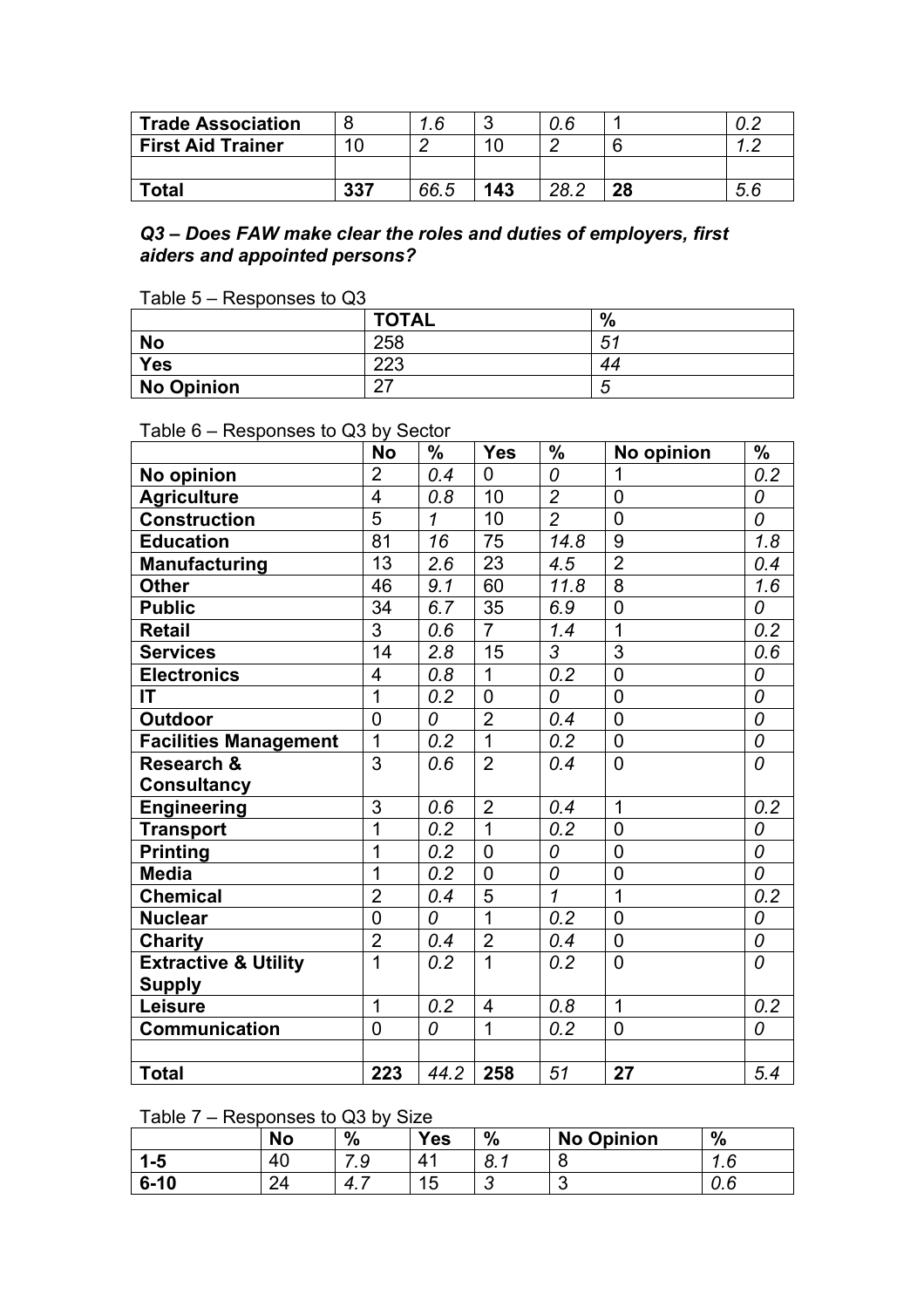| $11 - 25$       | 17  | 3.4  | 16  | 3.2  |                | 0.2 |
|-----------------|-----|------|-----|------|----------------|-----|
| 26-50           | 13  | 2.6  | 8   | 1.6  |                | 0.2 |
| 51-100          |     | 1.4  | 15  | 3    | $\overline{2}$ | 0.4 |
| 101-500         | 30  | 5.9  | 38  | 7.7  | $\overline{2}$ | 0.4 |
| <b>Over 500</b> | 88  | 17.3 | 119 | 23.4 | 5              |     |
| N/A             | 4   | 0.8  | 6   | 1.2  | 5              |     |
|                 |     |      |     |      |                |     |
| <b>Total</b>    | 223 | 44   | 258 | 51.2 | 27             | 5.4 |

## Table 8 – Responses to Q3 by Role

|                          | <b>No</b>      | $\frac{0}{0}$ | <b>Yes</b> | $\frac{0}{0}$  | <b>No Opinion</b> | $\frac{0}{0}$ |
|--------------------------|----------------|---------------|------------|----------------|-------------------|---------------|
| No opinion               | 4              | 0.8           |            | 0.2            |                   | 0.2           |
| <b>Employer</b>          | 3              | 0.6           | 5          | 1              | 1                 | 0.2           |
| <b>First Aider</b>       | 41             | 8.1           | 30         | 5.9            | 4                 | 0.8           |
| <b>Health and Safety</b> | 38             | 7.5           | 67         | 13.2           | $\overline{2}$    | 0.4           |
| <b>Manager</b>           |                |               |            |                |                   |               |
| <b>Other</b>             | 39             | 7.7           | 37         | 7.3            | 4                 | 0,8           |
| <b>Training</b>          | 88             | 17.3          | 88         | 17.3           | 8                 | 1.6           |
| Organisation             |                |               |            |                |                   |               |
| <b>Public</b>            | 0              | 0             | 1          | 0.2            | $\overline{0}$    | 0             |
| <b>Union</b>             | 3              | 0.6           | 5          | 1              | 0                 | 0             |
| <b>Trade Association</b> | $\overline{2}$ | 0.4           | 10         | $\overline{2}$ | $\overline{0}$    | 0             |
| <b>First Aid Trainer</b> | 5              | 1             | 14         | 2.8            | $\overline{7}$    | 1.4           |
|                          |                |               |            |                |                   |               |
| <b>Total</b>             | 223            | 44            | 258        | 50.9           | 27                | 5.4           |

#### *Q6 – Should HSE guidance include examples of comparative costs making first aid provision?*

Table 9 – Responses to Q6

|                   | <b>TOTAL</b> | $\frac{0}{0}$ |
|-------------------|--------------|---------------|
| <b>No</b>         | 312          | 61            |
| <b>Yes</b>        | 171          | 34            |
| <b>No Opinion</b> | 25           |               |

Table 10 – Responses to Q6 by Sector

|                      | <b>No</b>      | $\frac{9}{6}$ | <b>Yes</b>     | $\frac{0}{0}$ | No opinion     | $\frac{9}{6}$ |
|----------------------|----------------|---------------|----------------|---------------|----------------|---------------|
| No opinion           |                | 0.2           |                | 0.2           |                | 0.2           |
| <b>Agriculture</b>   | 7              | 1.4           | 7              | 1.4           | $\overline{0}$ | 0             |
| <b>Construction</b>  | 11             | 2.2           | 4              | 0.8           | $\overline{0}$ | 0             |
| <b>Education</b>     | 115            | 22.6          | 43             | 8.5           | 7              | 1.4           |
| <b>Manufacturing</b> | 19             | 3.7           | 17             | 3.4           | $\overline{2}$ | 0.4           |
| <b>Other</b>         | 66             | 13            | 41             | 8.1           | 7              | 1.4           |
| <b>Public</b>        | 44             | 8.7           | 25             | 4.9           | $\overline{0}$ | 0             |
| <b>Retail</b>        | 8              | 1.6           | $\overline{2}$ | 0.4           | ◢              | 0.2           |
| <b>Services</b>      | 14             | 2.8           | 15             | 3             | 3              | 0.6           |
| <b>Electronics</b>   | $\overline{2}$ | 0.4           | 2              | 0.4           | ◀              | 0.2           |
| ΙT                   |                | 0.2           | $\overline{0}$ | 0             | $\Omega$       | 0             |
| <b>Outdoor</b>       | $\overline{2}$ | 0.4           | 0              | 0             | $\overline{0}$ | 0             |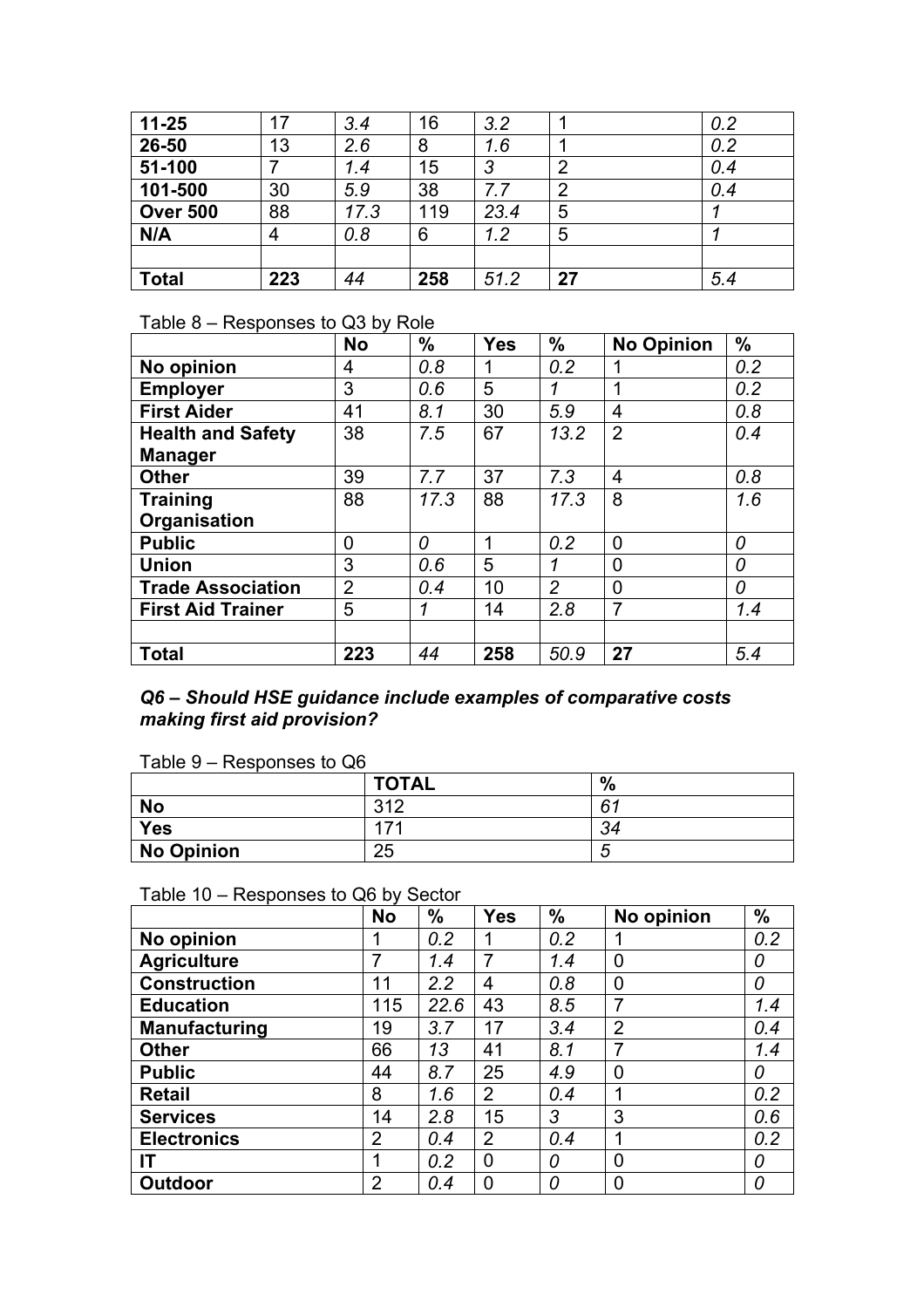| <b>Facilities Management</b>    | 1              | 0.2  | 1              | 0.2  | $\overline{0}$ | 0   |
|---------------------------------|----------------|------|----------------|------|----------------|-----|
| <b>Research &amp;</b>           | 5              | 1    | $\overline{0}$ | 0    | $\overline{0}$ | 0   |
| <b>Consultancy</b>              |                |      |                |      |                |     |
| <b>Engineering</b>              | 4              | 0.8  | 1              | 0.2  | 1              | 0.2 |
| <b>Transport</b>                | $\overline{2}$ | 0.4  | $\overline{0}$ | 0    | $\Omega$       | 0   |
| <b>Printing</b>                 |                | 0.2  | 0              | 0    | $\Omega$       | 0   |
| <b>Media</b>                    |                | 0.2  | 0              | 0    | $\Omega$       | 0   |
| <b>Chemical</b>                 | 4              | 0.8  | 3              | 0.6  |                | 0.2 |
| <b>Nuclear</b>                  | 0              | 0    |                | 0.2  | $\overline{0}$ | 0   |
| <b>Charity</b>                  | 3              | 0.6  | 1              | 0.2  | $\Omega$       | 0   |
| <b>Extractive &amp; Utility</b> | 0              | 0    | $\overline{2}$ | 0.4  | $\overline{0}$ | 0   |
| <b>Supply</b>                   |                |      |                |      |                |     |
| Leisure                         |                | 0.2  | 4              | 0.8  | 1              | 0.2 |
| <b>Communication</b>            | 0              | 0    | 1              | 0.2  | $\overline{0}$ | 0   |
|                                 |                |      |                |      |                |     |
| <b>Total</b>                    | 312            | 61.6 | 171            | 33.9 | 25             | 5   |

## Table 11 – Responses to Q6 by Size

|                 | <b>No</b> | $\frac{9}{6}$  | <b>Yes</b> | $\frac{0}{0}$ | <b>No Opinion</b> | $\frac{0}{0}$ |
|-----------------|-----------|----------------|------------|---------------|-------------------|---------------|
| $1 - 5$         | 55        | 10.8           | 27         | 5.3           | $\overline{7}$    | 1.4           |
| $6 - 10$        | 31        | 6.1            | 8          | 1.6           | 3                 | 0.6           |
| $11 - 25$       | 27        | 5.3            | 6          | 1.2           | 1                 | 0.2           |
| 26-50           | 10        | $\overline{2}$ | 11         | 2.2           | ◢                 | 0.2           |
| 51-100          | 11        | 2.2            | 11         | 2.2           | $\overline{2}$    | 0.4           |
| 101-500         | 46        | 9.1            | 22         | 4.3           | $\overline{2}$    | 0.4           |
| <b>Over 500</b> | 124       | 24.4           | 84         | 16.5          | 4                 | 0.8           |
| N/A             | 8         | 1.6            | 2          | 0.4           | 5                 | 1             |
|                 |           |                |            |               |                   |               |
| <b>Total</b>    | 312       | 61.5           | 171        | 33.7          | 25                | 5             |

## Table 12 – Responses to Q6 by Role

|                          | <b>No</b> | $\frac{0}{0}$ | <b>Yes</b>     | $\frac{0}{0}$  | <b>No Opinion</b> | $\frac{0}{0}$ |
|--------------------------|-----------|---------------|----------------|----------------|-------------------|---------------|
| No opinion               | 3         | 0.6           | 2              | 0.4            |                   | 0.2           |
| <b>Employer</b>          | 3         | 0.6           | 5              | 1              | 1                 | 0.2           |
| <b>First Aider</b>       | 33        | 6.5           | 37             | 7.3            | 5                 | 1             |
| <b>Health and Safety</b> | 76        | 15            | 29             | 5.7            | $\overline{2}$    | 0.4           |
| <b>Manager</b>           |           |               |                |                |                   |               |
| <b>Other</b>             | 39        | 7.7           | 38             | 7.5            | 3                 | 0.6           |
| <b>Training</b>          | 133       | 26.2          | 44             | 8.7            | 7                 | 1.4           |
| Organisation             |           |               |                |                |                   |               |
| <b>Public</b>            | 1         | 0.2           | $\mathbf 0$    | 0              | 0                 | 0             |
| <b>Union</b>             | 6         | 1.2           | $\overline{2}$ | 0.4            | 0                 | 0             |
| <b>Trade Association</b> | 8         | 1.6           | 4              | 0.8            | 0                 | 0             |
| <b>First Aid Trainer</b> | 10        | 2             | 10             | $\overline{2}$ | 6                 | 1.2           |
|                          |           |               |                |                |                   |               |
| <b>Total</b>             | 312       | 61.6          | 171            | 33.8           | 25                | 5             |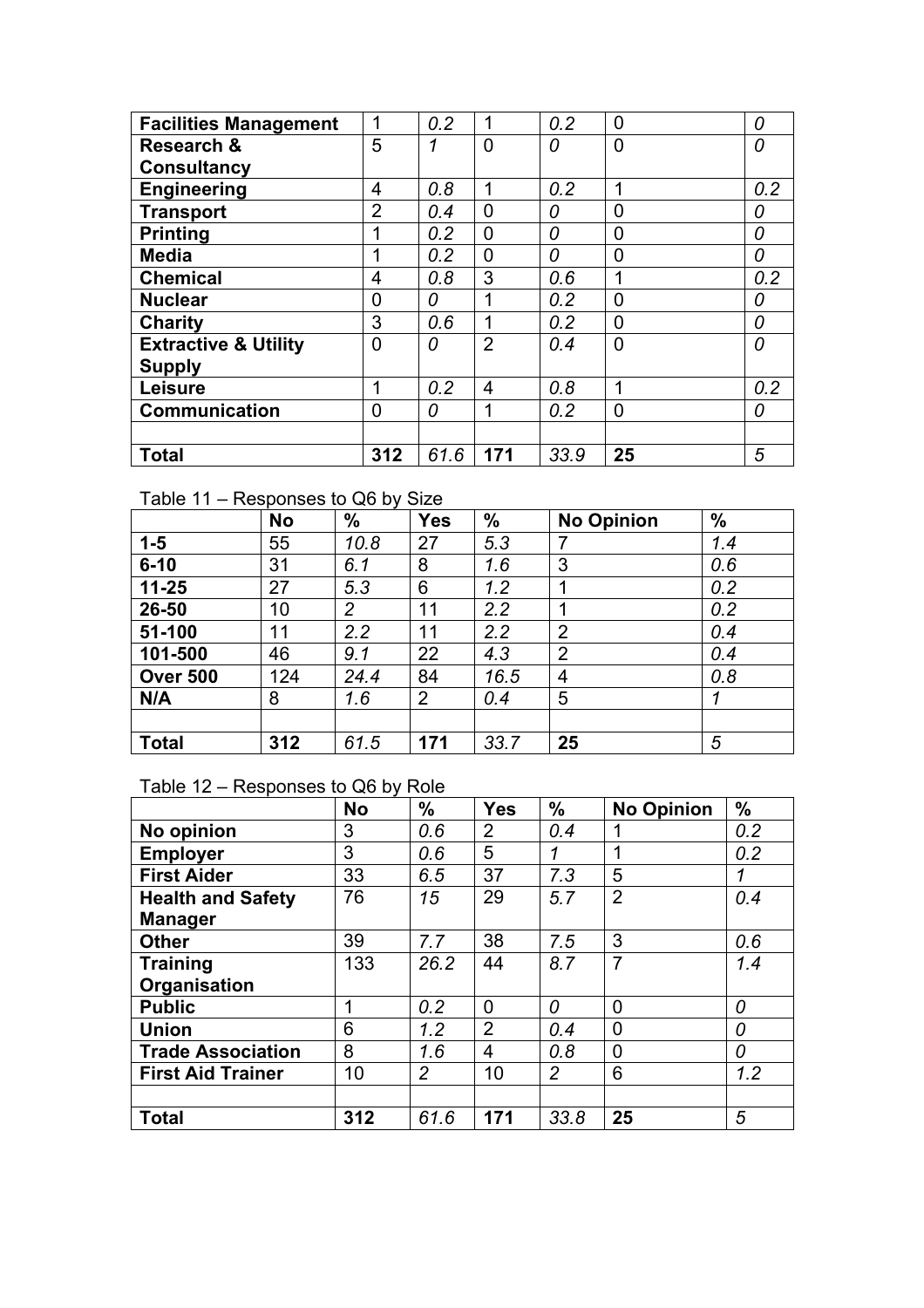### *Q7 – Should first aid provision for the public be provided on a voluntary basis as at present or should this be compulsory through new legislation requiring employers to make provision?*

| 1 UNIV 1 V<br>wooponoco to Qo |              |      |  |  |  |  |  |
|-------------------------------|--------------|------|--|--|--|--|--|
|                               | <b>TOTAL</b> | $\%$ |  |  |  |  |  |
| <b>Voluntary</b>              | 275          | 54   |  |  |  |  |  |
| <b>Compulsory</b>             | 199          | 39   |  |  |  |  |  |
| <b>No Opinion</b>             | 34           |      |  |  |  |  |  |

#### Table 13 – Responses to Q3

#### Table 14 – Responses to Q7 by Sector

|                                 | <b>Voluntary</b> | $\frac{0}{0}$ | <b>Compulsory</b> | $\frac{0}{0}$ | <b>No</b><br>opinion | $\frac{0}{0}$  |
|---------------------------------|------------------|---------------|-------------------|---------------|----------------------|----------------|
| No opinion                      | 1                | 0.2           | $\mathbf 0$       | 0             | $\overline{2}$       | 0.4            |
| <b>Agriculture</b>              | 13               | 2.6           | $\overline{1}$    | 0.2           | $\overline{0}$       | 0              |
| <b>Construction</b>             | 9                | 1.8           | $\overline{4}$    | 0.8           | $\overline{2}$       | 0.4            |
| <b>Education</b>                | $\overline{74}$  | 14.6          | 82                | 16.1          | 9                    | 1.8            |
| <b>Manufacturing</b>            | 23               | 4.5           | 12                | 2.4           | $\overline{3}$       | 0.6            |
| <b>Other</b>                    | 67               | 13.2          | 38                | 7.5           | 9                    | 1.8            |
| <b>Public</b>                   | $\overline{39}$  | 7.7           | 30                | 5.9           | $\overline{0}$       | 0              |
| <b>Retail</b>                   | $\overline{7}$   | 1.4           | 3                 | 0.6           | 1                    | 0.2            |
| <b>Services</b>                 | 14               | 2.8           | 15                | 3             | 3                    | 0.6            |
| <b>Electronics</b>              | $\overline{3}$   | 0.6           | 1                 | 0.2           | $\overline{1}$       | 0.2            |
| IT                              | $\overline{1}$   | 0.2           | $\overline{0}$    | 0             | $\overline{0}$       | 0              |
| <b>Outdoor</b>                  | $\overline{2}$   | 0.4           | $\overline{0}$    | 0             | $\overline{0}$       | $\overline{o}$ |
| <b>Facilities</b>               | $\overline{1}$   | 0.2           | 1                 | 0.2           | $\overline{0}$       | 0              |
| <b>Management</b>               |                  |               |                   |               |                      |                |
| <b>Research &amp;</b>           | $\overline{4}$   | 0.8           | $\overline{1}$    | 0.2           | $\overline{0}$       | 0              |
| <b>Consultancy</b>              |                  |               |                   |               |                      |                |
| <b>Engineering</b>              | 4                | 0.8           | $\overline{1}$    | 0.2           | $\mathbf{1}$         | 0.2            |
| <b>Transport</b>                | $\overline{0}$   | 0             | $\overline{2}$    | 0.4           | $\overline{0}$       | 0              |
| <b>Printing</b>                 | 1                | 0.2           | $\overline{0}$    | 0             | $\mathbf 0$          | 0              |
| <b>Media</b>                    | $\overline{1}$   | 0.2           | $\overline{0}$    | 0             | $\overline{0}$       | 0              |
| <b>Chemical</b>                 | $\overline{5}$   | 1             | 1                 | 0.2           | $\overline{2}$       | 0.4            |
| <b>Nuclear</b>                  | $\overline{0}$   | 0             | $\overline{1}$    | 0.2           | $\overline{0}$       | 0              |
| <b>Charity</b>                  | $\overline{2}$   | 0.4           | $\overline{2}$    | 0.4           | $\overline{0}$       | 0              |
| <b>Extractive &amp; Utility</b> | $\overline{2}$   | 0.4           | $\overline{0}$    | 0             | $\overline{0}$       | 0              |
| <b>Supply</b>                   |                  |               |                   |               |                      |                |
| Leisure                         | $\overline{2}$   | 0.4           | 3                 | 0.6           | 1                    | 0.2            |
| <b>Communication</b>            | $\overline{0}$   | 0             | 1                 | 0.2           | $\overline{0}$       | 0              |
|                                 |                  |               |                   |               |                      |                |
| <b>Total</b>                    | 275              | 54.4          | 199               | 39.3          | 34                   | 6.8            |

## Table 15 – Responses to Q7 by Size

|           | <b>Voluntary</b> | $\%$      | <b>Compulsory</b> | $\frac{0}{0}$ | <b>No Opinion</b> | $\frac{0}{0}$ |
|-----------|------------------|-----------|-------------------|---------------|-------------------|---------------|
| $1-5$     | 44               | $\circ$ 7 | 37                | ヮ へ           |                   |               |
| $6 - 10$  |                  | 3.4       | $\mathcal{D}$     | 4.            |                   |               |
| $11 - 25$ | nr.              | 3.9       | ィつ                | 2.4           |                   | 0.4           |
| 26-50     | O                | $.6\,$    | 14                | 2.8           |                   |               |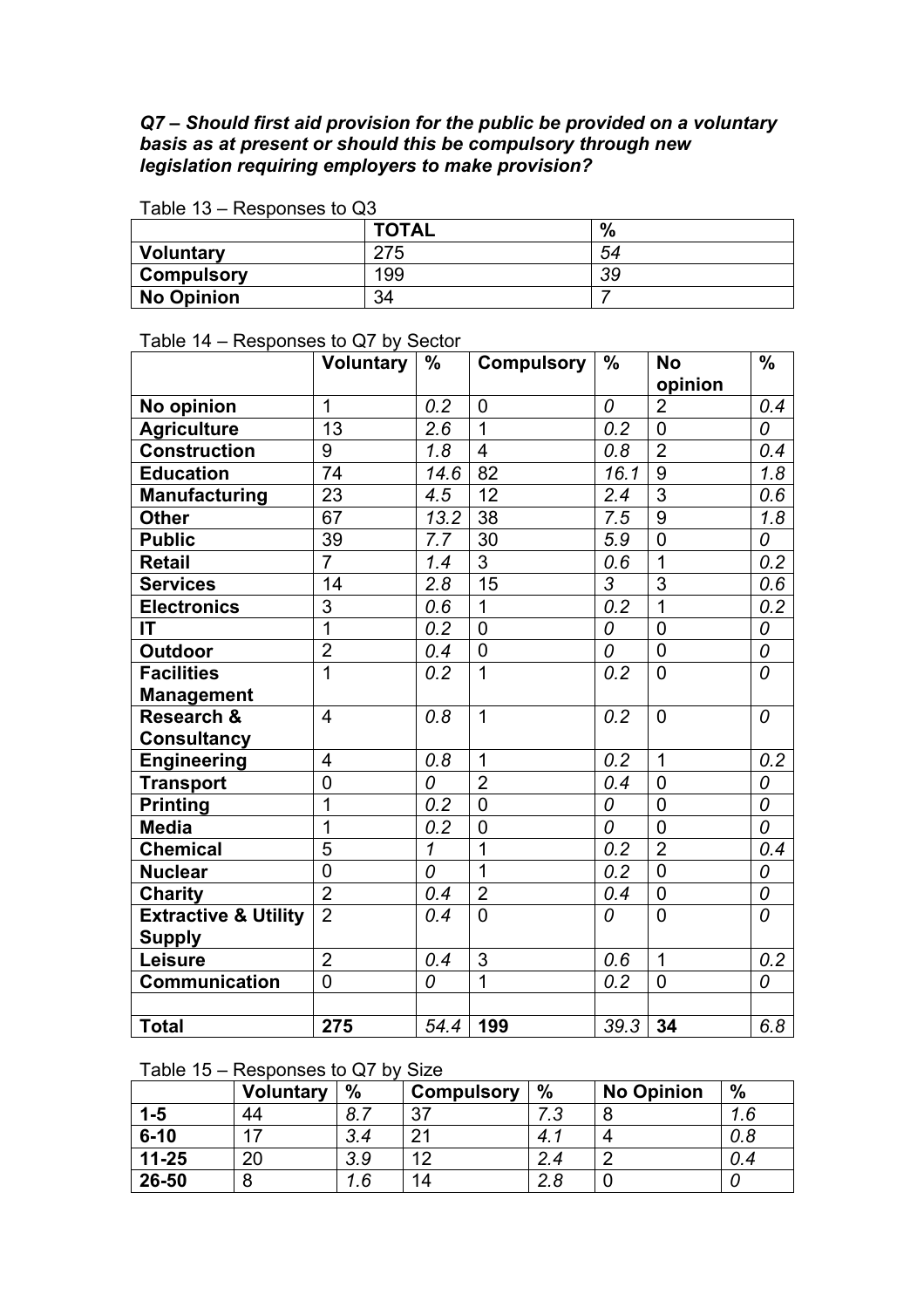| 51-100          |     | 1.6  | 12     | 2.4  | 4  | 0.8 |
|-----------------|-----|------|--------|------|----|-----|
| 101-500         | 43  | 8.5  | 26     | 5.1  |    | 0.2 |
| <b>Over 500</b> | 130 | 25.6 | 74     | 14.6 | 8  | 1.6 |
| N/A             | b   |      | ລ<br>J | 0.6  |    | 1.4 |
|                 |     |      |        |      |    |     |
| <b>Total</b>    | 275 | 54.3 | 199    | 39.3 | 34 | 6.8 |

## Table 16 – Responses to Q7 by Role

|                          | <b>Voluntary</b> | $\frac{0}{0}$ | <b>Compulsory</b> | $\%$ | <b>No</b>      | $\frac{0}{0}$ |
|--------------------------|------------------|---------------|-------------------|------|----------------|---------------|
|                          |                  |               |                   |      | <b>Opinion</b> |               |
| No opinion               | 3                | 0.6           | 1                 | 0.2  | $\overline{2}$ | 0.4           |
| <b>Employer</b>          | 5                | 1             | $\overline{2}$    | 0.4  | $\overline{2}$ | 0.4           |
| <b>First Aider</b>       | 39               | 7.7           | 32                | 6.3  | 4              | 0.8           |
| <b>Health and</b>        | 75               | 14.8          | 29                | 5.7  | 3              | 0.6           |
| <b>Safety Manager</b>    |                  |               |                   |      |                |               |
| <b>Other</b>             | 43               | 8.5           | 32                | 6.3  | 5              | 1             |
| <b>Training</b>          | 90               | 17.7          | 83                | 16.3 | 11             | 2.2           |
| Organisation             |                  |               |                   |      |                |               |
| <b>Public</b>            | $\overline{0}$   | 0             | 1                 | 0.2  | $\overline{0}$ | 0             |
| <b>Union</b>             | 4                | 0.8           | 4                 | 0.8  | $\overline{0}$ | 0             |
| <b>Trade</b>             | 9                | 1.8           | 1                 | 0.2  | $\overline{2}$ | 0.4           |
| <b>Association</b>       |                  |               |                   |      |                |               |
| <b>First Aid Trainer</b> | $\overline{7}$   | 1.4           | 14                | 2.8  | 5              | 1             |
|                          |                  |               |                   |      |                |               |
| <b>Total</b>             | 275              | 54.3          | 199               | 39.2 | 34             | 6.8           |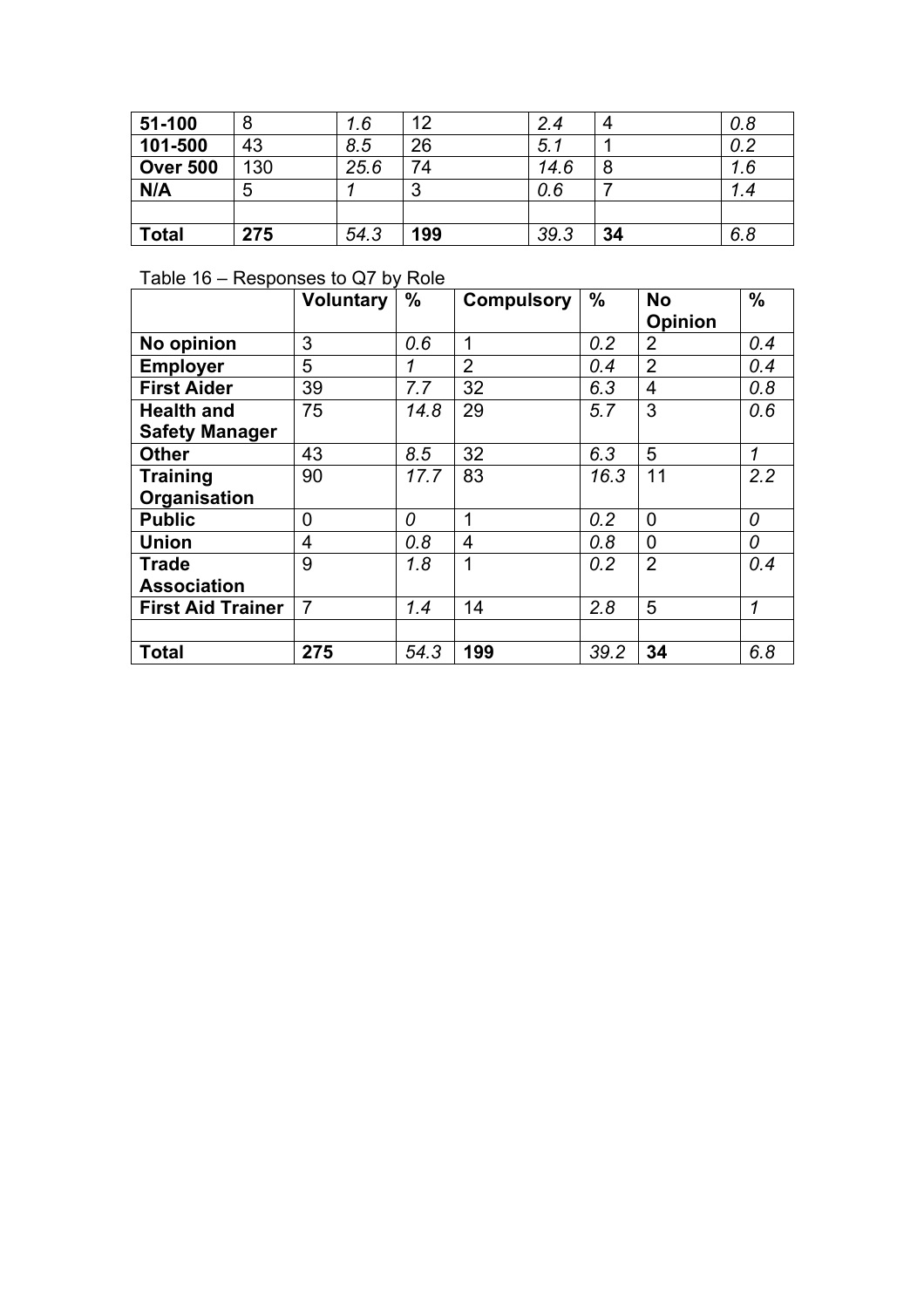## **KEYWORD STATISTICAL ANALYSIS**

**Q4 – What additional guidance should HSE give on making a first aid needs assessment? Q5 – What other areas of FAW does HSE need to clarify or provide guidance on?** 

| $1$ able $1 -$ Additional guidance (level 5 $key$ words) |              |        |  |  |  |  |
|----------------------------------------------------------|--------------|--------|--|--|--|--|
|                                                          | <b>Total</b> | % 1016 |  |  |  |  |
| <b>Equipment</b>                                         | 69           | 6.8    |  |  |  |  |
| <b>Medicines</b>                                         | 11           | 1.1    |  |  |  |  |
| <b>Needs Assessment</b>                                  | 58           | 5.7    |  |  |  |  |
| No change                                                | 13           | 1.3    |  |  |  |  |
| No of FA                                                 | 70           | 6.9    |  |  |  |  |
| <b>Public FA</b>                                         | 31           | 3.1    |  |  |  |  |
| <b>Risk Assessment</b>                                   |              |        |  |  |  |  |
| <b>Roles</b>                                             | 140          | 13.8   |  |  |  |  |
| <b>Sector</b>                                            | 28           | 2.8    |  |  |  |  |
| <b>SMEs</b>                                              | 12           | 1.2    |  |  |  |  |

Table 1 – Additional guidance (level 3 keywords)

Table 2 – Additional guidance (level 3 keywords) by Sector

|                     | <b>Equipment   Medicines</b> |   | <b>Needs</b> | - - - , - , - - - - -<br>assessment | <b>No</b><br>change | No of FA | <b>Public</b><br>FA | <b>Roles</b>   | <b>Sector</b> | <b>SMEs</b> |  |
|---------------------|------------------------------|---|--------------|-------------------------------------|---------------------|----------|---------------------|----------------|---------------|-------------|--|
| <b>Other</b>        | 17                           | J | 13           |                                     |                     | 18       | 10                  | 33             | 6             |             |  |
| <b>No Opinion</b>   | 0                            | U |              |                                     |                     |          | 0                   | $\overline{2}$ |               |             |  |
| <b>Agriculture</b>  |                              | υ |              |                                     |                     |          | 0                   |                |               |             |  |
| <b>Charity</b>      |                              |   |              |                                     |                     |          |                     |                |               |             |  |
| <b>Chemical</b>     |                              |   |              |                                     |                     |          |                     | 3              |               |             |  |
| Communication       | $\overline{0}$               | υ |              |                                     |                     |          |                     |                |               |             |  |
| <b>Construction</b> |                              |   |              |                                     |                     |          |                     |                |               |             |  |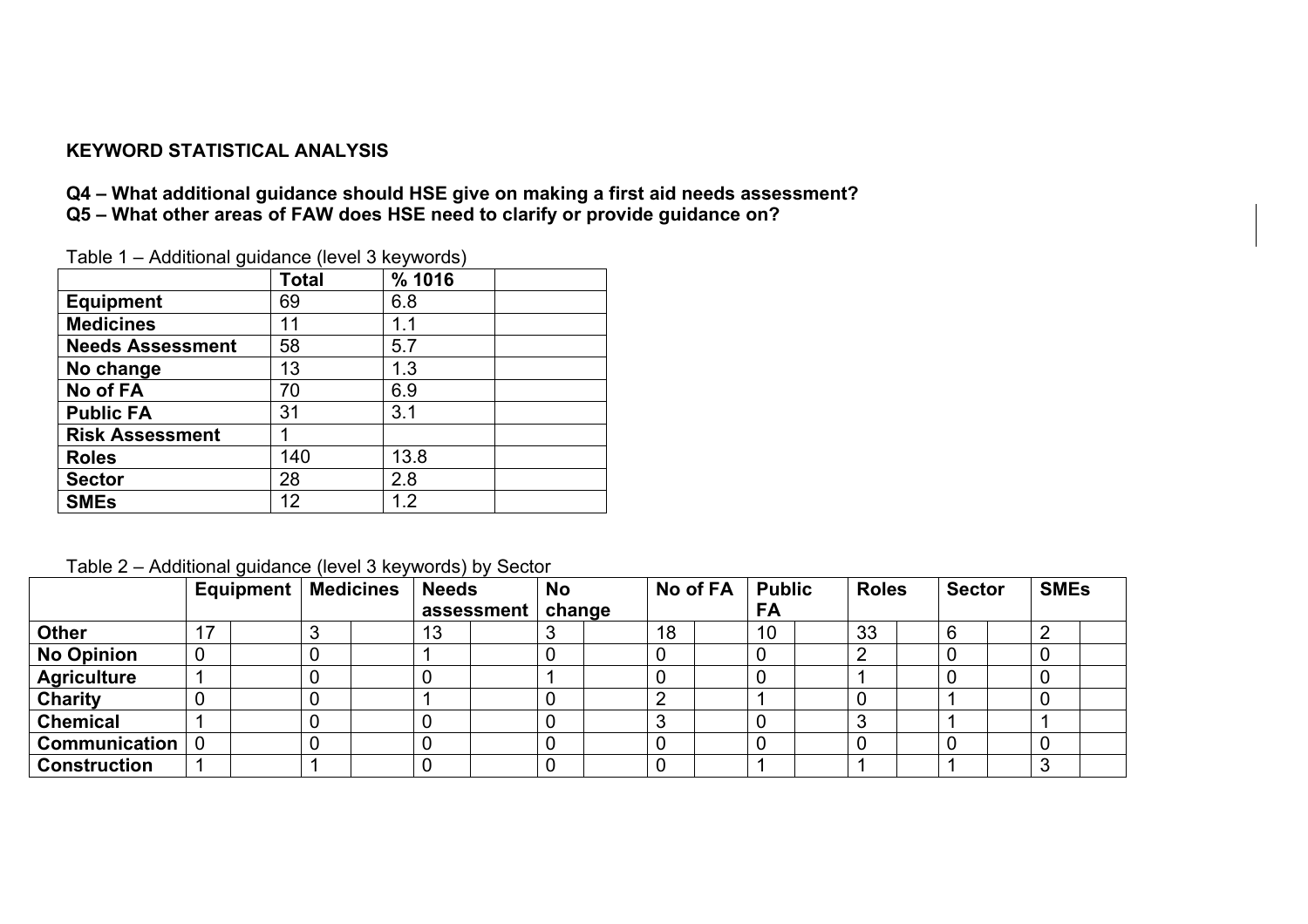| <b>Education</b>      | 24             | 4              | 21             | 17             | 17             | 27                      | 56             | 6              | 3              |  |
|-----------------------|----------------|----------------|----------------|----------------|----------------|-------------------------|----------------|----------------|----------------|--|
| <b>Engineering</b>    | $\overline{2}$ | 0              | $\overline{2}$ | $\overline{0}$ |                | $\Omega$                |                | 0              | $\overline{0}$ |  |
| <b>Facilities</b>     | $\overline{0}$ | $\overline{0}$ | $\overline{0}$ | $\overline{0}$ | $\overline{0}$ | $\overline{0}$          | 0              | $\overline{0}$ | $\Omega$       |  |
| <b>Management</b>     |                |                |                |                |                |                         |                |                |                |  |
| IT                    | $\overline{0}$ | 0              | 0              | $\overline{0}$ |                | $\overline{0}$          |                | $\overline{0}$ | $\overline{0}$ |  |
| Leisure               | 0              | 0              | 0              | 0              | $\overline{0}$ | $\overline{0}$          |                | $\overline{0}$ | $\mathbf{0}$   |  |
| <b>Manufacturing</b>  | 5              |                |                | $\overline{0}$ | 5              | $\overline{0}$          | 9              | 3              |                |  |
| <b>Media</b>          | 0              | 0              |                | 0              | $\overline{0}$ | $\mathbf{0}$            | 0              | $\overline{0}$ | $\overline{0}$ |  |
| <b>Outdoor</b>        | 0              | 0              | $\overline{2}$ | $\overline{0}$ | $\overline{0}$ | $\mathbf{0}$            | 0              | 0              | 0              |  |
| <b>Printing</b>       | 0              | 0              |                | $\overline{0}$ | $\overline{0}$ | $\overline{0}$          |                | $\overline{0}$ | $\overline{0}$ |  |
| <b>Public</b>         | 13             | $\overline{2}$ | 9              | $\overline{2}$ | 9              | $\overline{7}$          | 18             | 5              |                |  |
| <b>Research &amp;</b> |                | 0              |                | $\overline{0}$ | $\overline{0}$ | $\overline{\mathbf{A}}$ | 0              |                | $\overline{0}$ |  |
| <b>Consultancy</b>    |                |                |                |                |                |                         |                |                |                |  |
| <b>Retail</b>         |                | 0              |                | 0              | $\overline{0}$ | $\overline{0}$          | $\overline{2}$ |                | $\overline{0}$ |  |
| <b>Services</b>       | 3              | 0              | 5              | и              | 6              | $\overline{2}$          | 11             | 3              |                |  |
| <b>Transport</b>      | $\overline{0}$ | $\Omega$       | 0              | $\overline{0}$ | и              | $\overline{0}$          | 0              | $\Omega$       | $\mathbf{0}$   |  |
|                       |                |                |                |                |                |                         |                |                |                |  |
| <b>Total</b>          | 11             | $\overline{2}$ | 50             | 13             | 47             | 14                      | 79             | 26             | 11             |  |

## Table 3 – Additional guidance (level 3 keywords) by size

|                  |             | l -5 |       |   |       | $6 - 10$ |       | $11 - 25$ |       | 26-50 |       | $51 - 100$ |       | 101-500 |       | <b>Over 500</b> | N/A |  |
|------------------|-------------|------|-------|---|-------|----------|-------|-----------|-------|-------|-------|------------|-------|---------|-------|-----------------|-----|--|
|                  | $\tau$ otal | %    | Total | % | Total | %        | Total | %         | Total | %     | Total | %          | Total | %       | Total | %               |     |  |
| <b>Equipment</b> | 10          |      |       |   |       |          |       |           |       |       |       |            | 31    |         |       |                 |     |  |
| <b>Medicines</b> |             |      |       |   |       |          |       |           |       |       |       |            |       |         |       |                 |     |  |
| <b>Needs</b>     |             |      |       |   |       |          |       |           |       |       | ັ     |            | 28    |         |       |                 |     |  |
| assessment       |             |      |       |   |       |          |       |           |       |       |       |            |       |         |       |                 |     |  |
| No change        |             |      |       |   |       |          |       |           |       |       |       |            | O     |         |       |                 |     |  |
| No of FA         |             |      |       |   |       |          |       |           |       |       | 10    |            | 32    |         |       |                 |     |  |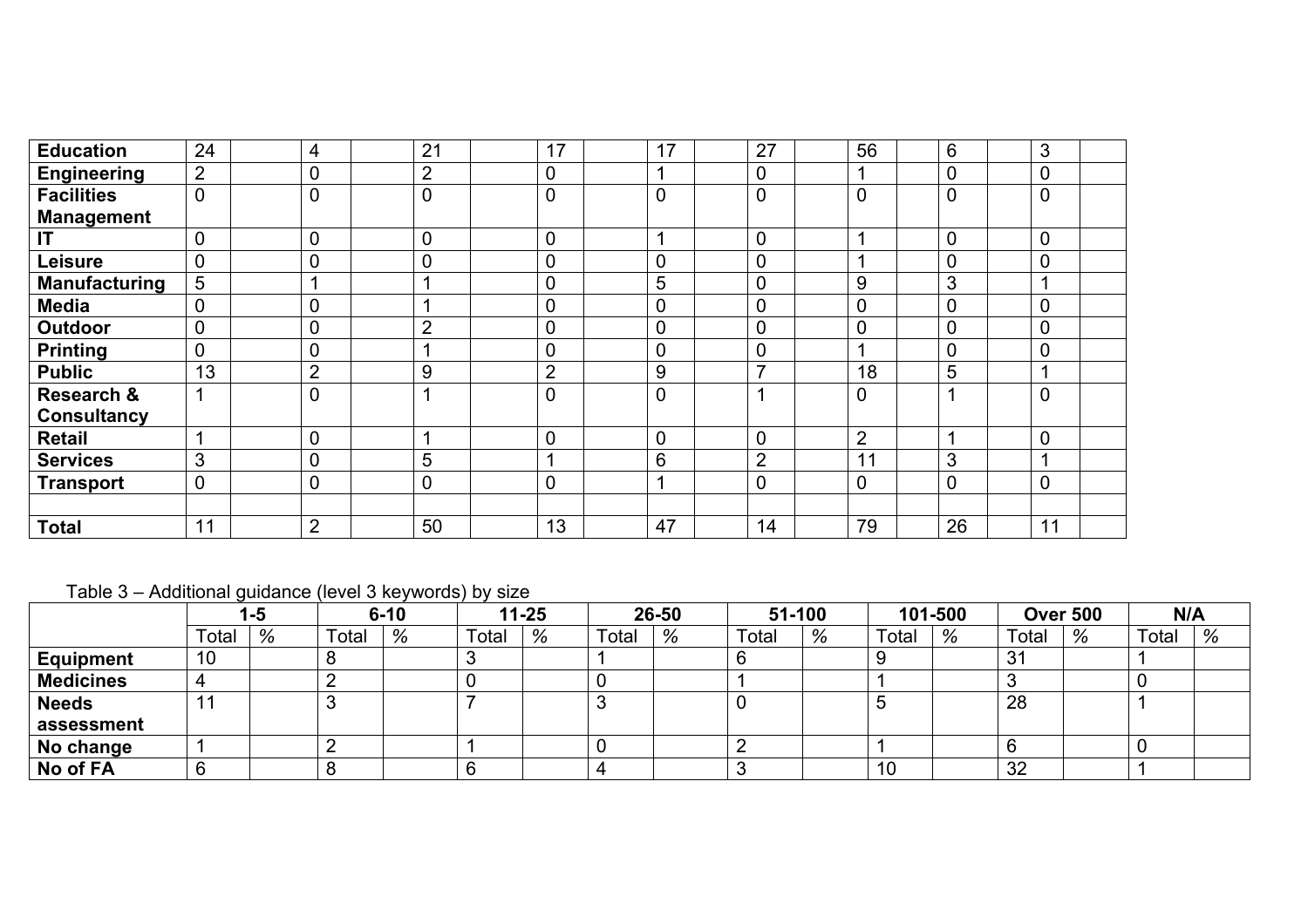| Public FA     | ∽<br>◡        | -  |  |  |  |    |    |  |  |
|---------------|---------------|----|--|--|--|----|----|--|--|
| <b>Risk</b>   |               |    |  |  |  |    |    |  |  |
| assessment    |               |    |  |  |  |    |    |  |  |
| <b>Roles</b>  | ົດສ<br>$\sim$ | 16 |  |  |  | 10 | 51 |  |  |
| <b>Sector</b> |               |    |  |  |  |    | ျခ |  |  |
| <b>SMEs</b>   |               |    |  |  |  |    |    |  |  |
|               |               |    |  |  |  |    |    |  |  |

## Table 4 – Additional Guidance (level 3 keywords)

|                    |       | Equipment | <b>Medicines</b> |   | <b>Needs</b>   |            | <b>No</b>                |      | No of FA       |   | <b>Public</b>  |      | <b>Roles</b>   |      | <b>Sector</b>  |   | <b>SMEs</b>    |      |
|--------------------|-------|-----------|------------------|---|----------------|------------|--------------------------|------|----------------|---|----------------|------|----------------|------|----------------|---|----------------|------|
|                    |       |           |                  |   |                | assessment | change                   |      |                |   | <b>FA</b>      |      |                |      |                |   |                |      |
|                    | Total | $\%$      | Total            | % | Total          | $\%$       | Total                    | $\%$ | Total          | % | Total          | $\%$ | Total          | $\%$ | Total          | % | Total          | $\%$ |
| Other              | 6     |           | 0                |   | 14             |            |                          |      | 15             |   | 3              |      | 24             |      | 4              |   | 4              |      |
| No opinion         | 2     |           | 0                |   | $\mathbf 0$    |            | 0                        |      |                |   | $\mathbf 0$    |      | 4              |      | $\mathbf 0$    |   | 0              |      |
| <b>Employer</b>    | 1     |           | 0                |   | $\overline{2}$ |            | 0                        |      | $\overline{0}$ |   | $\mathbf 0$    |      |                |      |                |   | 0              |      |
| <b>First Aid</b>   | 3     |           |                  |   | $\overline{0}$ |            | $\overline{2}$           |      | $\overline{0}$ |   | $\mathbf 0$    |      | 3              |      | $\overline{0}$ |   |                |      |
| <b>Trainer</b>     |       |           |                  |   |                |            |                          |      |                |   |                |      |                |      |                |   |                |      |
| <b>First Aider</b> | 9     |           | $\overline{2}$   |   | 8              |            |                          |      | 16             |   | 5              |      | 18             |      | 5              |   | 0              |      |
| Health &           | 15    |           | $\overline{2}$   |   | 6              |            |                          |      | 12             |   | 13             |      | 23             |      | 12             |   | $\overline{2}$ |      |
| <b>Safety</b>      |       |           |                  |   |                |            |                          |      |                |   |                |      |                |      |                |   |                |      |
| <b>Manager</b>     |       |           |                  |   |                |            |                          |      |                |   |                |      |                |      |                |   |                |      |
| <b>Public</b>      |       |           | 0                |   | $\mathbf 0$    |            | $\mathbf 0$              |      | $\mathbf{0}$   |   | $\overline{0}$ |      | $\overline{0}$ |      | $\overline{0}$ |   | 0              |      |
| <b>Trade</b>       | 2     |           | $\mathbf 0$      |   | 3              |            | $\mathbf 0$              |      | $\overline{2}$ |   | $\overline{0}$ |      | 4              |      | $\overline{0}$ |   |                |      |
| <b>Association</b> |       |           |                  |   |                |            |                          |      |                |   |                |      |                |      |                |   |                |      |
| <b>Training</b>    | 27    |           | 6                |   | 24             |            | $\overline{\phantom{a}}$ |      | 23             |   | 10             |      | 58             |      | 5              |   | 4              |      |
| Organisation       |       |           |                  |   |                |            |                          |      |                |   |                |      |                |      |                |   |                |      |
| <b>Union</b>       | 3     |           | $\mathbf 0$      |   | 1              |            |                          |      | 1              |   | $\overline{0}$ |      | 5              |      | 4              |   | 0              |      |
|                    |       |           |                  |   |                |            |                          |      |                |   |                |      |                |      |                |   |                |      |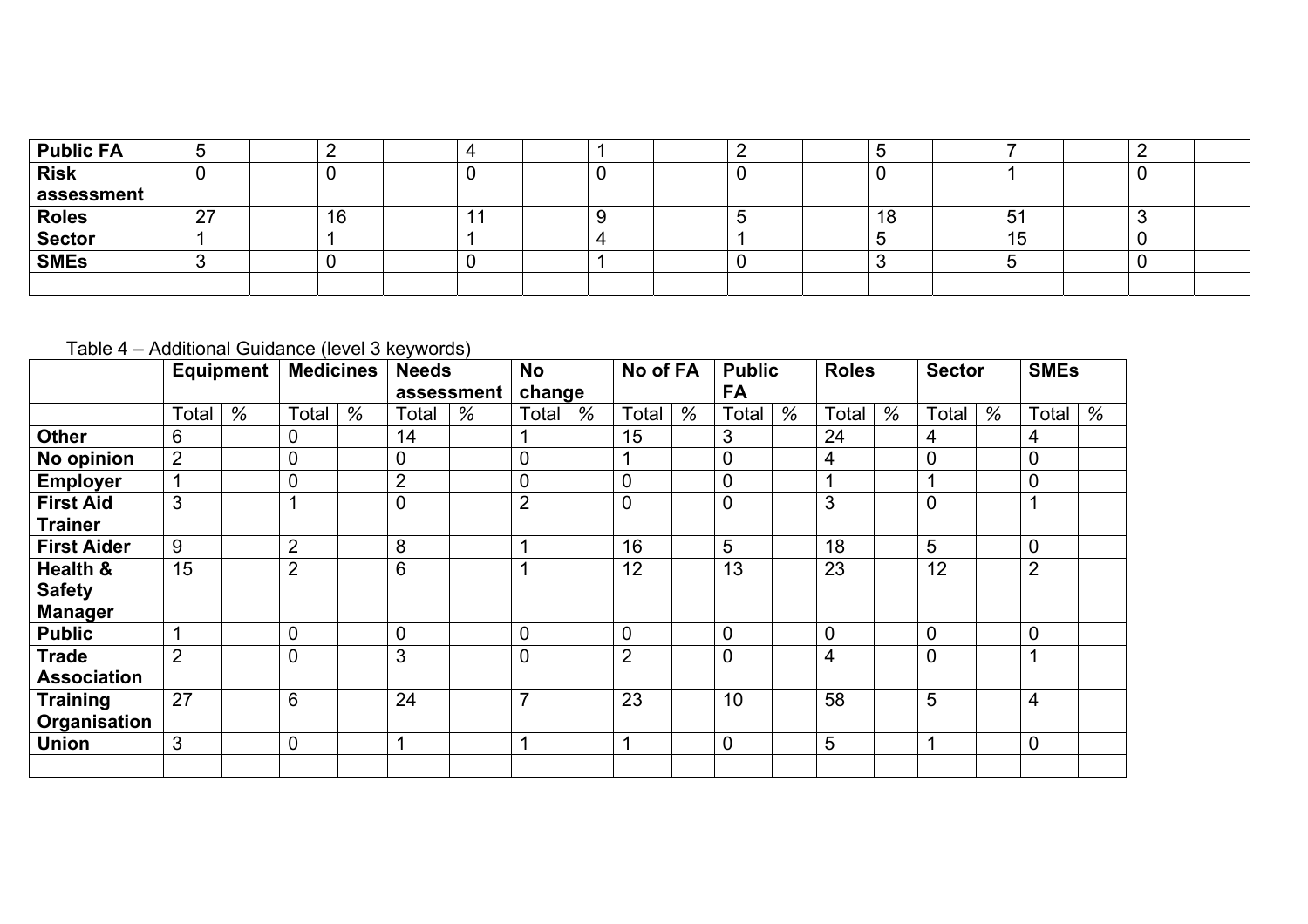## **OPTIONS FOR FIRST AID TRAINING ARRANGEMENTS Q.8**

## **Key findings from the analysis of responses**

- 62% of responses were in favour of Option 2 retaining an appointed person as a basic requirement, or if needed, providing a first aider that has successfully completed a course in emergency first aid or first aid at work.
- Further analysis of responses by role of respondent, size of organisation and sector type, generally showed a consistent pattern with Option 2 favoured in almost every case.
- Several respondents, mainly First Aid Training Organisations, questioned whether the proposed initial 16 hour first aid at work course would be too short and suggested 18 or 21 hours as an alternative.
- There was widespread support for annual refresher training of first aiders although some suggested retraining should be conducted every 6, 18 or 24 months.
- Some respondents felt that annual refresher training would place an increased burden on employers.
- There was support for raising the profile of automated external defibrillator use by incorporating it into first aid at work courses or through provision of additional guidance.
- Any First Aid Training Organisation offering the proposed emergency first aid course should be approved by HSE for this purpose as is currently the case for the first aid at work course.
- Consideration should be given to the use of training methods other than instructor based techniques, especially for non-practical aspects of first aid.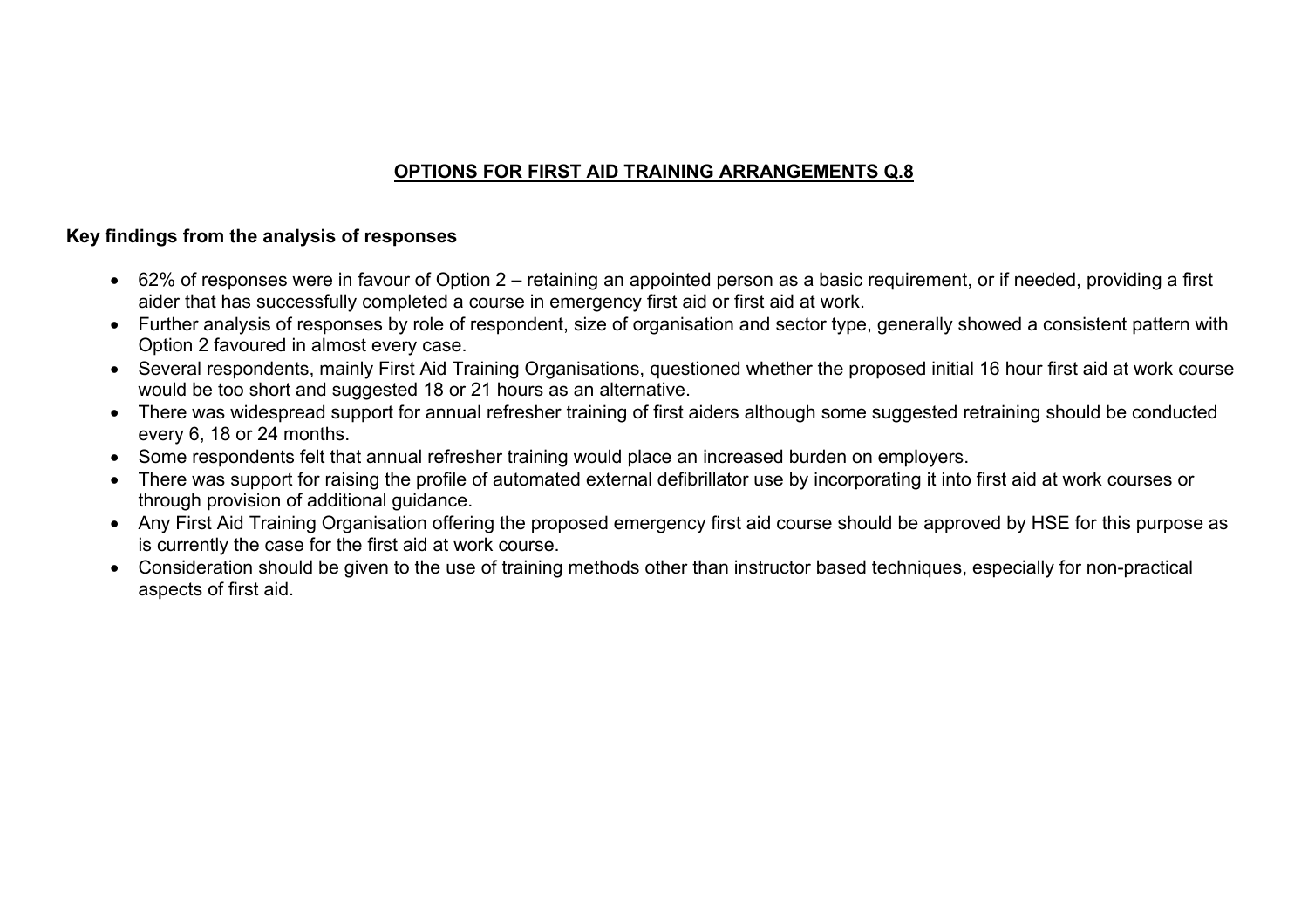#### *Numerical analysis*

Of the 508 responses received by HSE, nearly two-thirds were in favour of Option 2 and one-fifth in favour of Option 3 (see Table 1). A small number of respondents supported the flexibility of Option 2 but wished to see it combined with Option 3 so every workplace would have at least one qualified first aider.

*Table 1* Distribution of responses on options for first aid training arrangements

| <b>Response</b> | <b>Number</b> | Percentage |
|-----------------|---------------|------------|
| Option 1        | 60            | 11.8       |
| Option 2        | 315           | 62.0       |
| Option 3        | 102           | 20.1       |
| No opinion      | 31            | 6.1        |
| Total           | 508           | 100.0      |

The responses were analysed in more detail by role of respondent, size of organisation and sector type (Tables 2-4). The distribution of responses in most categories was broadly similar to that shown in Table 1. Exceptions to this were (i) organisations containing 51-100 employees where Option 3 was most popular (10 out of 24 responses received (41.7%)); (ii) the agriculture sector where Option 1 was most popular (9 out of 14 responses received (64.3%)).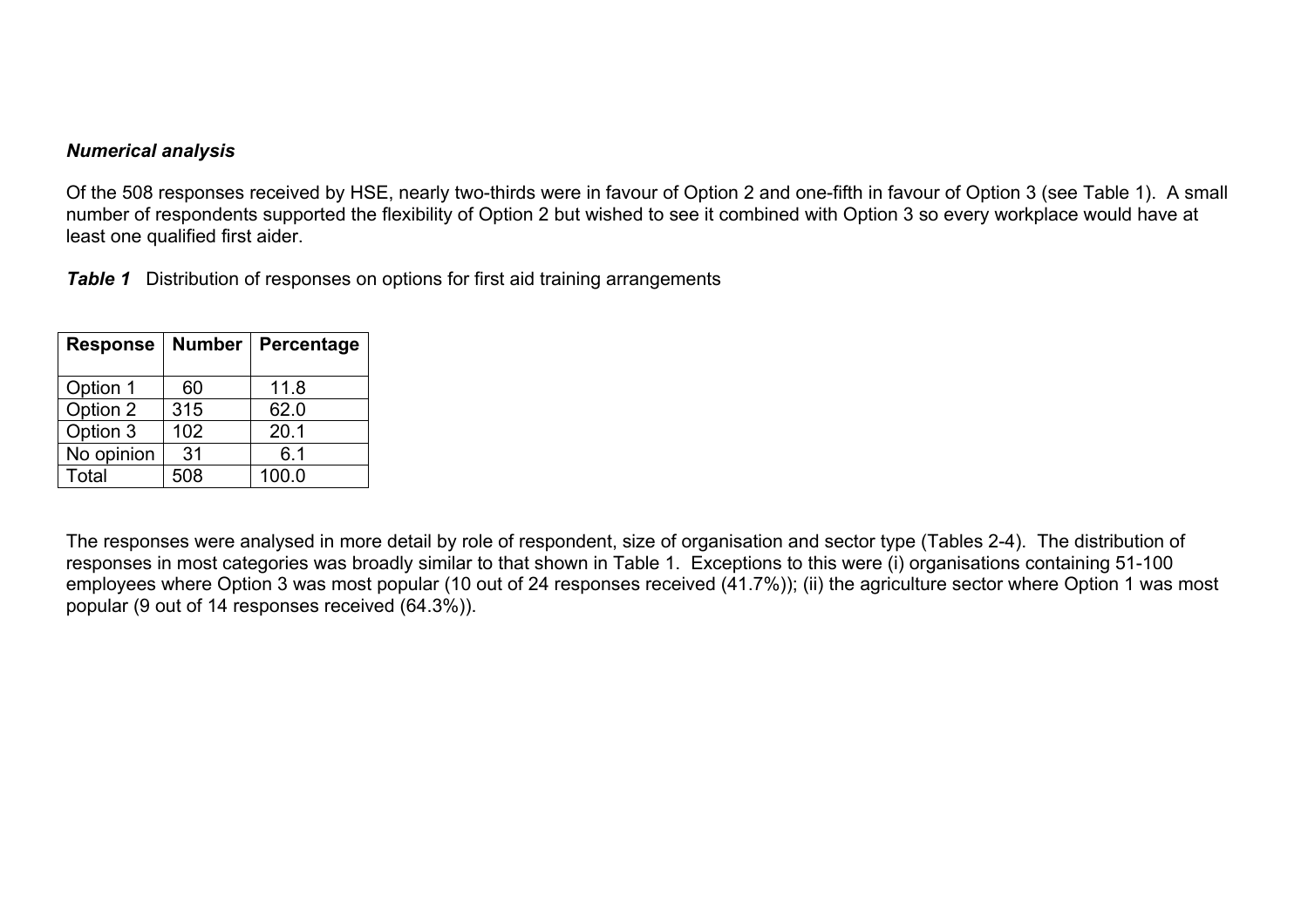| <b>Role</b>                | <b>Option 1</b> |                |                | <b>Option 2</b> |                | <b>Option 3</b> |                | <b>No</b> | <b>Tot</b>     |
|----------------------------|-----------------|----------------|----------------|-----------------|----------------|-----------------|----------------|-----------|----------------|
|                            |                 |                |                |                 |                |                 |                | opinion   | al             |
|                            | No.             | $\frac{0}{0}$  | No.            | $\frac{0}{0}$   | No.            | $\frac{0}{0}$   | No.            | $\%$      |                |
| No opinion                 |                 | $\blacksquare$ | 3              | 50.0            | 1              |                 | $\overline{2}$ |           | 6              |
|                            |                 |                |                |                 |                | 16.7            |                | 33.3      |                |
| Employer                   | $\overline{2}$  | 22.2           | 6              | 66.7            |                |                 | 1              |           | 9              |
|                            |                 |                |                |                 |                |                 |                | 11.1      |                |
| First aider                | 18              | 24.0           | 32             | 42.7            | 22             |                 | 3              |           | 75             |
|                            |                 |                |                |                 |                | 29.3            |                | 4.0       |                |
| <b>Health and Safety</b>   | 16              | 15.0           | 66             | 61.7            | 22             |                 | 3              |           | 107            |
| Manager                    |                 |                |                |                 |                | 20.6            |                | 2.8       |                |
| Other                      | $\overline{7}$  | 8.9            | 61             | 77.2            | $\overline{7}$ |                 | $\overline{4}$ |           | 79             |
|                            |                 |                |                |                 |                | 8.9             |                | 5.1       |                |
| Training                   | 15              | 8.2            | 119            | 64.7            | 39             |                 | 11             |           | 184            |
| Organisation               |                 |                |                |                 |                | 21.2            |                | 6.0       |                |
| Public                     | $\blacksquare$  | $\blacksquare$ | $\blacksquare$ | $\blacksquare$  | 1              | 100.            | ÷.             |           | 1              |
|                            |                 |                |                |                 |                | 0               |                |           |                |
| Union                      | $\blacksquare$  | $\blacksquare$ | $\overline{7}$ | 87.5            | 1              |                 |                | ۰.        | 8              |
|                            |                 |                |                |                 |                | 12.5            |                |           |                |
| <b>Trade Association</b>   | 1               | 8.3            | 8              | 66.7            | $\overline{2}$ |                 | 1              |           | 12             |
|                            |                 |                |                |                 |                | 16.7            |                | 8.3       |                |
| <b>First Aid Equipment</b> |                 |                |                |                 |                |                 | $\mathbf 1$    | 100.      | $\overline{1}$ |
| Manufacturer/              |                 |                |                |                 |                |                 |                | 0         |                |
| Supplier                   |                 |                |                |                 |                |                 |                |           |                |
| <b>First Aid Trainer</b>   | 1               | 3.8            | 13             | 50.0            | $\overline{7}$ |                 | 5              |           | 26             |
|                            |                 |                |                |                 |                | 26.9            |                | 19.2      |                |

*Table 2* Analysis of responses on options for first aid training arrangements by role of respondent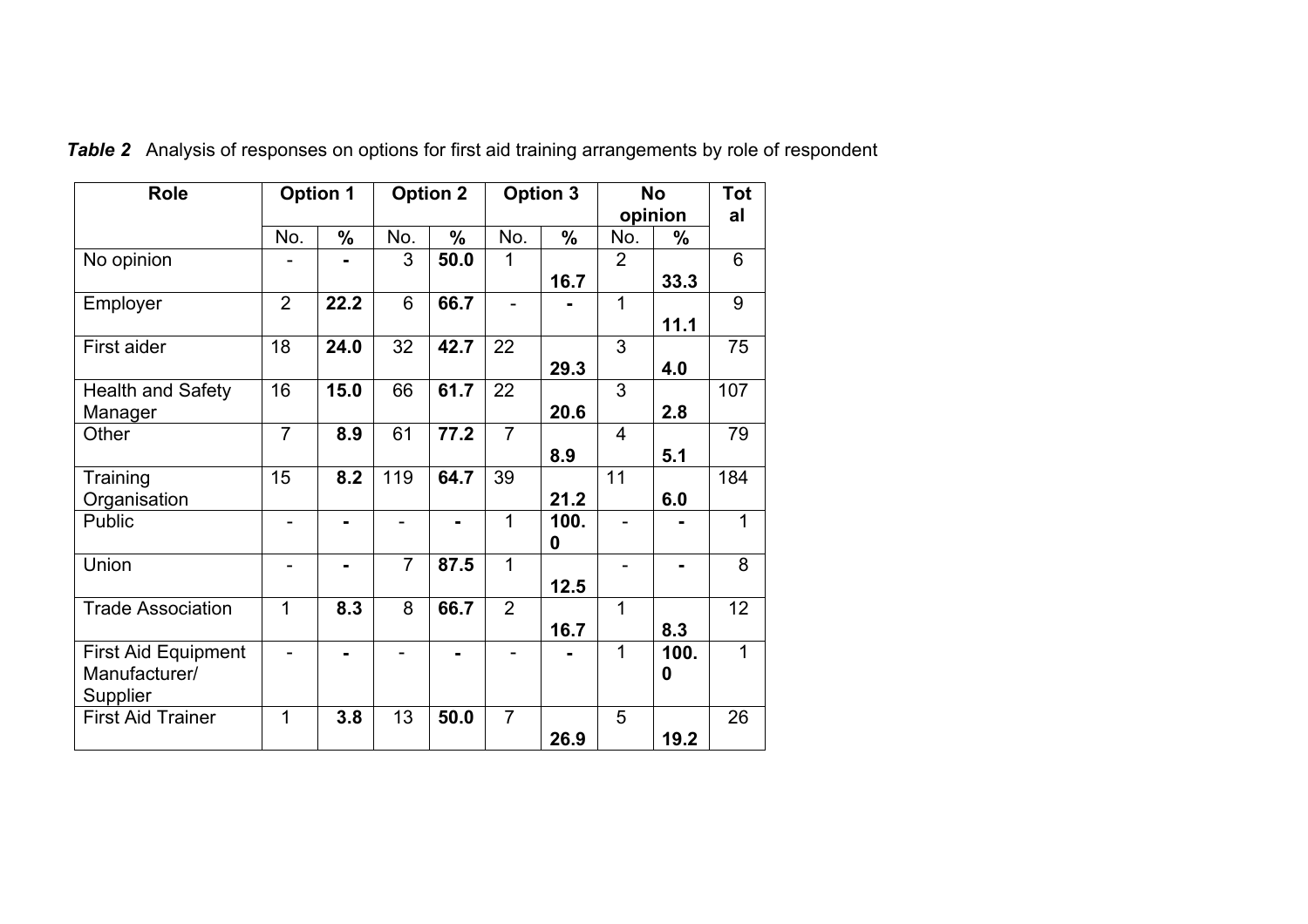| Size of<br>organisation |     | <b>Option 1</b> |     | <b>Option 2</b> |                | <b>Option 3</b> |     | <b>No</b><br>opinion | Tot<br>al |
|-------------------------|-----|-----------------|-----|-----------------|----------------|-----------------|-----|----------------------|-----------|
|                         | No. | $\frac{0}{0}$   | No. | $\frac{0}{0}$   | No.            | $\frac{0}{0}$   | No. | $\frac{0}{0}$        |           |
| $1 - 5$                 | 13  | 14.6            | 47  | 52.8            | 21             | 23.6            | 8   | 9.0                  | 89        |
| $6 - 10$                | 3   | 7.1             | 27  | 64.3            | 10             | 23.8            | 2   | 4.8                  | 42        |
| $11 - 25$               | 5   | 14.7            | 22  | 64.7            | 4              | 11.8            | 3   | 8.8                  | 34        |
| 26-50                   | 1   | 4.5             | 14  | 63.6            | 7              | 31.8            | -   |                      | 22        |
| 51-100                  | 3   | 12.5            | 8   | 33.3            | 10             | 41.7            | 3   | 12.5                 | 24        |
| 101-500                 | 9   | 12.9            | 42  | 60.0            | 15             | 21.4            | 4   | 5.7                  | 70        |
| Over 500                | 26  | 12.3            | 147 | 69.3            | 33             | 15.6            | 6   | 2.8                  | 212       |
| N/A                     |     |                 | 8   | 53.3            | $\overline{2}$ | 13.3            | 5   | 33.3                 | 15        |

*Table 3* Analysis of responses on options for first aid training arrangements by size of organisation

*Table 4* Analysis of responses on options for first aid training arrangements by sector type

| <b>Sector type</b> | <b>Option 1</b> |                | <b>Option 2</b> |      |     | <b>Option 3</b> | <b>No</b><br>opinion |                | <b>Tot</b><br>al |
|--------------------|-----------------|----------------|-----------------|------|-----|-----------------|----------------------|----------------|------------------|
|                    | No.             | $\frac{0}{0}$  | No.             | $\%$ | No. | $\frac{0}{0}$   | No.                  | $\frac{0}{0}$  |                  |
| No opinion         |                 | $\blacksquare$ |                 |      |     | $\blacksquare$  |                      |                | 3                |
|                    |                 |                |                 | 33.3 |     |                 |                      | 66.7           |                  |
| Agriculture        | 9               | 64.3           | $\overline{2}$  |      | 3   |                 |                      | $\blacksquare$ | 14               |
|                    |                 |                |                 | 14.3 |     | 21.4            |                      |                |                  |
| Construction       | 2               | 13.3           | 9               |      |     |                 |                      |                | 15               |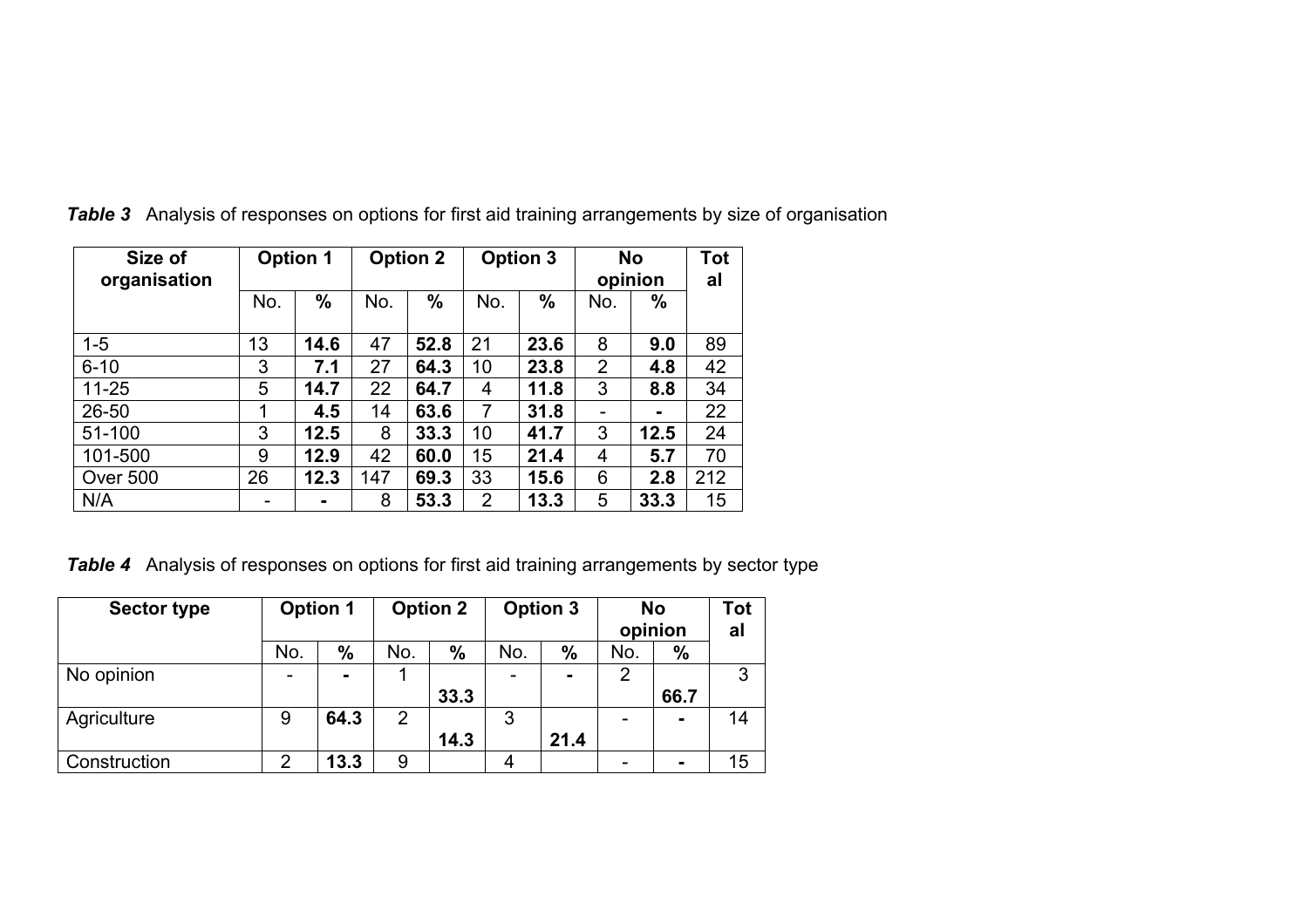|                              |                          |                |                          | 60.0           |                          | 26.7           |                |                |                |
|------------------------------|--------------------------|----------------|--------------------------|----------------|--------------------------|----------------|----------------|----------------|----------------|
| Education                    | 15                       | 9.1            | 107                      |                | 35                       |                | 8              |                | 165            |
|                              |                          |                |                          | 64.8           |                          | 21.2           |                | 4.8            |                |
| Manufacturing                | 6                        | 16.2           | 22                       |                | $\overline{7}$           |                | $\overline{2}$ |                | 37             |
|                              |                          |                |                          | 59.5           |                          | 18.9           |                | 5.4            |                |
| Other                        | $\overline{12}$          | 10.5           | 68                       |                | 27                       |                | $\overline{7}$ |                | 114            |
|                              |                          |                |                          | 59.6           |                          | 23.7           |                | 6.1            |                |
| Public                       | 6                        | 8.7            | 48                       |                | 13                       |                | $\overline{2}$ |                | 69             |
|                              |                          |                |                          | 69.6           |                          | 18.8           |                | 2.9            |                |
| Retail                       | $\overline{4}$           | 36.4           | 5                        |                |                          |                | $\overline{2}$ |                | 11             |
|                              |                          |                |                          | 45.5           |                          |                |                | 18.2           |                |
| <b>Services</b>              | $\mathbf{1}$             | 3.1            | 25                       |                | $\overline{4}$           |                | $\overline{2}$ |                | 32             |
|                              |                          |                |                          | 78.1           |                          | 12.5           |                | 6.3            |                |
| Electronics                  | $\mathbf{1}$             | 20.0           | 3                        |                | -                        |                | $\mathbf{1}$   |                | 5              |
|                              |                          |                |                          | 60.0           |                          |                |                | 20.0           |                |
| IT                           | $\overline{\phantom{a}}$ | $\blacksquare$ | $\overline{\phantom{a}}$ |                | $\mathbf{1}$             | 100.           |                |                | $\overline{1}$ |
|                              |                          |                |                          |                |                          | 0              |                |                |                |
| Outdoor                      | $\overline{\phantom{a}}$ | $\blacksquare$ | $\overline{\phantom{a}}$ | $\blacksquare$ | $\overline{2}$           | 100.           |                | Ξ.             | $\overline{2}$ |
|                              |                          |                |                          |                |                          | 0              |                |                |                |
| <b>Facilities Management</b> | $\qquad \qquad -$        | $\blacksquare$ | $\overline{2}$           | 100.           | -                        | $\blacksquare$ | -              | $\blacksquare$ | $\overline{2}$ |
|                              |                          |                |                          | 0              |                          |                |                |                |                |
| Research and                 | $\overline{\phantom{0}}$ | $\blacksquare$ | 5                        | 100.           | $\overline{\phantom{0}}$ |                |                |                | 5              |
| Consultancy                  |                          |                |                          | $\mathbf 0$    |                          |                |                |                |                |
| Engineering                  | $\blacksquare$           |                | 3                        |                | $\overline{2}$           |                | $\overline{1}$ |                | 6              |
|                              |                          |                |                          | 50.0           |                          | 33.3           |                | 16.7           |                |
| Transport                    | $\blacksquare$           | $\blacksquare$ | $\overline{1}$           |                | $\mathbf 1$              |                |                |                | $\overline{2}$ |
|                              |                          |                |                          | 50.0           |                          | 50.0           |                |                |                |
| Printing                     | $\blacksquare$           | $\blacksquare$ | 1                        | 100.           | ÷.                       |                |                |                | 1              |
|                              |                          |                |                          | $\mathbf 0$    |                          |                |                |                |                |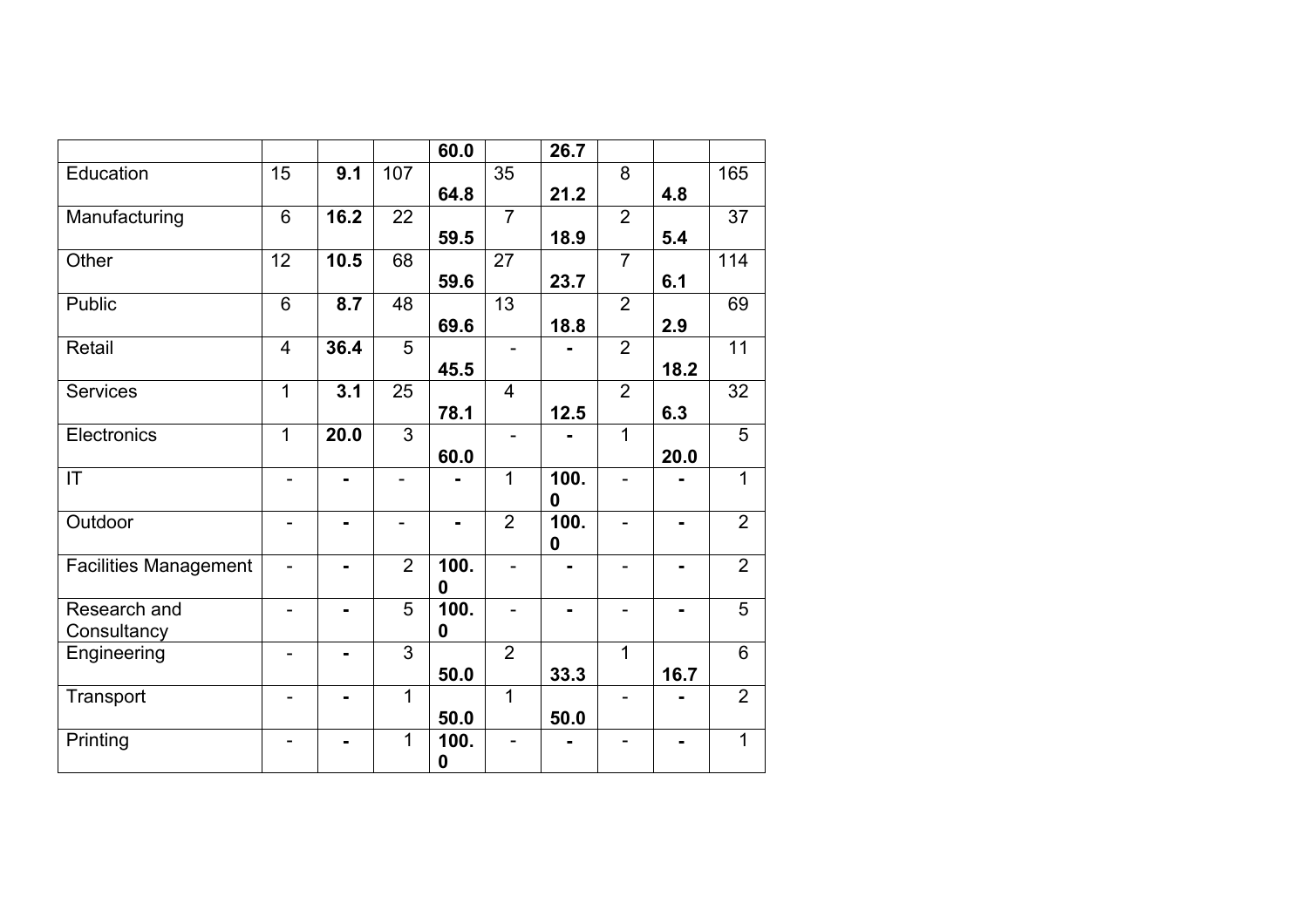| Media                                   |   | $\blacksquare$ | 1              | 100.<br>0 |   |           |                |           |   |
|-----------------------------------------|---|----------------|----------------|-----------|---|-----------|----------------|-----------|---|
| Chemical                                | 1 | 12.5           | 5              | 62.5      | 1 | 12.5      | 1              | 12.5      | 8 |
| <b>Nuclear</b>                          |   |                |                |           | 1 | 100.<br>0 |                |           |   |
| Charity                                 | 1 | 25.0           | $\overline{2}$ | 50.0      | 1 | 25.0      |                |           | 4 |
| <b>Extractive and Utility</b><br>Supply | 1 | 50.0           | 1              | 50.0      |   |           |                |           | 2 |
| Leisure                                 | 1 | 16.7           | 3              | 50.0      |   |           | $\overline{2}$ | 33.3      | 6 |
| Communication                           |   | $\blacksquare$ | 1              | 100.<br>0 |   |           |                |           |   |
| Manufacturers                           |   |                |                |           |   |           | 1              | 100.<br>0 |   |

## *Analysis of specific comments*

The following notable comments were recorded by some respondents:

- The current first aid at work (FAW) course is too long.
- The current FAW course is too short.
- The proposed shorter FAW course of 16 contact hours (Option 2) is of an appropriate duration.
- 16 hours is possibly too short for an FAW course 18 or 21 hours may be more appropriate (mainly from First Aid Training Organisations).
- Annual refresher training is a good idea although retraining every 6, 18 or 24 months might be more appropriate.
- Annual refresher training will place an increased burden on employers, mainly because of the need to release employees from work.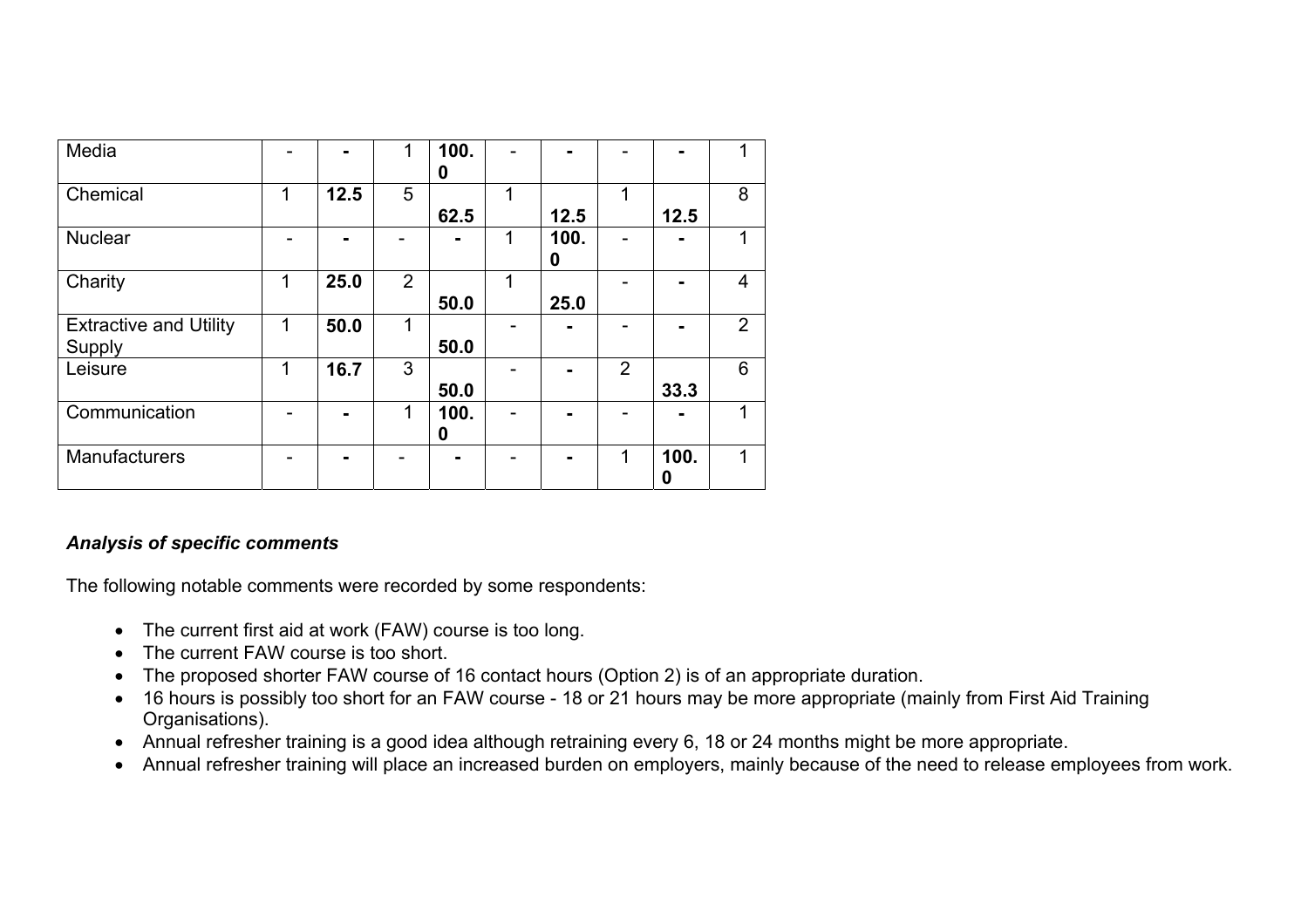- Annual refresher training will result in a significant increase in administration for organisations with large numbers of first aiders.
- Automated external defibrillators (AEDs) should be covered as part of the FAW course.
- HSE should produce additional guidance on AED use.
- The short course in emergency first aid, currently recommended for appointed persons, should only be offered by First Aid Training Organisations approved by HSE for this purpose.
- Consideration should be given to the use of training methods other than traditional instructor based techniques, especially for nonpractical aspects of first aid.

There is considerable confusion over the respective roles and duties of employers, first aiders and appointed persons (see analysis of responses to Question 3). In particular, there seems to be uncertainty over the role of the appointed person, a view supported by the findings of the research conducted for HSE by Casella Winton. It was originally developed to ensure every workplace at least had someone who could take charge of first aid arrangements, including looking after the equipment and facilities and calling the emergency services when required. While HSE recommends that appointed persons undergo training in emergency first aid, it is not mandatory. While an appointed person may still have a valid role, better definition of this role and clearer terminology should help remove much of the confusion that currently exists.

The concept of having two levels of first aid training (Option 2) was supported by the majority of respondents and will assist employers in ensuring that first aid provision is proportional to their needs. No major differences were seen when data were further analysed by role of respondent, size of organisation or sector. There is considerable agreement on the need for shorter, more frequent first aid courses. However, there needs to be recognition that such courses should provide first aiders with all the skills and knowledge required to carry out their duties in the workplace. Equally any changes to the present arrangements should take into account the cost implications for employers. Slightly extending the initial 16 hour FAW course proposed in the Discussion Document and reducing refresher training to a half day every 12 months should help both first aiders and employers.

This is consistent with Casella Winton's recommendation for employers to have more 'first aider options' available to them to ensure first aid provision is proportional to the risks of injury and illness in the workplace. To help achieve this they recommended introducing a 'basic first aider', intermediate in status between an appointed person and first aider, who is competent to carry out cardiopulmonary resuscitation. Casella Winton also suggested more frequent refresher training which could be combined with a shorter initial FAW course.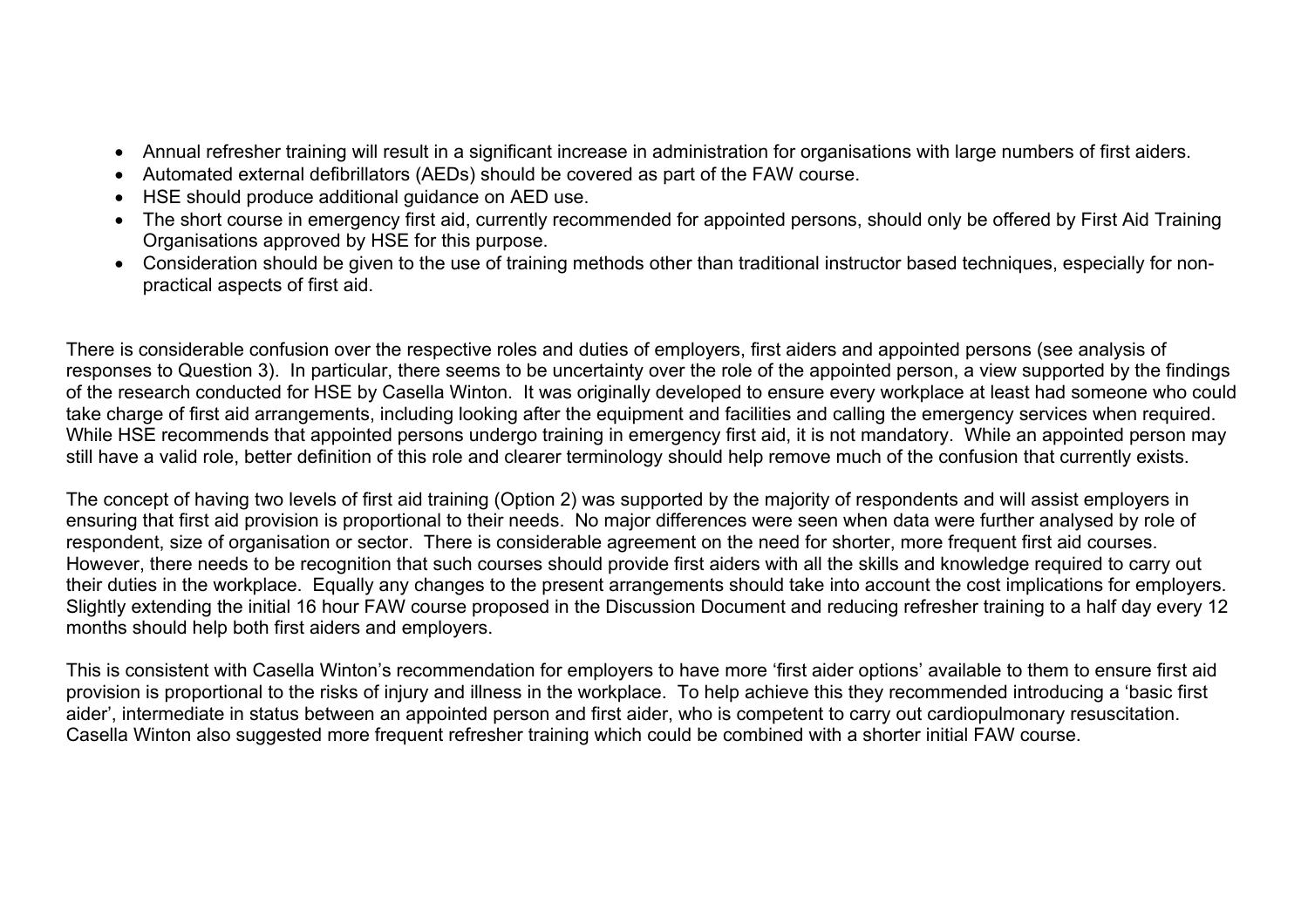#### **OPTIONS FOR FIRST AID AND MEDICAL STANDARDS Q.9, Q.10, Q.10a**

#### **Key findings from the analysis of responses**

#### *Chapter 4 – First Aid Training*

#### *Q 9 – Would there be any benefits to employers and training organisations in changing the training standards currently accepted?*

The answer was in the form of tick boxes for yes and no, thus responses could be coded as "yes", "no" or "no opinion" (neither box ticked).

#### *Q 10 – If yes, which is your preferred option?*

- *Option 1: No change HSE continues to accept standards set by external bodies (UK/European Resuscitation Councils, Voluntary Aid Societies and medical/scientific research.*
- *Option 2: HSE only accepts standards set by the UK Resuscitation Council and the Voluntary Aid Societies.*
- *Option 3: HSE should increase the list of specific standards accepted to include, for example, those from ambulance authorities or medical Royal Colleges.*
- *Option 4: First aid industry develops its own standard setting body for first aid at work.*

Four tick boxes were provided. Answers could be coded to one of the 4 options or to "no opinion" if none of the 4 boxes were ticked.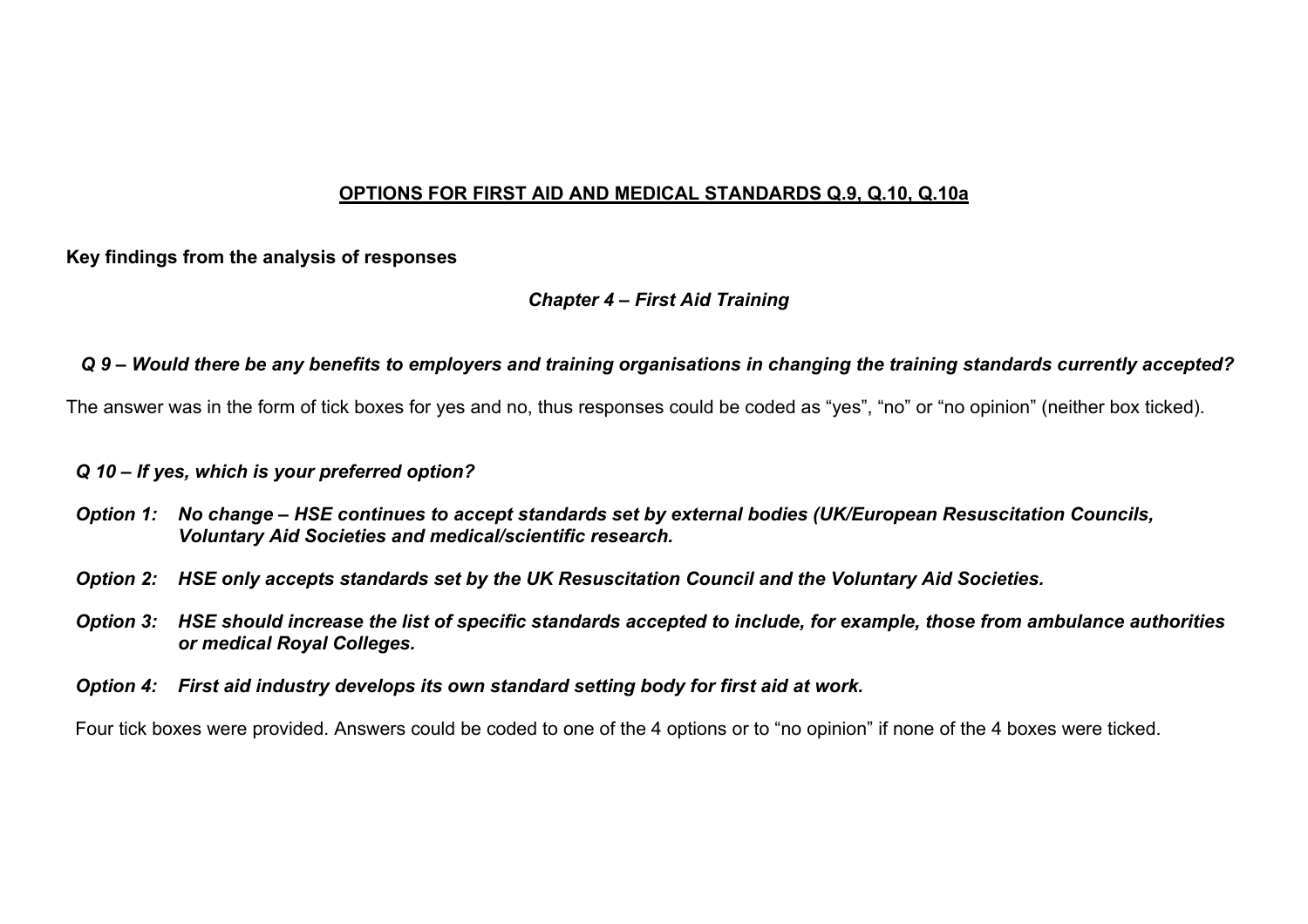In principle these questions are linked, in that a respondent who answered "no" to Q9 should have omitted to answer Q10 (i.e. no opinion). However this was not explicitly specified in the instructions, so respondents who answered "no" to Q9 were free to tick a box for Q10. If they truly understood the existing standards it would be expected that such respondents would tick Option 1 (No change). However it was not uncommon for such respondents to tick options 2, 3 or 4, suggesting that they did not actually understand the current position.

It was equally likely that respondents who answered "yes" to Q9 would select option 1 in Q10, again suggesting that they did not understand the current position.

Such incompatible responses were somewhat more frequent among respondents representing industry than among those representing the first aid training industry, but this was by no means a consistent pattern.

One of the main conclusions from this section of the discussion document must therefore be that there is poor understanding, throughout both the training industry and employers, of the standards currently accepted by HSE. There is therefore an obvious need to make our guidance clearer.

As will be shown by the detailed numerical analysis of the responses to the two questions, the proportion of respondents who preferred no change (either "no" to Q9 or "Option 1 to Q10) was similar for both of the questions. This suggests that the general opinion, across all of the responses, may be similar regardless of which question is considered of primary importance. It must be remembered, however, that the responses are not necessarily consistent at the individual level.

Therefore, to a certain extent, there is a case to be made for suggesting that the responses to the discussion document are invalid.

#### **Results**

## *Numerical analysis – Q9*

Of the 508 responses received by HSE, there was a relatively small majority (57%) in favour of changing the current arrangements for accepted standards.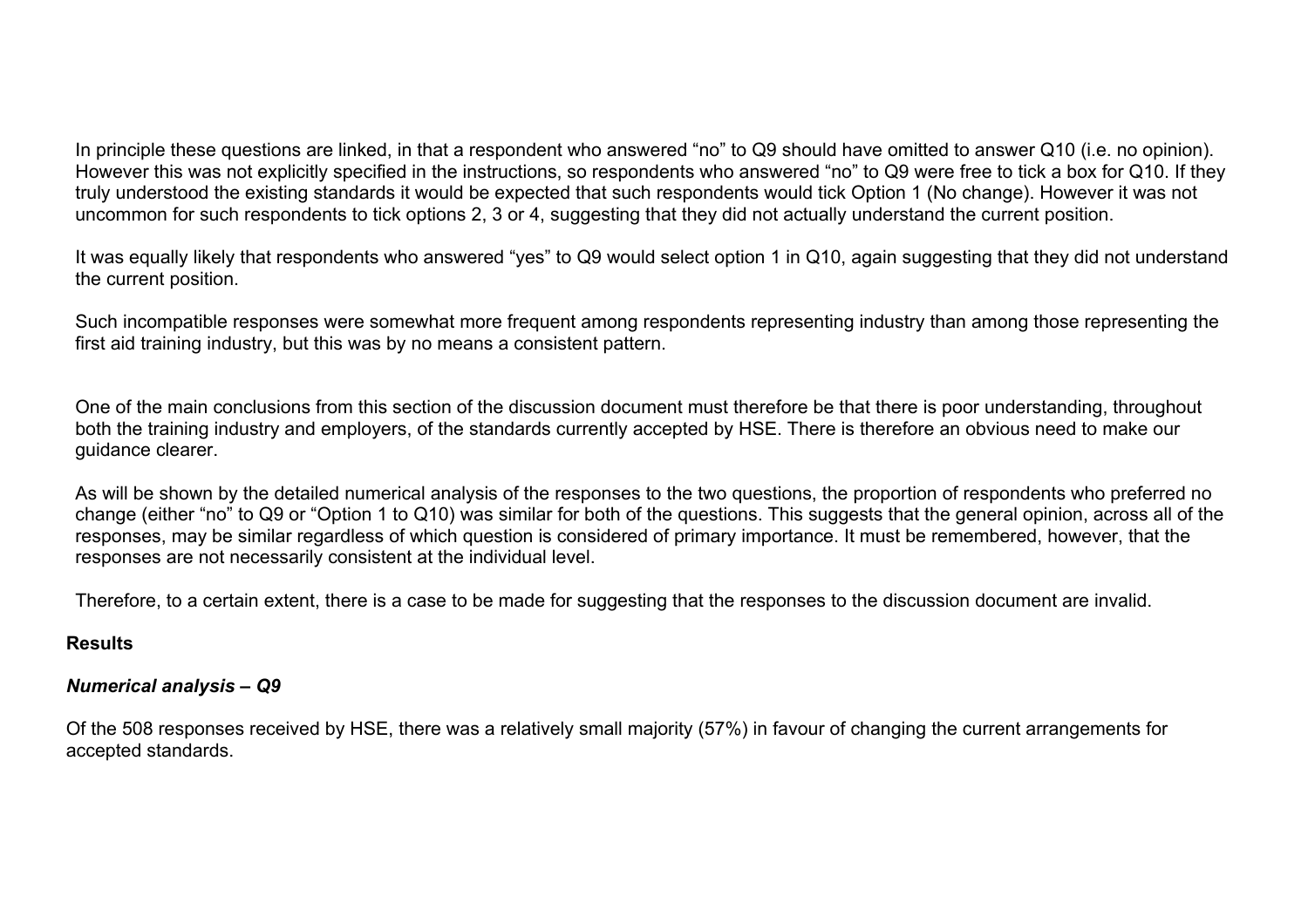**Table 1** Distribution of responses to question 9

| <b>Response</b> | <b>Number</b> | Percentage |
|-----------------|---------------|------------|
| Yes             | 290           | 57.1       |
| No              | 191           | 37.6       |
| No opinion      | 27            | 5.3        |
| Total           | 508           | 100.0      |

The responses were analysed in more detail by role of respondent, size of organisation and sector type (Tables 2-4). The distribution of responses in most categories was broadly similar to that shown in Table 1. Differences are discussed in the text following each table.

**Table 2** Analysis of responses to question 9 by role of respondent

| <b>Role</b>              |     | <b>Yes</b> |                | <b>No</b> | <b>No</b><br>opinion | <b>Tot</b><br>al |     |
|--------------------------|-----|------------|----------------|-----------|----------------------|------------------|-----|
|                          | No. | $\%$       | No.            | $\%$      | No.                  | $\%$             |     |
| Not stated               | 3   | 50.0       | $\overline{2}$ | 33.3      | 1                    | 16.7             | 6   |
| Employer                 | 1   | 11.1       | $\overline{7}$ | 77.8      | 1                    | 11.1             | 9   |
| First aider              | 43  | 57.3       | 29             | 38.7      | 3                    | 4.0              | 75  |
| <b>Health and Safety</b> | 53  | 49.5       | 51             | 47.7      | 3                    | 2.8              | 107 |
| Manager                  |     |            |                |           |                      |                  |     |
| Other                    | 48  | 60.8       | 29             | 36.7      | $\overline{2}$       | 2.5              | 79  |
| Training                 | 111 | 60.3       | 64             | 34.8      | 9                    | 4.9              | 184 |
| Organisation             |     |            |                |           |                      |                  |     |
| <b>Public</b>            | 1   | 100.       |                |           |                      |                  | 1   |
|                          |     | 0          |                |           |                      |                  |     |
| Union                    | 5   | 62.5       | 3              | 37.5      |                      |                  | 8   |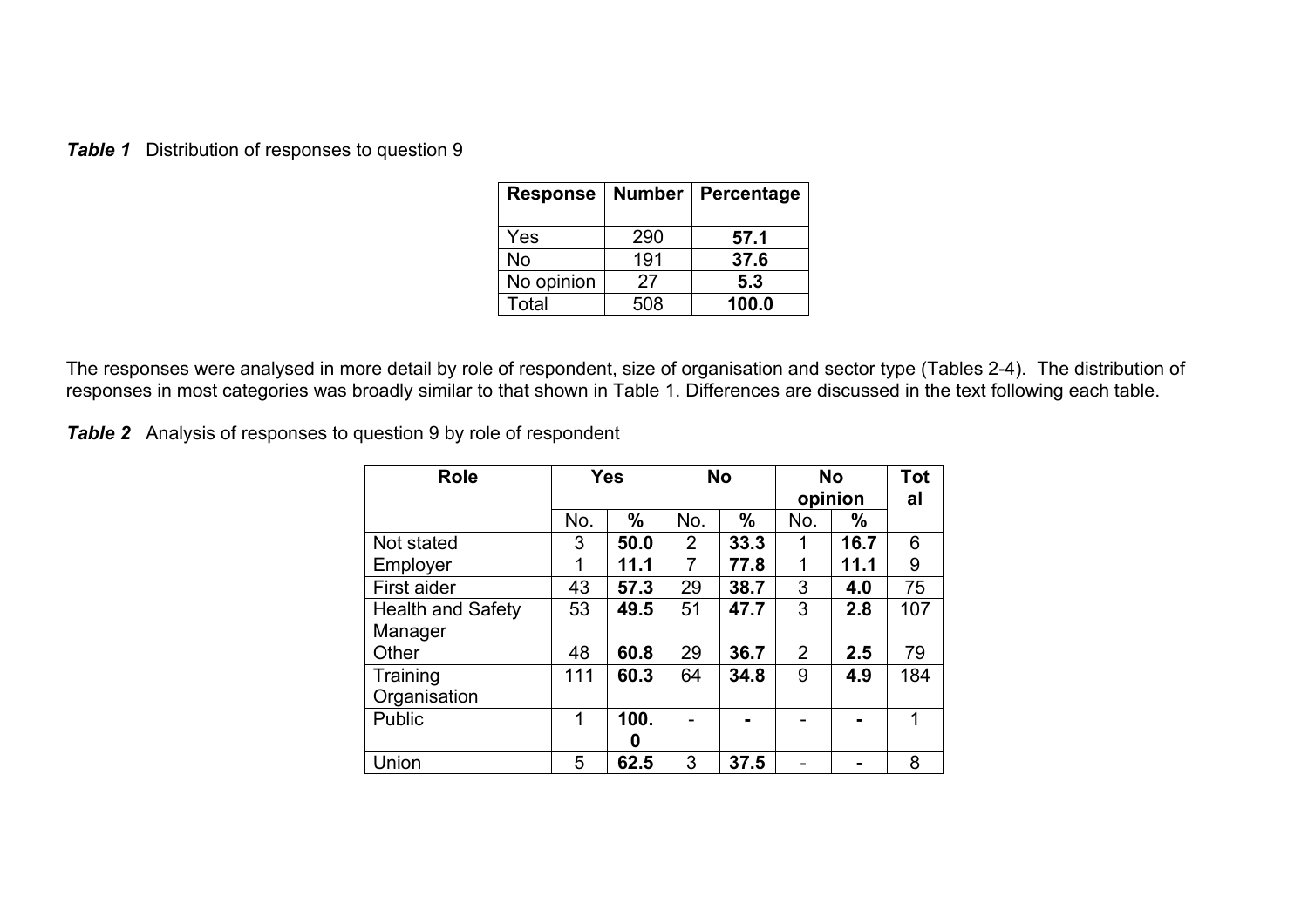| <b>Trade Association</b>   | 6   |          |     |                |    |      | 12  |
|----------------------------|-----|----------|-----|----------------|----|------|-----|
| <b>First Aid Equipment</b> |     | <b>.</b> |     | -              |    | 100. |     |
| Manufacturer/              |     |          |     |                |    |      |     |
| Supplier                   |     |          |     |                |    |      |     |
| <b>First Aid Trainer</b>   | 19  | 73.1     |     | $\blacksquare$ |    | 26.9 | 26  |
| otal                       | 290 | 57.1     | 191 | 37.6           | 27 | 5.3  | 508 |

*N.B. – the category "other" is largely composed of health care professionals and related occupations. They have not been classified as "first aiders" or "trainers" because they are not actively undertaking one of these roles. However the majority of this category may be considered to have a professional interest in first aid standards.* 

**It is clear that first aiders, their training organisations, and health care professionals (represented by "other") have a view consistent with the overall opinion that the accepted standards should be changed. Individual trainers are even more strongly in favour of change. Health and Safety managers are very much ambivalent and employers are strongly against any change. It could reasonably be argued that, on the whole, those respondents who are likely to have the greatest practical knowledge of first aid are broadly, though not strongly, supportive of some change to the current arrangements.** 

*Table 3* Analysis of responses to question 9 by size of organisation

| Size of<br>organisation |     | <b>Yes</b>    |     | <b>No</b>     | <b>No</b><br>opinion | Tot<br>al      |    |
|-------------------------|-----|---------------|-----|---------------|----------------------|----------------|----|
|                         | No. | $\frac{0}{0}$ | No. | $\frac{0}{0}$ | No.                  | $\frac{0}{0}$  |    |
| $1 - 5$                 | 60  | 67.4          | 22  | 24.7          |                      | 7.9            | 89 |
| $6 - 10$                | 25  | 59.5          | 14  | 33.3          | 3                    | 7.1            | 42 |
| $11 - 25$               | 22  | 64.7          | 11  | 32.4          |                      | 2.9            | 34 |
| $26 - 50$               | 15  | 68.1          |     | 31.8          |                      | $\blacksquare$ | 22 |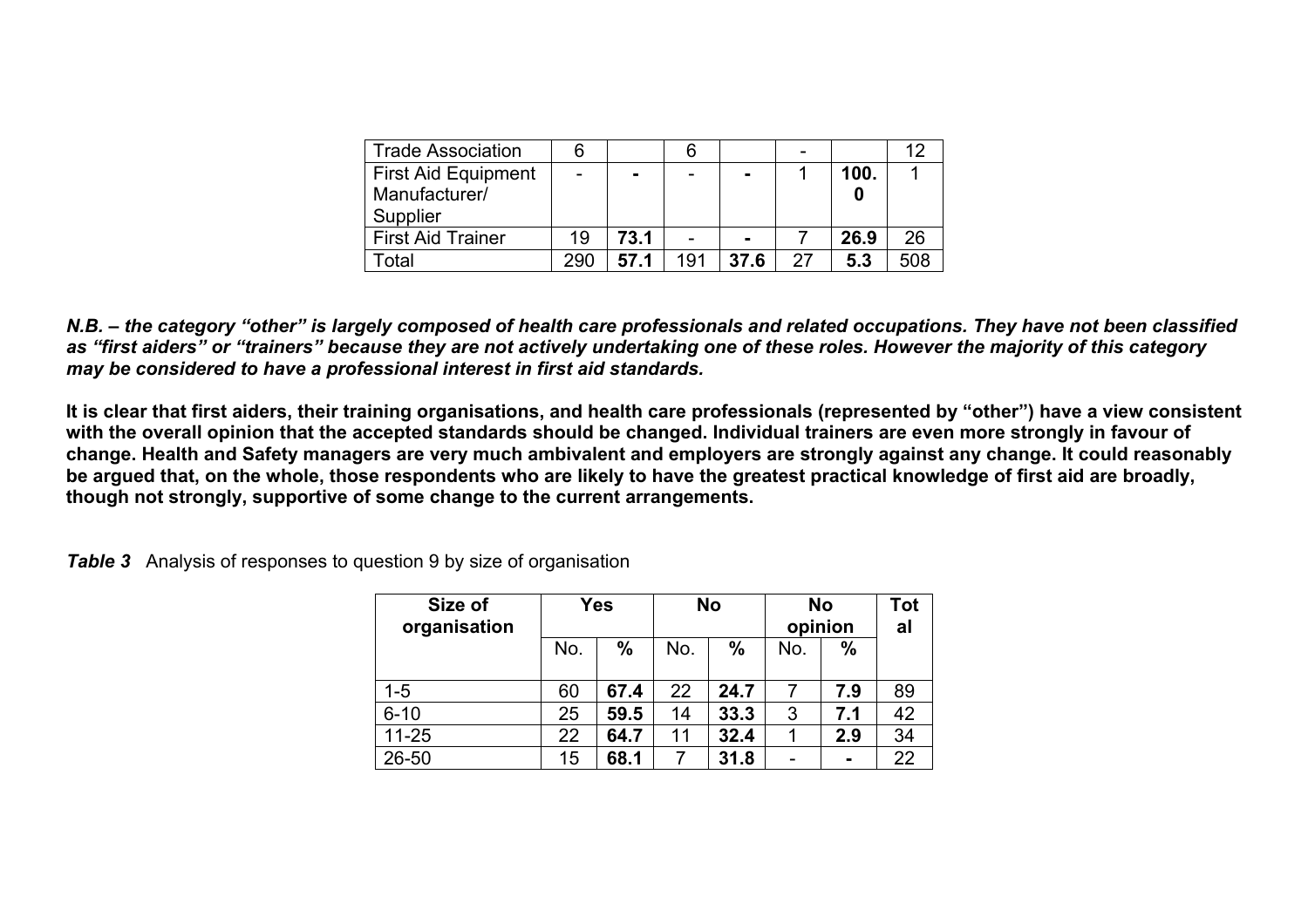| 51-100          | 11  | 45.8 | 10  | 41.7 | ્ર<br>J | 12.5 | 24  |
|-----------------|-----|------|-----|------|---------|------|-----|
| 101-500         | 40  | 57.1 | 29  | 41.4 |         | 1.4  | 70  |
| <b>Over 500</b> | 109 | 51.4 | 95  | 44.8 | 8       | 3.8  | 212 |
| N/A             | 8   | 53.3 | 3   | 20.0 | 4       | 26.7 | 15  |
| Total           | 290 | 57.1 | 191 | 37.6 | 27      | 5.3  | 508 |

This table shows a tendency for the smaller organisations to be more in favour of change than the larger ones, though it is unlikely that a formal statistical analysis would demonstrate a significant difference. The trend is perhaps understandable because the largest organisations include the Voluntary Aid Societies (e.g. St. John, Red Cross, St. Andrew's), whose standards already have a prominent place in the existing system. The VAS themselves constitute only a very small proportion of the 212 large organisations, so the postulated explanation would have to assume that many of the larger organisations are already aligned with the position of the VAS.

It is well known that some of the smaller training companies consider that a small number of these large organisations have an excessive influence in the present system, thus preventing small companies, who may have novel ideas appropriate to the needs of employers, from having an adequate voice in the process. This must be balanced against the opinion of employers, noted above, that they consider the present standards adequate for their needs. It must, however, be noted that the employer is not necessarily best placed to assess whether their first aid needs are properly addressed, even though that is what the law expects of them.

| <b>Sector type</b> |     | Yes           |     | <b>No</b> | <b>No</b><br>opinion |                | Tot<br>al |
|--------------------|-----|---------------|-----|-----------|----------------------|----------------|-----------|
|                    | No. | $\frac{0}{0}$ | No. | $\%$      | No.                  | $\frac{0}{0}$  |           |
| Not stated         |     |               | 2   | 66.7      |                      | 33.3           | 3         |
| Agriculture        | 8   | 57.1          | 6   | 42.9      |                      | $\blacksquare$ | 14        |
| Construction       |     | 46.7          | 8   | 53.3      |                      |                | 15        |
| Education          | 99  | 60.0          | 58  | 35.2      | 8                    | 4.8            | 165       |

*Table 4* Analysis of responses to question 9 by industry sector.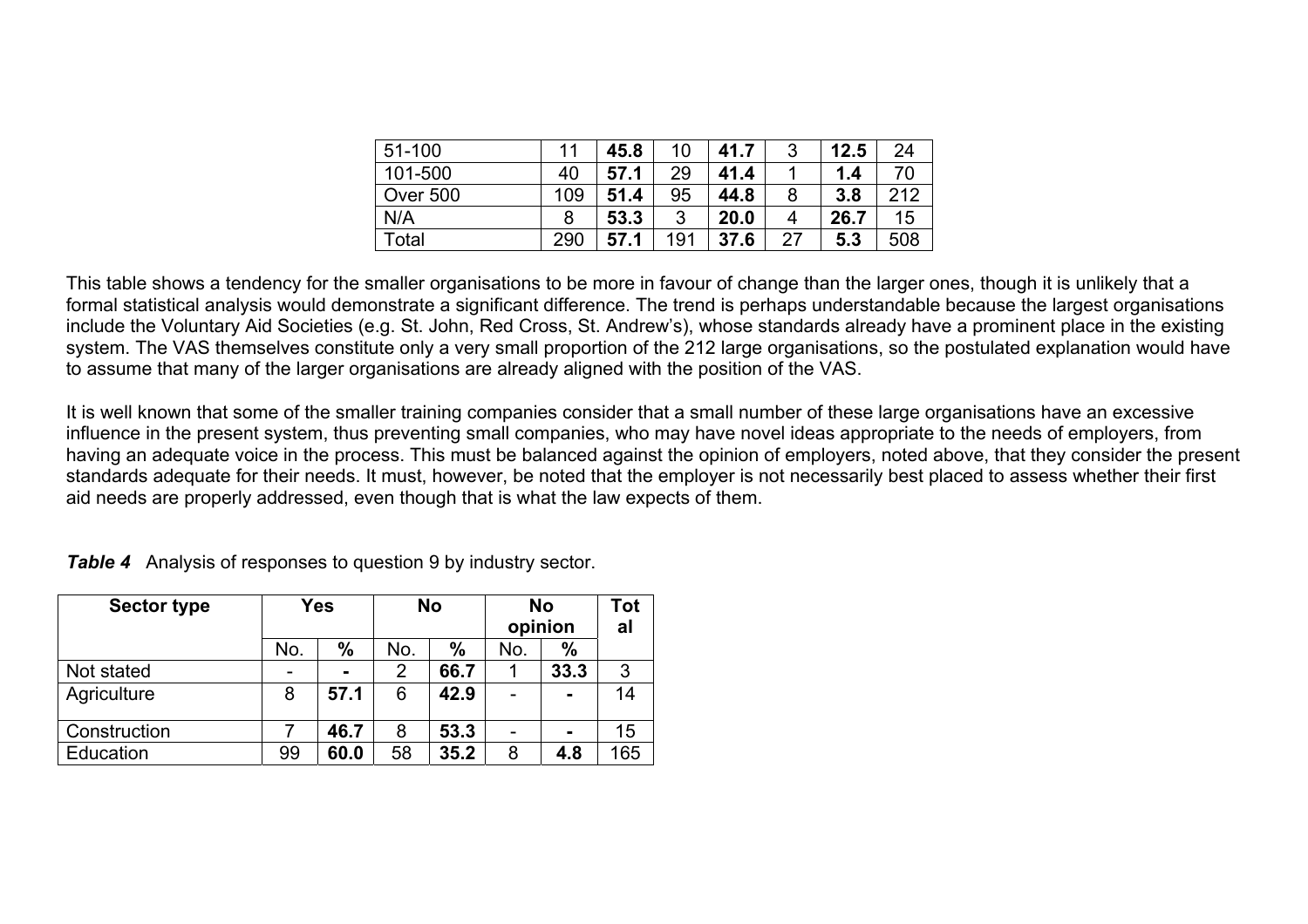| Manufacturing                 | 19             | 51.4           | 16                      | 43.2             | $\overline{2}$           | 5.4            | 37             |
|-------------------------------|----------------|----------------|-------------------------|------------------|--------------------------|----------------|----------------|
| Other                         | 66             | 57.9           | 42                      | 36.8             | 6                        | 5.3            | 114            |
| Public                        | 38             | 55.1           | 30                      | 43.5             | $\overline{1}$           | 1.4            | 69             |
| Retail                        | 6              | 54.5           | 4                       | 36.4             | 1                        | 9.1            | 11             |
| <b>Services</b>               | 24             | 75.0           | 5                       | 15.6             | 3                        | 9.4            | 32             |
| Electronics                   | 1              | 20.0           | $\overline{\mathbf{4}}$ | 80.0             |                          |                | $\frac{5}{1}$  |
| IT.                           |                |                | $\overline{1}$          | 100.             | $\overline{\phantom{0}}$ |                |                |
|                               |                |                |                         | $\boldsymbol{0}$ |                          |                |                |
| Outdoor                       | -              | $\blacksquare$ | $\overline{2}$          | 100.             | $\overline{\phantom{0}}$ |                | $\overline{2}$ |
|                               |                |                |                         | 0                |                          |                |                |
| <b>Facilities Management</b>  | 1              | 50.0           | 1                       | 50.0             | $\overline{a}$           | $\blacksquare$ | $\overline{2}$ |
| Research and                  | $\overline{2}$ | 40.0           | 3                       | 60.0             |                          |                | $\overline{5}$ |
| Consultancy                   |                |                |                         |                  |                          |                |                |
| Engineering                   | 3              | 50.0           | $\overline{2}$          | 33.3             | $\overline{1}$           | 16.7           | 6              |
| Transport                     | $\overline{2}$ |                | $\overline{a}$          | $\blacksquare$   |                          |                | $\overline{2}$ |
| Printing                      | $\overline{1}$ | 100.           |                         |                  |                          |                | $\overline{1}$ |
|                               |                | 0              |                         |                  |                          |                |                |
| Media                         |                |                | $\overline{1}$          | 100.             |                          |                | $\overline{1}$ |
|                               |                |                |                         | 0                |                          |                |                |
| Chemical                      | 4              | 50.0           | 3                       | 37.5             | $\mathbf{1}$             | 12.5           | 8              |
| <b>Nuclear</b>                |                |                | $\overline{1}$          | 100.             | $\overline{\phantom{0}}$ |                | $\overline{1}$ |
|                               |                |                |                         | $\boldsymbol{0}$ |                          |                |                |
| Charity                       | 3              | 75.0           | $\mathbf 1$             | 25               | $\overline{\phantom{0}}$ | $\blacksquare$ | 4              |
| <b>Extractive and Utility</b> | $\overline{2}$ | 100.           |                         |                  |                          |                | $\overline{2}$ |
| <b>Supply</b>                 |                | $\bf{0}$       |                         |                  |                          |                |                |
| Leisure                       | $\overline{2}$ | 33.3           | $\overline{1}$          | 16.7             | 3                        | 50.0           | 6              |
| Communication                 | $\overline{1}$ | 100.           |                         |                  |                          |                | $\overline{1}$ |
|                               |                | 0              |                         |                  |                          |                |                |
| <b>Manufacturers</b>          | 1              | 100.           |                         |                  |                          |                | $\mathbf{1}$   |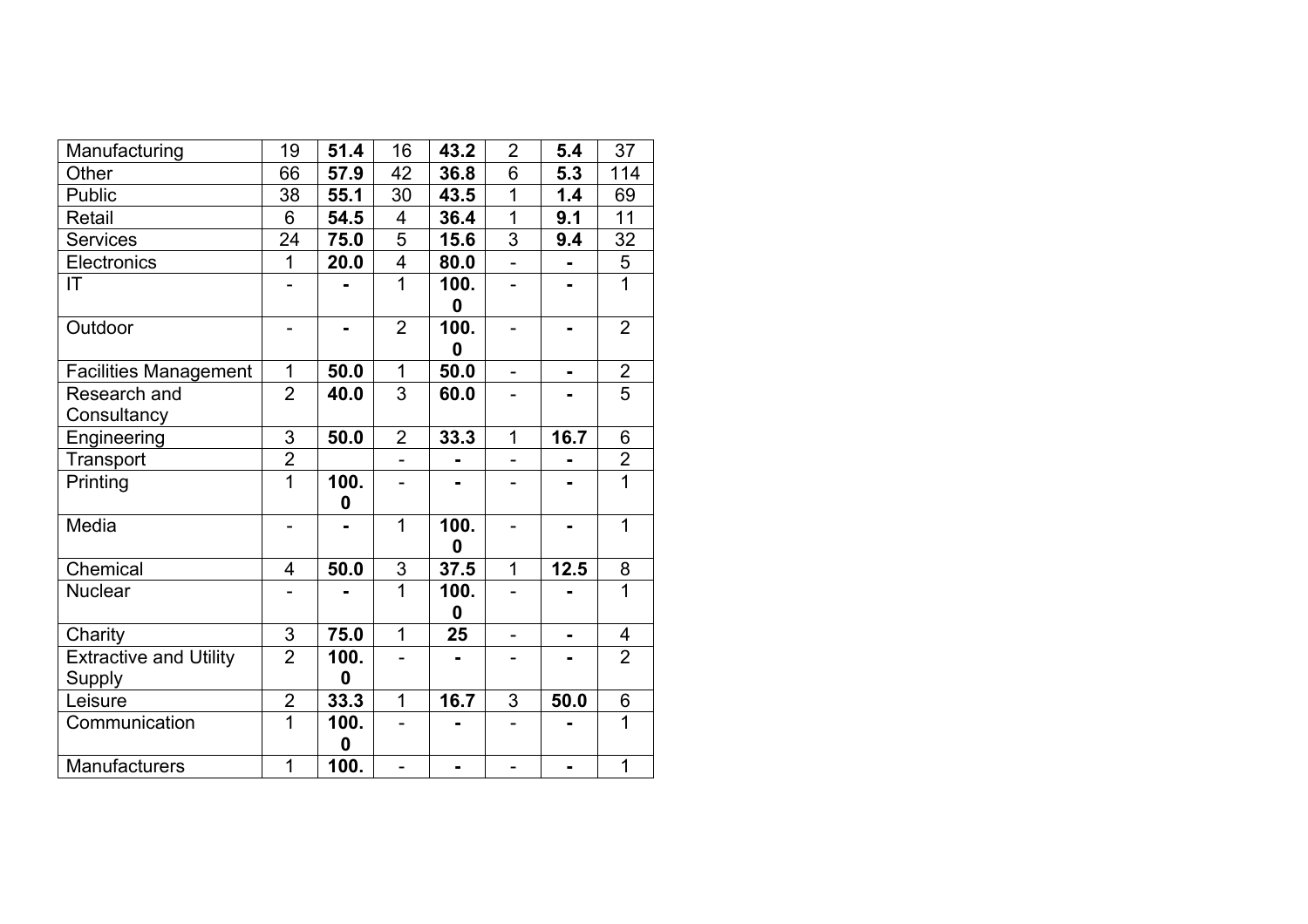| Total | 290 |  | 57.1   191   37.6   27 | 5.3 |  |
|-------|-----|--|------------------------|-----|--|

*N.B. – The large total for "education" is because the majority of first aid training organisations considered themselves to fall within this sector. The "other" category, as noted above, is dominated by individuals and organisations with a professional interest in first aid standards.* 

This table must be treated with extreme caution as the large number of sectors means that the majority of row totals are too small for the results to be statistically meaningful. It may be noted, however, that all the sectors which returned a total of more than 10 responses, with one exception, broadly reflected the overall distribution of the responses. The exception was services, which expressed a notably higher preference for change. This may, perhaps, reflect a greater tendency to consider first aid requirements for the public in that sector, but the findings are not reflected in other sectors with a large public interface, such as retail or the public sector. It may be that this is an entirely spurious finding.

## *Numerical analysis – Q10*

In principle it would be expected that the number of respondents favouring option 1 (i.e. no change) would be the same as those answering "no" to Q9. In practice the number was rather lower, 180 (35.4%) compared with 191 (37.6%). Similarly the total of all those recommending options 2, 3 or 4 (284, 55.9%) was a little lower than the number answering "yes" to Q9 (290, 57.1%).

The differences are not large, and might at first be thought to be due to the rather higher proportion opting for "no opinion" on question 10. This would be expected, as the logical structure of the questionnaire suggests that a "no" answer to question 9 might lead the respondent to skip question 10, which would therefore be coded as "no opinion". Unfortunately this explanation is not entirely satisfactory, for the reasons described at the beginning of this annex. In reality the majority of respondent answering "no" to Q9 offered an option for Q10. These responses were not always consistent, although the overall proportions favouring change as opposed to no change were similar.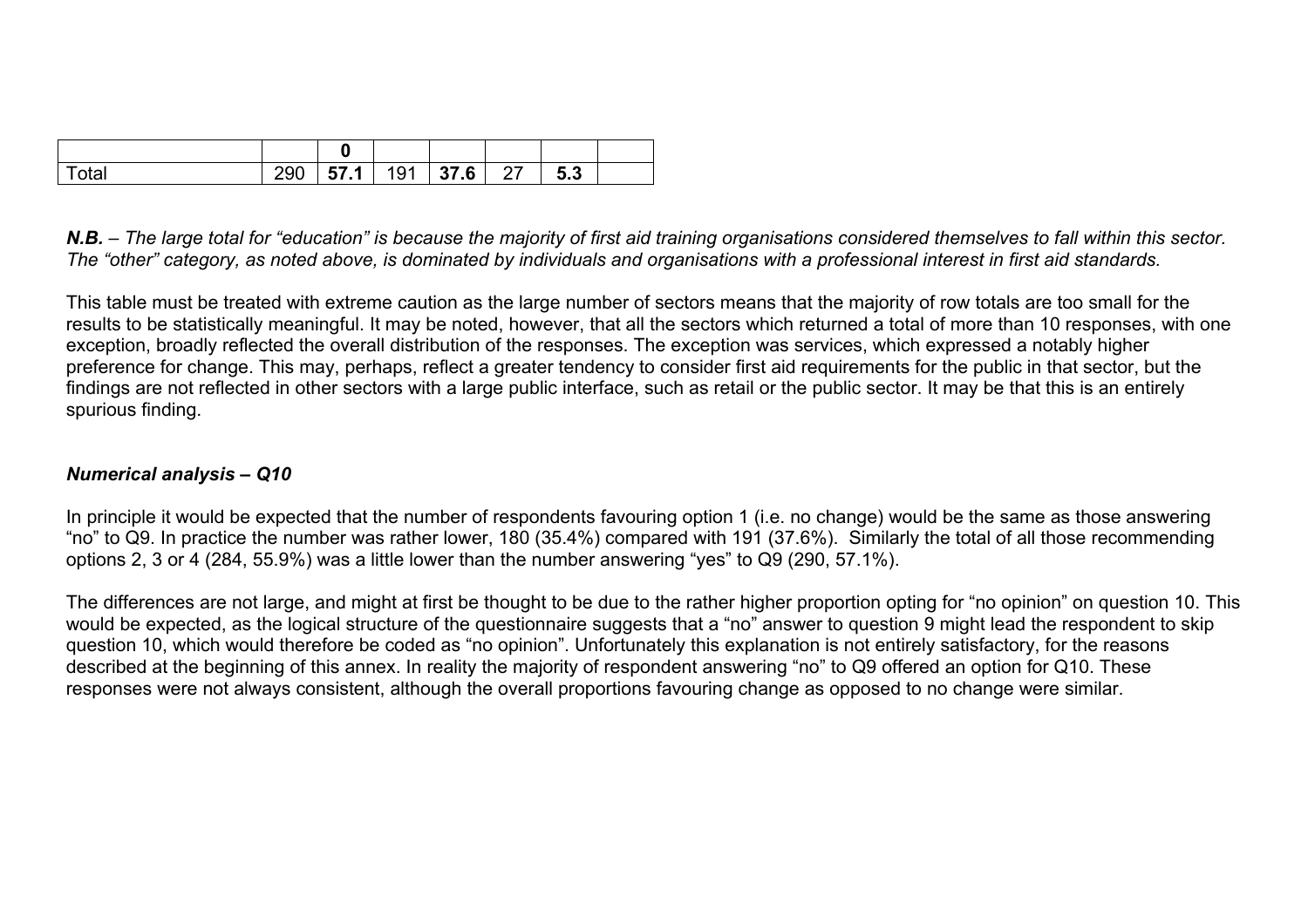**Table 5** Distribution of responses to question 10

| <b>Response</b> | <b>Number</b> | Percentage |
|-----------------|---------------|------------|
| Option 1        | 180           | 35.4       |
| Option 2        | 50            | 9.8        |
| Option 3        | 141           | 27.8       |
| Option 4        | 93            | 18.3       |
| No opinion      | 44            | 8.7        |
| Total           | 508           | 100.0      |

Thus the overall preference is in favour of retaining the present system, followed, in descending order, by Option 3 (HSE accepts a wider range of defined standards), Option 4 (an industry standard setting body) and Option 2 (RC(UK) and VAS standards only). The proportion preferring Option 3 is not really very far behind Option 1. Option 4 is clearly less popular and Option 2 is very clearly the least popular choice.

If one considers that "no opinion" can arise from a logically valid decision by those who answered "no" to Q9 omitting to answer Q10 then the overall preference for "no change" could be as high as 44%

## **As for Q9, the responses were analysed in more detail by role of respondent, size of organisation and sector type (Tables 6-9).**

*Table 6* Analysis of responses to question 10 by role of respondent

| <b>Role</b> | <b>Option 1</b> |               |                          | <b>Option 2</b> | <b>Option 3</b> |      | <b>Option 4</b> |               | <b>No</b><br>opinion |               | <b>Tot</b><br>al |
|-------------|-----------------|---------------|--------------------------|-----------------|-----------------|------|-----------------|---------------|----------------------|---------------|------------------|
|             | No.             | $\frac{0}{0}$ | No.                      | $\frac{0}{0}$   | No.             | $\%$ | No.             | $\frac{0}{0}$ | No.                  | $\frac{0}{0}$ |                  |
| Not stated  |                 | 33.           | $\overline{\phantom{a}}$ | $\blacksquare$  |                 | 16.7 | ⌒<br>_          | 33.3          |                      | 16.7          |                  |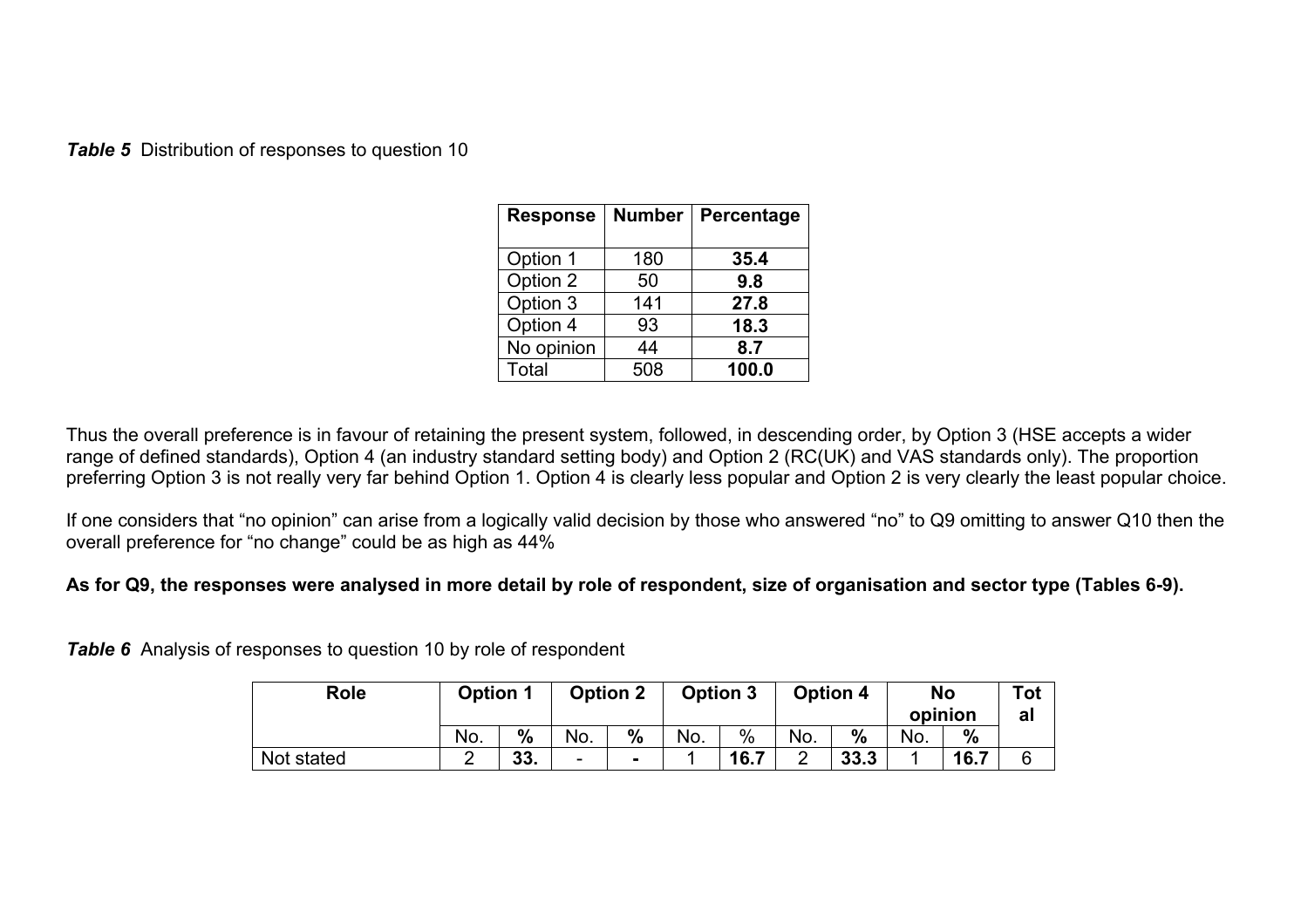|                            |                | 3              |    |      |                |      |                |      |                |      |              |
|----------------------------|----------------|----------------|----|------|----------------|------|----------------|------|----------------|------|--------------|
| Employer                   | 4              | 44.            | 1  | 11.1 | 1              | 11.1 | 1              | 11.1 | $\overline{2}$ | 22.2 | 9            |
|                            |                | 4              |    |      |                |      |                |      |                |      |              |
| First aider                | 33             | 44.            | 11 | 14.7 | 18             | 24.0 | 9              | 12.0 | $\overline{4}$ | 5.3  | 75           |
|                            |                | 0              |    |      |                |      |                |      |                |      |              |
| <b>Health and Safety</b>   | 39             | 36.            | 13 | 12.1 | 36             | 33.6 | 12             | 11.2 | $\overline{7}$ | 6.5  | 107          |
| Manager                    |                | 4              |    |      |                |      |                |      |                |      |              |
| Other                      | 26             | 32.            | 9  | 11.4 | 25             | 31.6 | 13             | 16.5 | 6              | 7.6  | 79           |
|                            |                | 9              |    |      |                |      |                |      |                |      |              |
| Training                   | 66             | 35.            | 13 | 7.1  | 47             | 25.5 | 48             | 26.1 | 10             | 5.4  | 184          |
| Organisation               |                | 9              |    |      |                |      |                |      |                |      |              |
| Public                     |                |                |    |      |                |      | 1              | 100. | ÷              |      | 1            |
|                            |                |                |    |      |                |      |                | 0    |                |      |              |
| Union                      | -              | $\blacksquare$ | 1  | 12.5 | $\overline{2}$ | 25.0 | $\overline{2}$ | 12.5 | 3              | 37.5 | 8            |
| <b>Trade Association</b>   | $\overline{4}$ | 33.            | 1  | 8.3  | 1              | 8.3  | 4              | 33.3 | $\overline{2}$ | 16.7 | 12           |
|                            |                | 3              |    |      |                |      |                |      |                |      |              |
| <b>First Aid Equipment</b> |                |                |    |      |                |      |                |      | 1              | 100. | $\mathbf{1}$ |
| Manufacturer/              |                |                |    |      |                |      |                |      |                | 0    |              |
| Supplier                   |                |                |    |      |                |      |                |      |                |      |              |
| <b>First Aid Trainer</b>   | 6              | 23.            | 1  | 3.8  | 9              | 34.6 | $\overline{2}$ | 7.7  | 8              | 30.8 | 26           |
|                            |                | 1              |    |      |                |      |                |      |                |      |              |
| Total                      | 180            | 35.            | 50 | 9.8  | 141            | 27.8 | 93             | 18.3 | 44             | 8.7  | 508          |
|                            |                | 4              |    |      |                |      |                |      |                |      |              |

Comparison of this table with Table 2 immediately reveals the inconsistent nature of the response to questions 9 and 10, as described at the beginning of this annex. The size and nature of the inconsistency varies greatly between roles and no useful information can be gained from analysing these differences in detail. At best it would merely confirm that there is generally poor understanding of what the currently accepted standards are.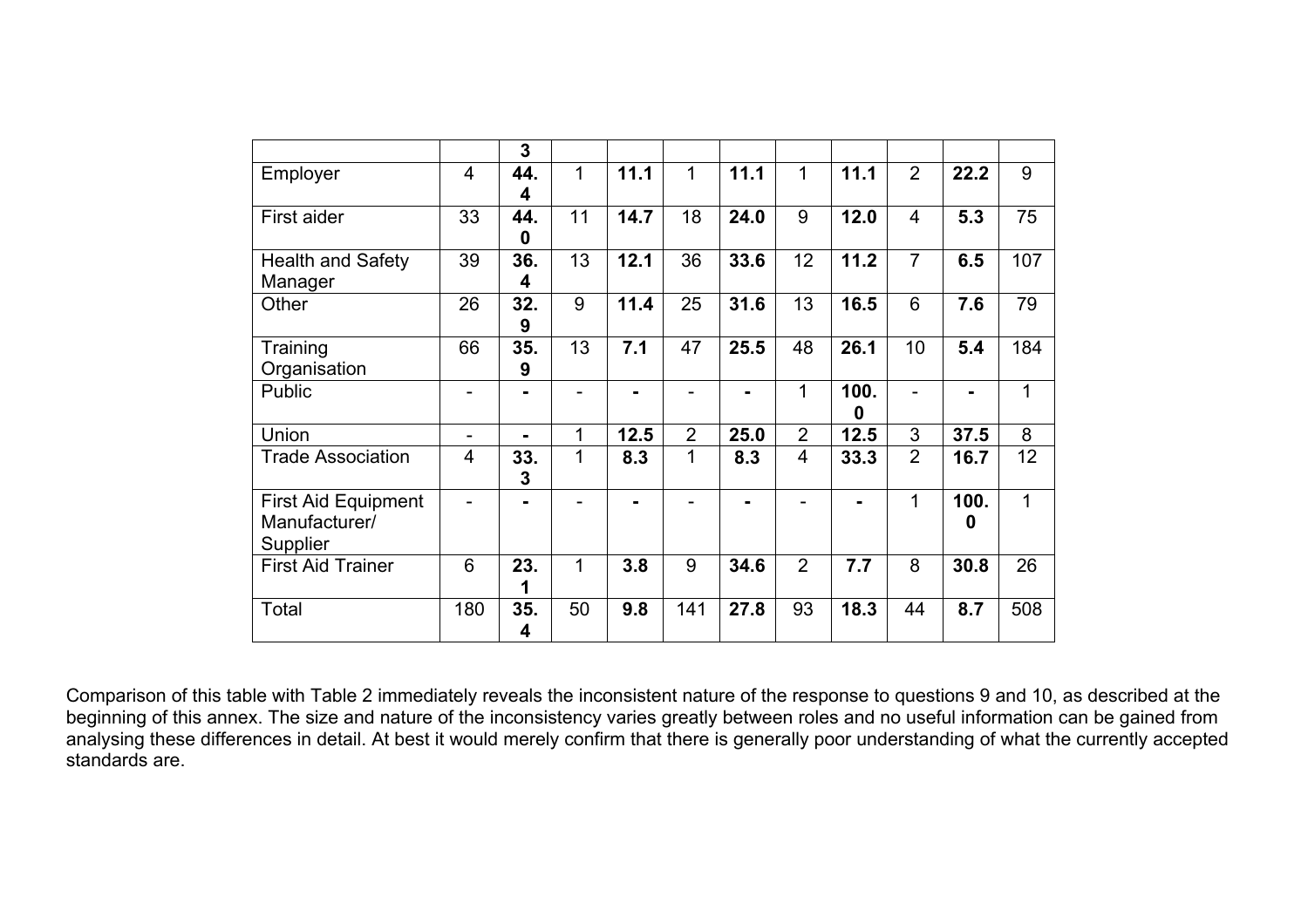What is somewhat more productive is to examine the groups that had the largest influence on the overall total for each option. This can be done by excluding the responses of a group from both the numerator and denominator of the percentage calculation for each option. If the resulting percentage differs greatly from the original it can be assumed that the result was particularly influenced by that group. In statistical terms this process is called a **sensitivity analysis**, as it examines how sensitive the overall result is to the inclusion or exclusion of a particular subset of respondents.

This is only worth doing formally for groups that are individually large enough to have altered the overall distribution noticeably. In the present case this suggests that the analysis should be limited to the 4 largest groups (see Table 6) which individually include at least 10% of the respondents and, between them, represent more than 87% of the total response. The other groups all represent 5% or less of the responses and are simply not large enough to make any material difference to the results.

Four useful analyses are therefore possible, as follows:

## *Option 1:*

First aiders may appear, from Table 6, to have had an excessive influence on the conservative suggestion to retain Option 1, the current system. (Employers had an equally strong preference for this option but their numbers were very much smaller) We therefore exclude first aiders by subtracting 33 from the total of 180 in favour of Option 1, so

Numerator =  $180 - 33 = 147$ .

We then adjust the denominator from all response (508) to all response minus first aiders. i.e. 508 – 75 = 433.

The overall percentage of respondents favouring Option 1 is therefore (147/433) x 100, which gives 33.9 %. This is minimally different from the overall percentage, including first aiders, of 35.4%, so one can conclude that, despite the apparent anomaly in the table, the preferences of first aiders had little influence on the overall result.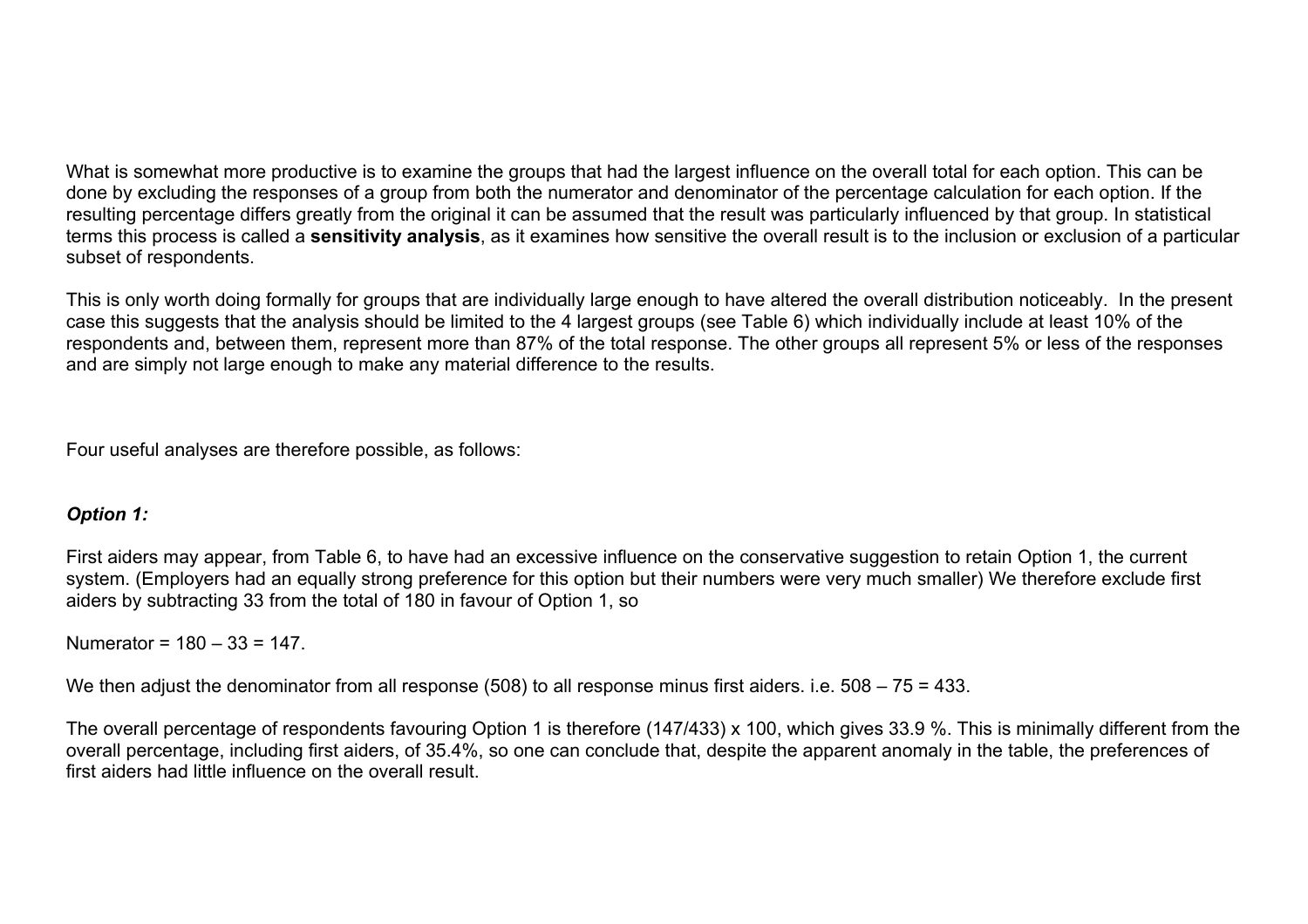## *Option 2*

It appears possible that first aiders, health and safety managers, or "others" (as described above) could have excessively influenced the overall result here. It is not proposed to describe the calculations in detail, but using similar methodology to that described under "Option 1", above, it is possible to demonstrate that each of these groups has a limited influence on the overall result. Excluding the combination of all three, however, would reduce the overall percentage in favour of this option to 6.9%. These three groups in combination, therefore, explain a substantial proportion of that overall result.

## *Option 3*

In this case the question is whether the result was significantly influenced by the apparently strong preferences of Health and Safety Managers and "others". In fact excluding both of these groups from the analysis only reduces the overall percentage favouring the option to 24.8%, which is a relatively small change. It may therefore be concluded that, despite initial appearances, the views of these groups was not a major factor in determining the overall result.

#### *Option 4*

The major questions here are whether the result was influenced to a large extent by training organisation and/or "others. The exclusion of training organisations, according to the mathematical principles described above, reduces the overall result to 13.9%, which suggests that they had a substantial influence on the overall result. Additionally excluding "others" only reduces the result by a further 0.5%, so it does not appear that the "others" opinion was a major factor in the overall result.

The overall results of these analyses suggest that a combination of the views of individual first aiders, health and safety managers and "other" health related professionals may have increased the preference for concentrating on the standards of the Resuscitation Council (UK) and th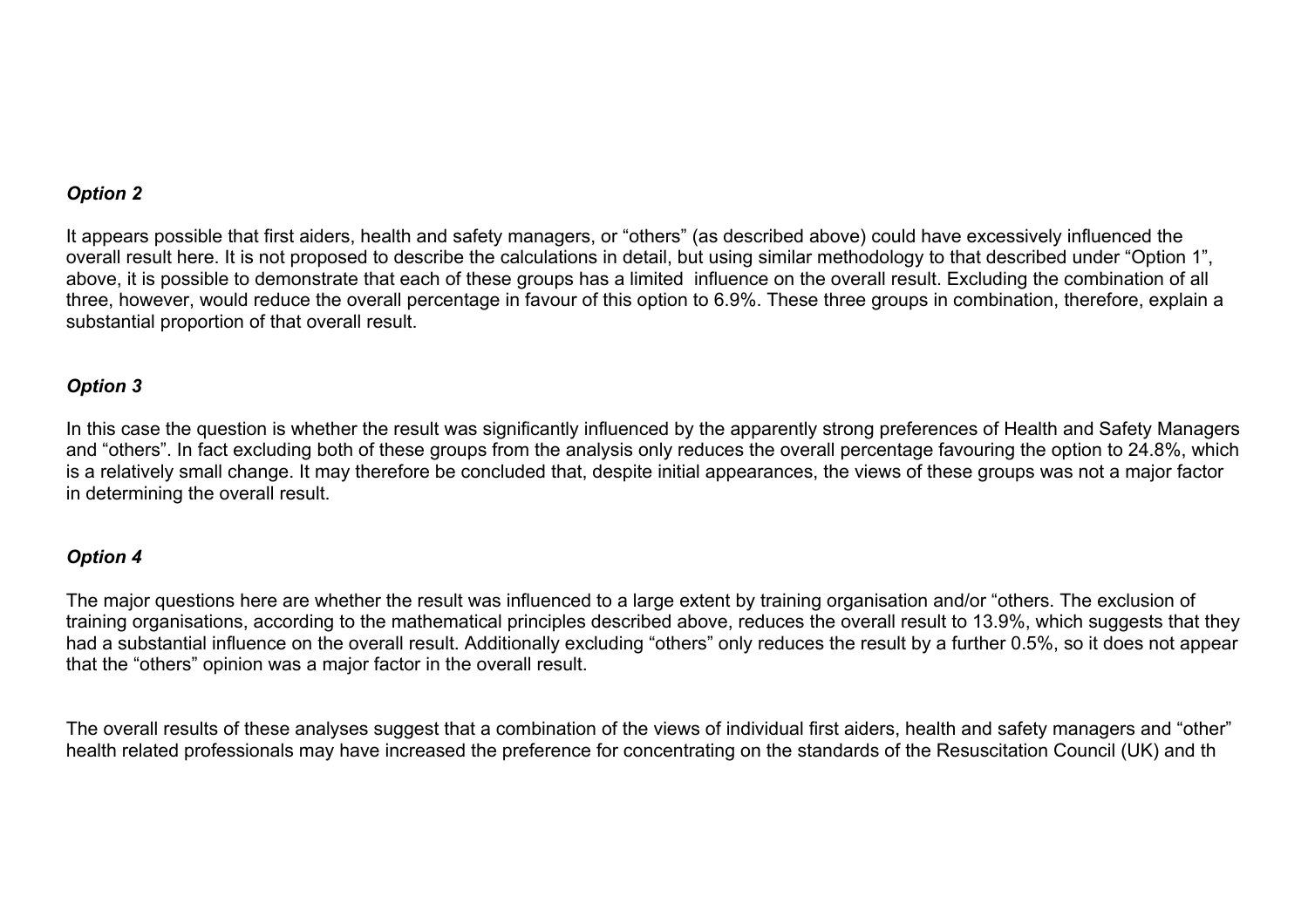Voluntary Aid Societies. Conversely the views of training organisations may have increased the preference for having standards set by an industry wide standard setting body. To a large extent these results confirm what one might intuitively expect.

| Size of<br>organisation |                  | <b>Option 1</b> |                | <b>Option 2</b> |     | <b>Option 3</b> |     | <b>Option 4</b> |                | <b>No</b><br>opinion |     |  |
|-------------------------|------------------|-----------------|----------------|-----------------|-----|-----------------|-----|-----------------|----------------|----------------------|-----|--|
|                         | No.              | $\frac{0}{0}$   | No.            | $\frac{0}{0}$   | No. | $\%$            | No. | $\frac{0}{0}$   | No.            | %                    |     |  |
| $1 - 5$                 | 29               | 32.6            | 3              | 3.4             | 29  | 32.6            | 18  | 20.2            | 10             | 11.2                 | 89  |  |
| $6 - 10$                | 15 <sub>15</sub> | 35.7            | $\overline{2}$ | 4.8             | 12  | 28.6            | 10  | 23.8            | 3              | 7.1                  | 42  |  |
| $11 - 25$               | 9                | 26.5            | 3              | 8.8             | 10  | 29.4            | 10  | 29.4            | $\overline{2}$ | 5.9                  | 34  |  |
| $26 - 50$               | 9                | 40.1            | $\overline{2}$ | 9.1             | 8   | 36.4            | 3   | 13.6            |                | -                    | 22  |  |
| 51-100                  | 11               | 45.8            | $\overline{2}$ | 8.3             | 4   | 16.7            | 3   | 12.5            | 4              | 16.7                 | 24  |  |
| 101-500                 | 28               | 40.0            | 12             | 17.1            | 18  | 25.7            | 10  | 14.3            | $\overline{2}$ | 2.9                  | 70  |  |
| Over 500                | 75               | 35.4            | 24             | 11.3            | 57  | 26.9            | 38  | 17.9            | 18             | 8.5                  | 212 |  |
| N/A                     | 4                | 26.7            | $\overline{2}$ | 13.3            | 3   | 20.0            | 1   | 6.7             | 5              | 33.3                 | 15  |  |
| Total                   | 180              | 35.4            | 50             | 9.8             | 141 | 27.8            | 93  | 18.3            | 44             | 8.7                  | 508 |  |

*Table 7* Analysis of responses to question 10 by size of organisation

In many respects this is quite consistent with the findings in Table 3. The smallest end of the industry is clearly in favour of change, either in the form of Options 3 or 4, which would diminish the influence of the Voluntary Aid Societies in the present standards. This is entirely consistent with the generally increasing tendency to choose Option 2 as organisational size increases. The larger organisations, with a break point somewhere between 26 and 100 members, are distinctly less in favour of change.

It must be noted that this tendency cannot be explained by the views of the voluntary aid societies themselves contributing to the results for the largest organisations. They are only a very small fraction of the 212 organisations with more than 500 members. Furthermore the tendency to choose Option 2 is even more pronounced in the organisation with 101-500 members, and this group does not include responses from the VAS.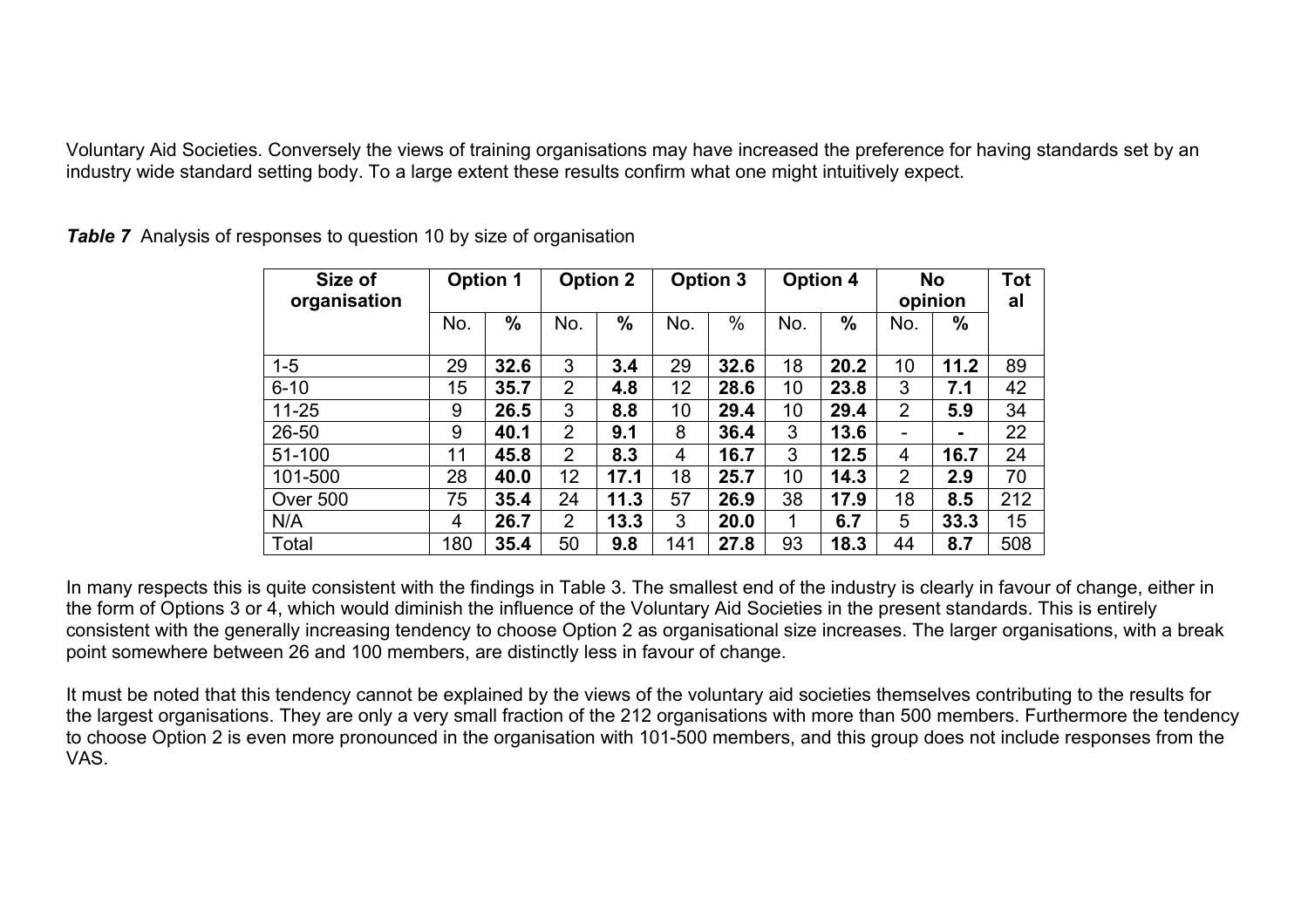Sensitivity analyses are relatively unhelpful here because the largest group is those with over 500 members. These suggest a profile of options generally similar to the overall picture, so it would not be expected that excluding them would greatly change the overall picture. In fact it only does so to the extent that the preference for Option 2 would be reduced slightly, to 8.7%. A similar result is obtained by excluding organisations with 101-500 members. (Their preference for option 2 is even more pronounced, but there are fewer of them, so the effect is similar.)

The obvious difference of opinion between the small and large organisations raises the question of whether the size of the responding organisation is related to its role. This is analysed below.

*Table 8* Analysis of size of organisation by role

|                              |                |                |           |                | Size of organisation |                |             |                |              |
|------------------------------|----------------|----------------|-----------|----------------|----------------------|----------------|-------------|----------------|--------------|
| <b>Role</b>                  | $1 - 5$        | $6 - 10$       | $11 - 25$ | 26-50          | $51 -$<br>100        | $101 -$<br>500 | Over<br>500 | N/A            | <b>Total</b> |
| Not stated                   |                |                |           |                |                      |                | 2           | $\overline{2}$ | 6            |
| Employer                     | ◢              |                | -         |                |                      | 4              | 6           |                | 9            |
| First aider                  | 15             | $\overline{2}$ | 3         | 10             | 8                    | 12             | 22          | 3              | 75           |
| Health and Safety<br>Manager | $\overline{2}$ | $\overline{2}$ | 1         | $\overline{2}$ | 6                    | 23             | 69          | $\overline{2}$ | 107          |
| Other                        | 4              |                | 7         | $\overline{2}$ | 3                    | 10             | 52          |                | 79           |
| Training<br>Organisation     | 52             | 35             | 22        | 8              | 6                    | 17             | 41          | 3              | 184          |
| Public                       |                |                |           |                |                      |                |             |                |              |
| Union                        |                |                |           |                |                      |                | 6           |                | 8            |
| <b>Trade Association</b>     |                |                |           |                |                      | 3              | 9           |                | 12           |
| <b>First Aid</b>             |                |                |           |                |                      |                |             |                |              |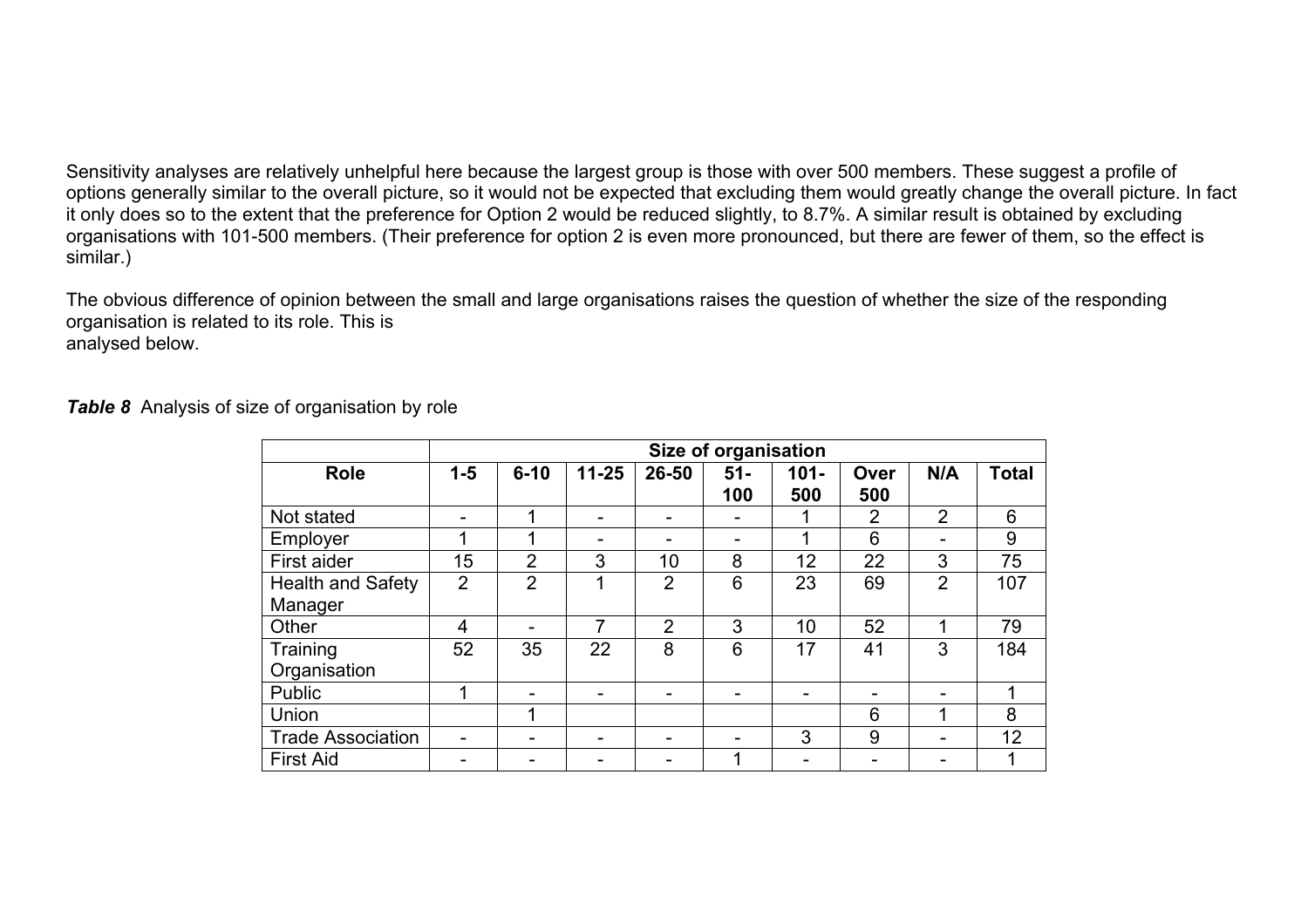| Equipment<br>Manufacturer/<br>Supplier |     |    |    |                          |    |    |     |    |    |
|----------------------------------------|-----|----|----|--------------------------|----|----|-----|----|----|
| <b>First Aid Trainer</b>               | 14. | -  |    | $\overline{\phantom{0}}$ | -  |    | ∽   |    | 26 |
| Total                                  | 89  | 42 | 34 | nn.                      | 24 | 70 | 212 | 15 | Ð  |

This demonstrates quite clearly that size and role are not independent. The organisations with 1-25 members are predominantly first aid training organisations while the views of organisations with 101 or more members are represented predominantly by Health and Safety Managers and, for those with more than 500 members "others" (in practice often occupational health professionals)

This means that the analysis of preferences by size is fairly consistent with the analysis by role (Table 6) The sensitivity analyses showed that training organisations (which are often small) skewed the result towards the most extreme end of the change spectrum (Option 4), while the H&S managers and "others" skewed it towards the most restricted option (Option 2).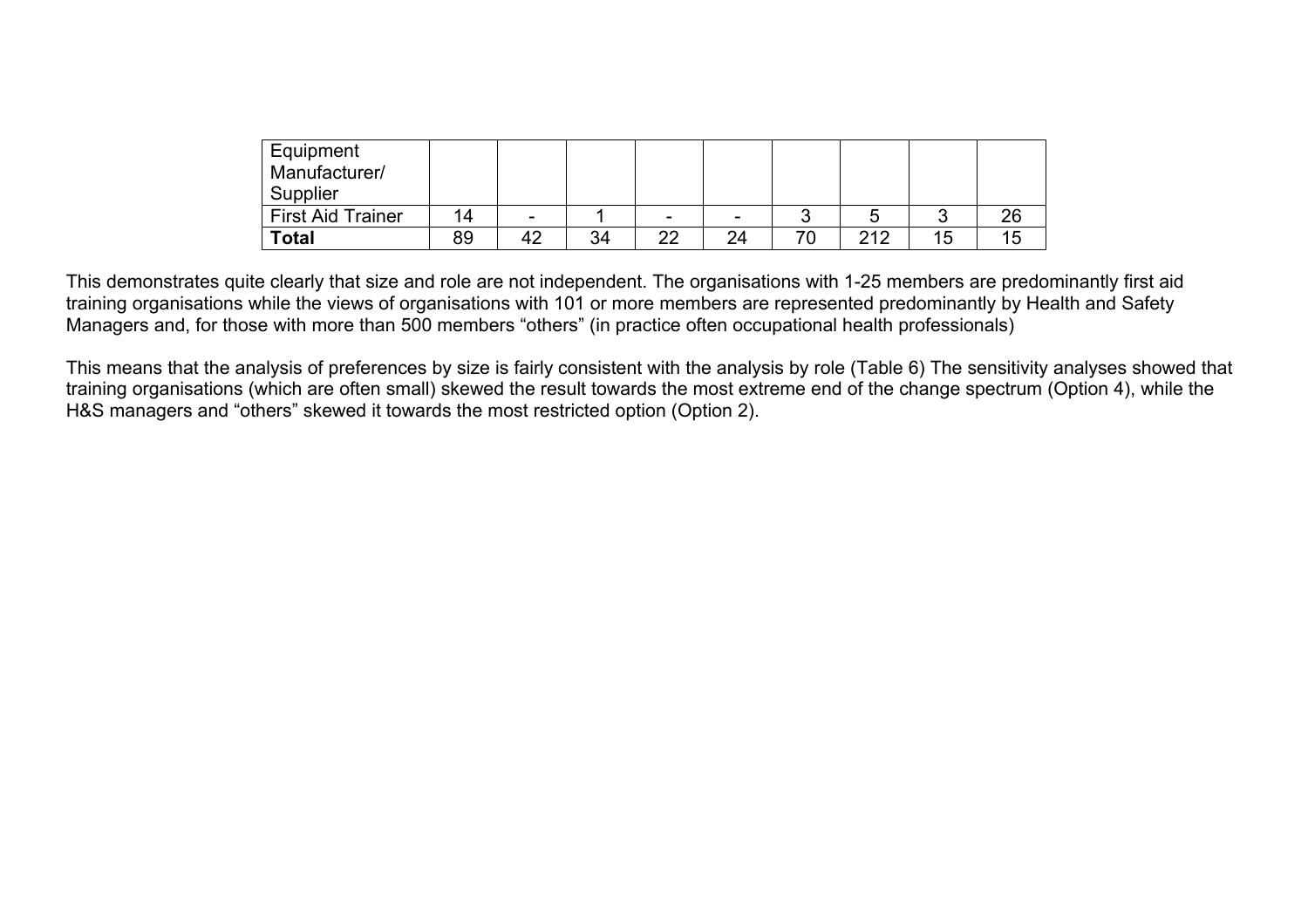| <b>Sector type</b> |                 | <b>Option 1</b>  |                | <b>Option 2</b> |                | <b>Option 3</b>          |                 | <b>Option 4</b> |                         | <b>No</b><br>opinion | <b>Total</b>   |
|--------------------|-----------------|------------------|----------------|-----------------|----------------|--------------------------|-----------------|-----------------|-------------------------|----------------------|----------------|
|                    | No.             | $\%$             | No.            | $\frac{0}{0}$   | No.            | $\%$                     | No.             | $\%$            | No.                     | ℅                    |                |
| Not stated         | $\overline{2}$  | 66.7             | L,             | $\blacksquare$  |                | $\blacksquare$           | -               | $\blacksquare$  | 1                       | 33.3                 |                |
| Agriculture        | 12              | 85.7             | $\blacksquare$ | $\blacksquare$  | $\overline{2}$ | 14.3                     | $\overline{a}$  |                 | $\overline{a}$          |                      | 14             |
| Construction       | 5               | 33.3             | $\overline{2}$ | 13.3            | 3              | 20.0                     | $\overline{2}$  | 13.3            | 3                       | 20.0                 | 15             |
| Education          | $\overline{57}$ | 34.5             | 14             | 8.5             | 45             | 27.3                     | $\overline{37}$ | 22.4            | 12                      | 7.3                  | 165            |
| Manufacturing      | 12              | 32.4             | $\overline{2}$ | 5.4             | 13             | 35.1                     | 6               | 16.2            | $\overline{4}$          | 10.8                 | 37             |
| Other              | 41              | 36.0             | 14             | 12.3            | 28             | 24.6                     | 20              | 17.5            | 11                      | 9.6                  | 114            |
| <b>Public</b>      | 21              | 30.4             | 11             | 15.9            | 22             | 31.9                     | 11              | 15.9            | $\overline{\mathbf{4}}$ | 5.8                  | 69             |
| Retail             | $\overline{4}$  | 36.4             |                |                 | 3              | 27.3                     | $\overline{2}$  | 18.2            | $\overline{2}$          | 18.2                 | 11             |
| <b>Services</b>    | $\overline{7}$  | 21.9             | 3              | 9.4             | 11             | 34.4                     | $\overline{8}$  | 25.0            | $\overline{3}$          | 9.4                  | 32             |
| Electronics        | 1               | 20.0             | $\overline{2}$ | 40.0            | 1              | 20.0                     | $\blacksquare$  |                 | 1                       | 20.0                 | 5              |
| IT                 | 1               | 100.<br>$\bf{0}$ |                |                 |                |                          |                 |                 |                         |                      | 1              |
| Outdoor            | $\overline{2}$  | 100.<br>$\bf{0}$ |                |                 |                |                          |                 |                 |                         |                      | $\overline{2}$ |
| <b>Facilities</b>  | 1               | 100.             | $\blacksquare$ | $\blacksquare$  |                |                          | -               |                 |                         | Ξ.                   | 1              |
| Management         |                 | $\bf{0}$         |                |                 |                |                          |                 |                 |                         |                      |                |
| Research and       | 3               |                  | 1              |                 | 1              |                          |                 |                 |                         |                      | 5              |
| Consultancy        |                 |                  |                |                 |                |                          |                 |                 |                         |                      |                |
| Engineering        | $\overline{2}$  |                  | -              | $\blacksquare$  | 1              |                          | $\overline{2}$  |                 | 1                       |                      | 6              |
| Transport          |                 | $\blacksquare$   | $\overline{a}$ | $\blacksquare$  | $\overline{2}$ | 100.<br>0                |                 | $\blacksquare$  |                         |                      | $\overline{2}$ |
| Printing           |                 |                  |                |                 | 1              | 100.<br>$\boldsymbol{0}$ |                 |                 |                         |                      | 1              |
| Media              | 1               | 100.             |                |                 |                | $\blacksquare$           |                 |                 |                         |                      | 1              |

*Table 9* Analysis of responses to question 10 by sector.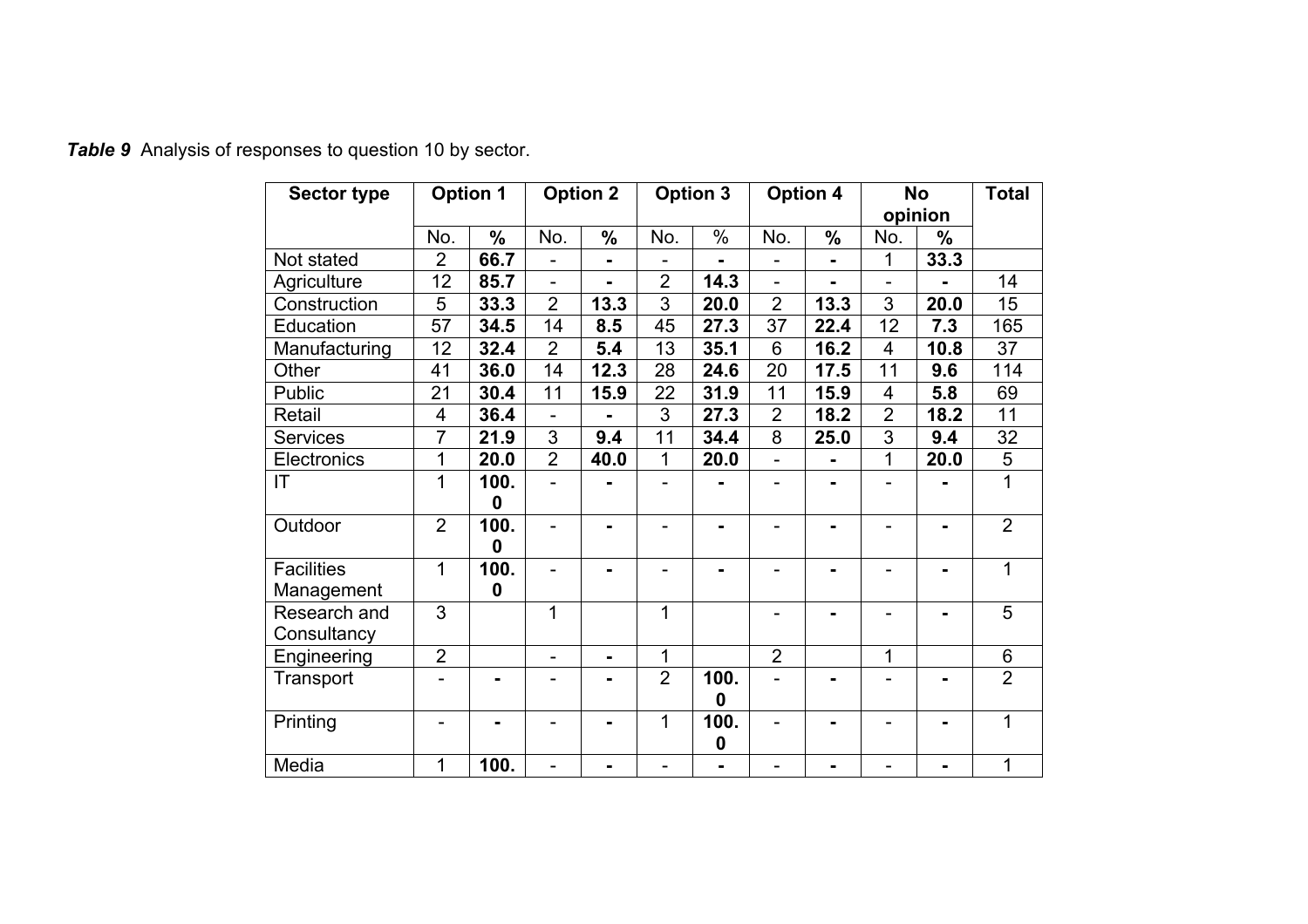|                       |                | $\boldsymbol{0}$ |                |                |   |   |      |   |   |
|-----------------------|----------------|------------------|----------------|----------------|---|---|------|---|---|
| Chemical              | $\overline{2}$ |                  | $\blacksquare$ | 4              |   |   |      |   | 8 |
| <b>Nuclear</b>        |                | 100.             |                | ۰              |   |   | -    |   |   |
|                       |                | 0                |                |                |   |   |      |   |   |
| Charity               |                |                  |                | $\overline{2}$ |   |   |      |   | 4 |
| <b>Extractive and</b> |                |                  |                |                |   | 2 | 100. |   | 2 |
| <b>Utility Supply</b> |                |                  |                |                |   |   | 0    |   |   |
| Leisure               | 3              |                  |                | ◢              |   |   |      |   | 6 |
| Communication         | 1              | 100.             |                |                |   |   |      |   |   |
|                       |                | 0                |                |                |   |   |      |   |   |
| Manufacturers         |                | $\blacksquare$   | -              | ٠              | - |   |      | - |   |
| Total                 | 180            |                  |                |                |   |   |      |   |   |

This is probably the least informative table in the whole of this section. As noted on several occasions, above, the small row totals in most sectors preclude any purposeful statistical analysis. The comparative table for Q9 is Table 4. There is some support in Table 9 for the conclusions about the services sector drawn from Table 4. There are also indications that Table 9 may support some of the comments made above about the "education" and "others" sectors. However the general problems of inconsistency between responses to Q9 and Q10 suggest that it would be unwise to over-interpret these results.

Among those sectors returning 10 or more responses the most unusual was agriculture, which had a particularly conservative point of view. This is not, in fact, consistent with the result for agriculture on Q9, but it is in keeping with the responses for that sector on several other questions in the discussion document.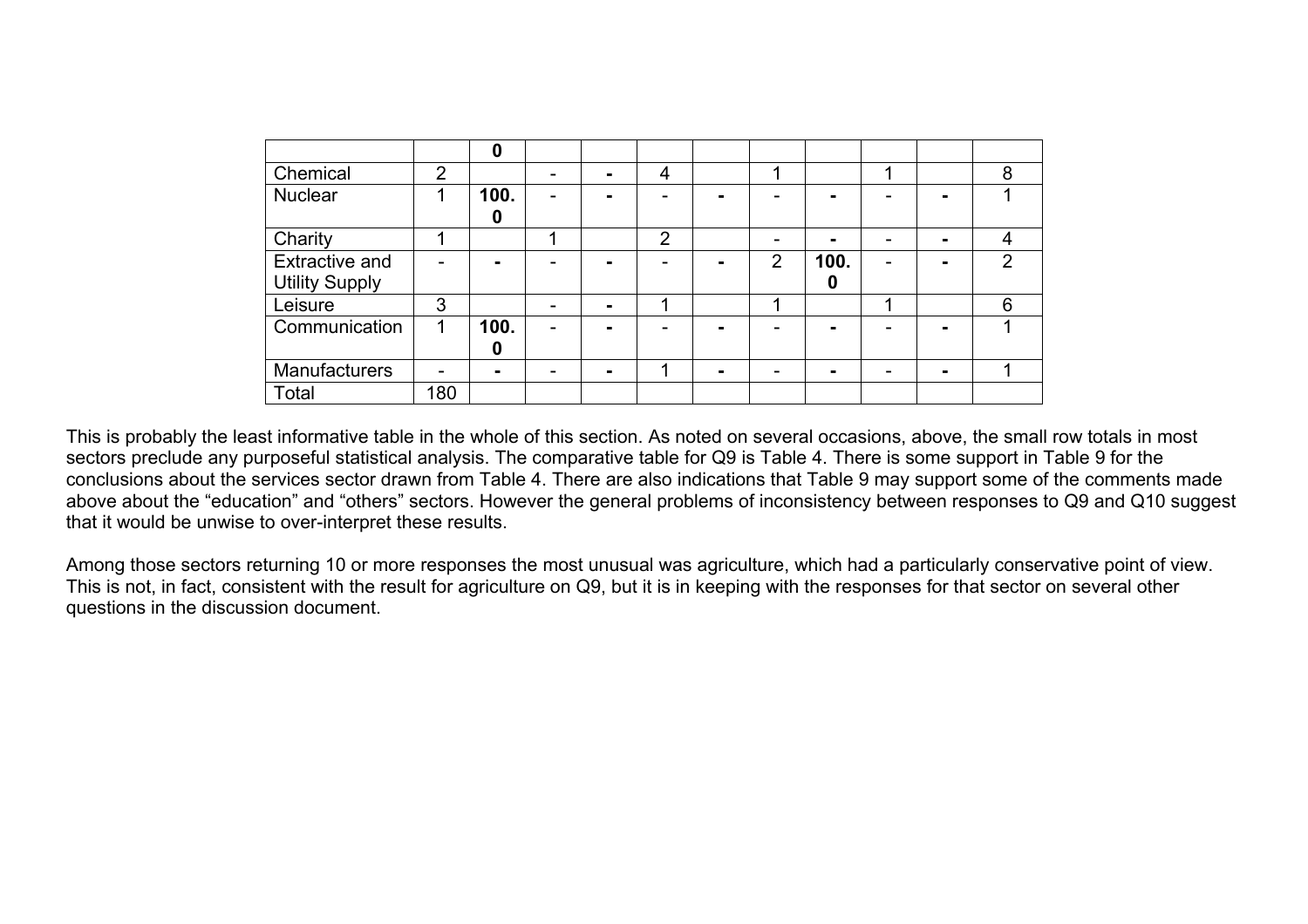#### *Analysis of specific comments (Mainly Q10a but including Q17a)*

The free text response box associated with Q10 was coded as Q10a, but some respondents additionally made relevant comments in the final free text box after Q17, coded as Q17a. All questionnaires which had recorded a "yes" or "no" to Q9, or a preference for a specific option at Q10, were scrutinised by hand for additional relevant comments.

Unfortunately a number of potentially valid comments were lost from the system. A total of 97 questionnaires were returned via the First Aid Café website, to which HSE had made the questionnaire available as an electronic document.The website administrator added some further questions. Unfortunately these were coded as 8a and 10a, codes which had already been allocated to free text data in the HSE analysis software. The result was that when these questionnaires were electronically transferred to the HSE system the free text responses to these two questions were lost and replaced by "Yes/No" replies to additional questions posed by First Aid Café. The author of this section of the report, however, had been directly monitoring responses as they were posted on the First Aid Café website, and believes that no important issue was reported there which did not also appear in the direct responses to HSE.

The comments on each option were examined in turn and grouped as far as possible into common arguments in favour of that option.

#### *Option 1 – Comments*

The majority of respondents did not offer any detailed comment, which is probably not surprising as the were not proposing any active change. Among those who responded by far the most common them was "Why change something that appears to work well?"

Rather smaller, but substantial, numbers of respondents indicated that they considered the current standards authoritative or that they minimised the number of acceptable standards. The details of these responses usually indicated that they were based on the premise that the existing situation strongly favours the VAS and RC(UK) standards.

Another common view was that the current HSE position provides adequate control without total rigidity. A related opinion was that the current standards officially recognise the possibility of sound alternative practice derived from research.

Only a small number of individual views could not be fitted into one of these general themes.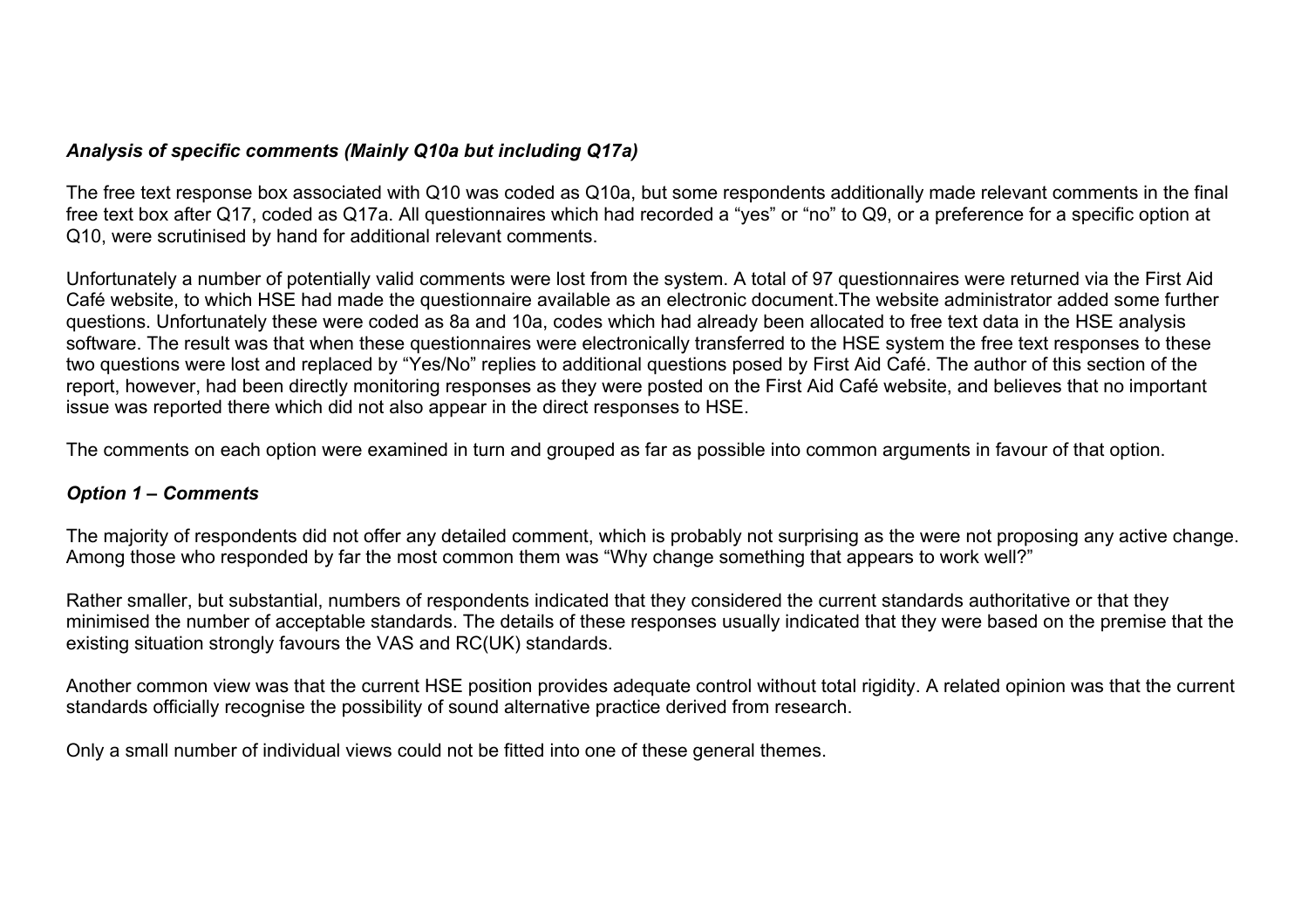#### *Option 2 – Comments*

The number of responses without specific comment was small.

The commonest response (about 50%) was that Option 2 offered a universal national standard for first aid. A related, but subtly different theme, was that Option 2 would reduce conflicting requirements for first aiders. This was not to do with conflict between training organisations. The specific examples quoted suggest that there is confusion when first aiders hand over the care of a casualty to an ambulance technician or paramedic, because these people do not undersatnd the limits of first aid. The concept of a single standard for first aiders, which everyone could read, might help to resolve these issues.

There were other, minority responses including:

- most commonly quoted standards in the law courts
- VAS are most experienced in real life first aid practice
- VAS stick to first aid, as opposed to medicine, nursing, etc.
- least effort to implement.

It should be noted that a minority of respodents favoured option 2 as an interim measure, for one or more of the reasons noted above, but suggested that in the longer term the training industry ought to explore either Option 3 or Option 4.

#### *Option 3 – Comments*

This was by far the hardest option to analyse. The proportion of respondents giving no specific reason was high, so in a sense all the specific responses could be considered minority views, but the variety of the individual responses at first appeared very wide. A process of succesive regrouping was used to reduce these to a relatively small number of common themes, even though articulated in many different ways.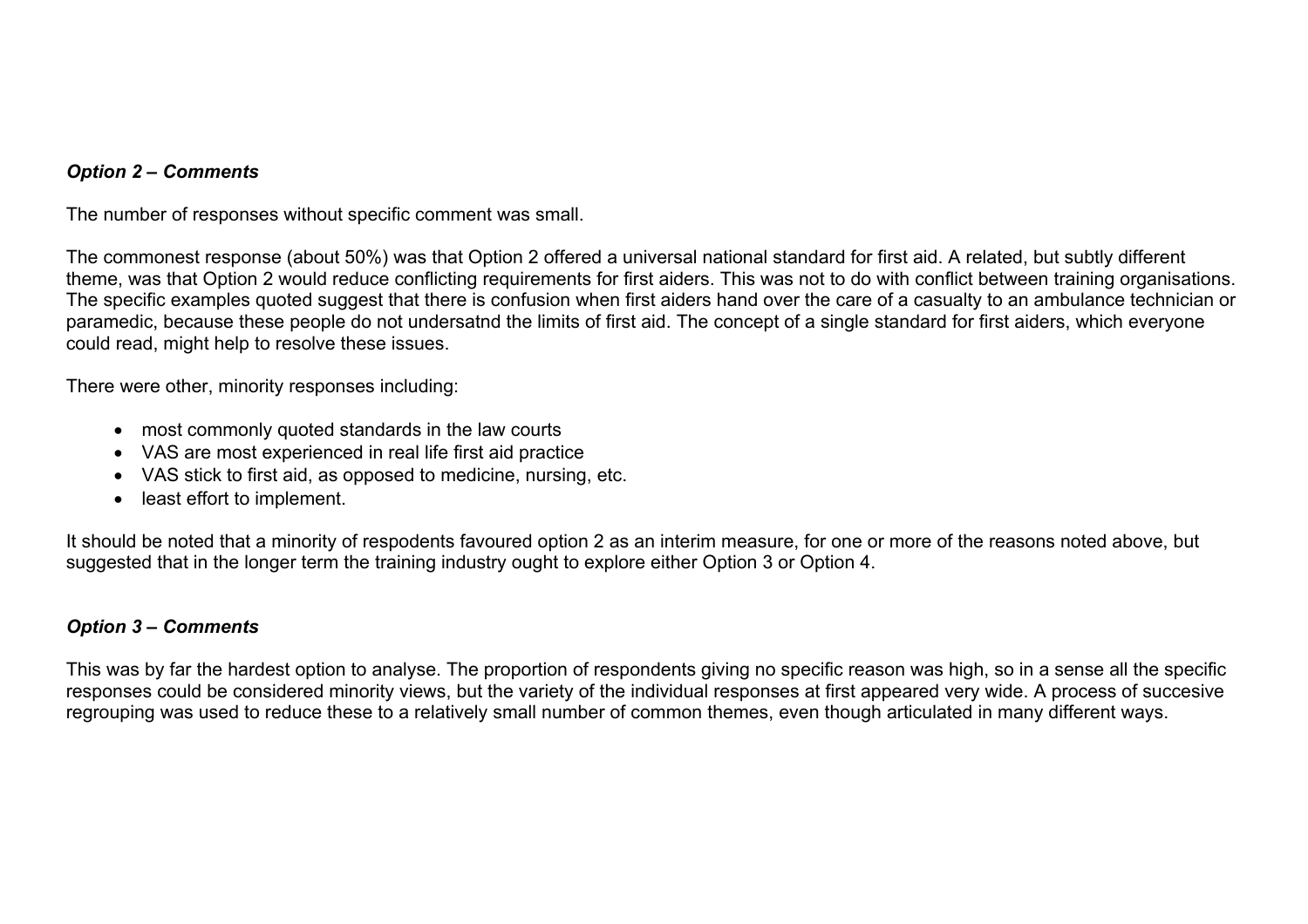The commonest them was that a process which involved wide consultation with all the available expert bodies would make the best use of the available knowledge base. It was not always clear whether these respondents envisaged a wide range of standards being accepted or a single set of standards being distilled form all the available opinions. Some respondents certainly took the latter view, as they specifically noted that this option would increase HSE's responsibility and/or authority in setting a single standard, and yet another subgroup clearly stated that option 3 would reduce in consistency. One rather pessimistic response suggested that this could be achieved simply by selecting the lowest common denominator from all the existing standards.

A related theme, almost as common, was that Option 3 would involve the authorities that could be considered to represent best available practice in each topic. There is an implication here that the respondents envisaged a single set of standards being picked out of the variety available, but this was not always explicitly stated.

Another group of related themes concerned flexibility, either in terms of choosing the standards most applicable to an employer's needs and teaching the FAW course accordingly. Alternatively one could simply recognise a wider range of courses as being suitable for FAW purposes. Thus, for example, some respondents thought that military medical courses and ambulance service training should be considered as an alternative to FAW courses. All of the respondents in this group were clearly in favour of diversification of standards rather than unification.

Yet another, relatively small, group felt that standards developed in conjunction with the ambulance services could improve continuity of care during handover. (It was noted that a different solution to the same problem was expressed by some proponent of Option 2.)

Predictably, there was a substantial group who were in favour of this option simply because it reduced a perceived domination of the existing standards by the VAS, who some respondents considered out of touch with current best practice.

There were a few respondent who considered that this option should be a stepping stone towards eventually moving to Option 4.

#### *Option 4 – Comments*

The proportion of respondent offering no specific comment was rather less than for Option 3. There was a somewhat larger proportion who supported the option purely because it would diminish the influence of the VAS. However the range of responses was much less than for Option 3 and some clear themes emerged.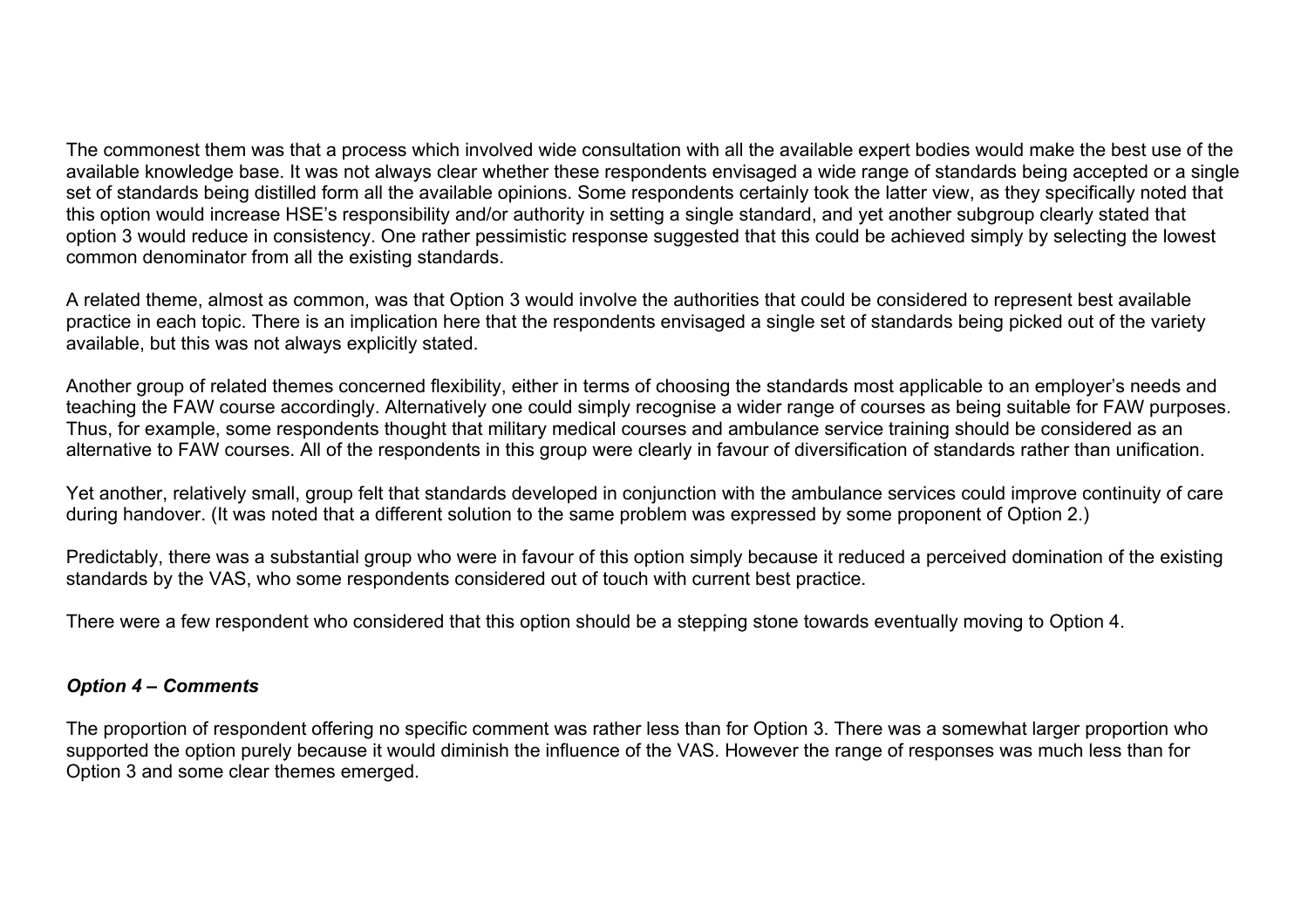There were two equally strong themes, which were often jointly expressed by the same respondents and comprised more than 60% of all the comments. There was a strong feeling that the only way to achieve a single, nationally recognised standards was for the whole of the first aid training industry, including the VAS, independent commercial trainers and expert bodies to work together in concert. Coupled with this was a strong opinion that the industry was now mature enough to move towards self-regulation, and that true self-regulation involved taking responsibility for developing standards. Certain caveats were noted by some respondents, such as a wish that HSE should continue to be the final arbiter or that they specifically wished the RC(UK) to determine the core BLS standards or that the VAS should continue to have a significant input.

The next commonest theme, expressed by about 25% of respondents, was that the industry body was best positioned to set standards dealing specifically with First Aid at Work. In other words they had no objection to organisations such as the VAS setting general standards for public use, but felt that an industry body was best equipped to interact with employers and develop specific standards for use in the workplace. Some other responses, closely related to this theme, thought that an industry body would be better able to review the standards regularly.

Other, minority, comments included:

- would maximise use of the knowledge base
- must be an evidence-based review body
- the regulatory body could not, itself, run any courses
- would be more innovative than academia (such as the RC(UK))
- would reduce the workload for HSE
- would have to be subsidised by the Government.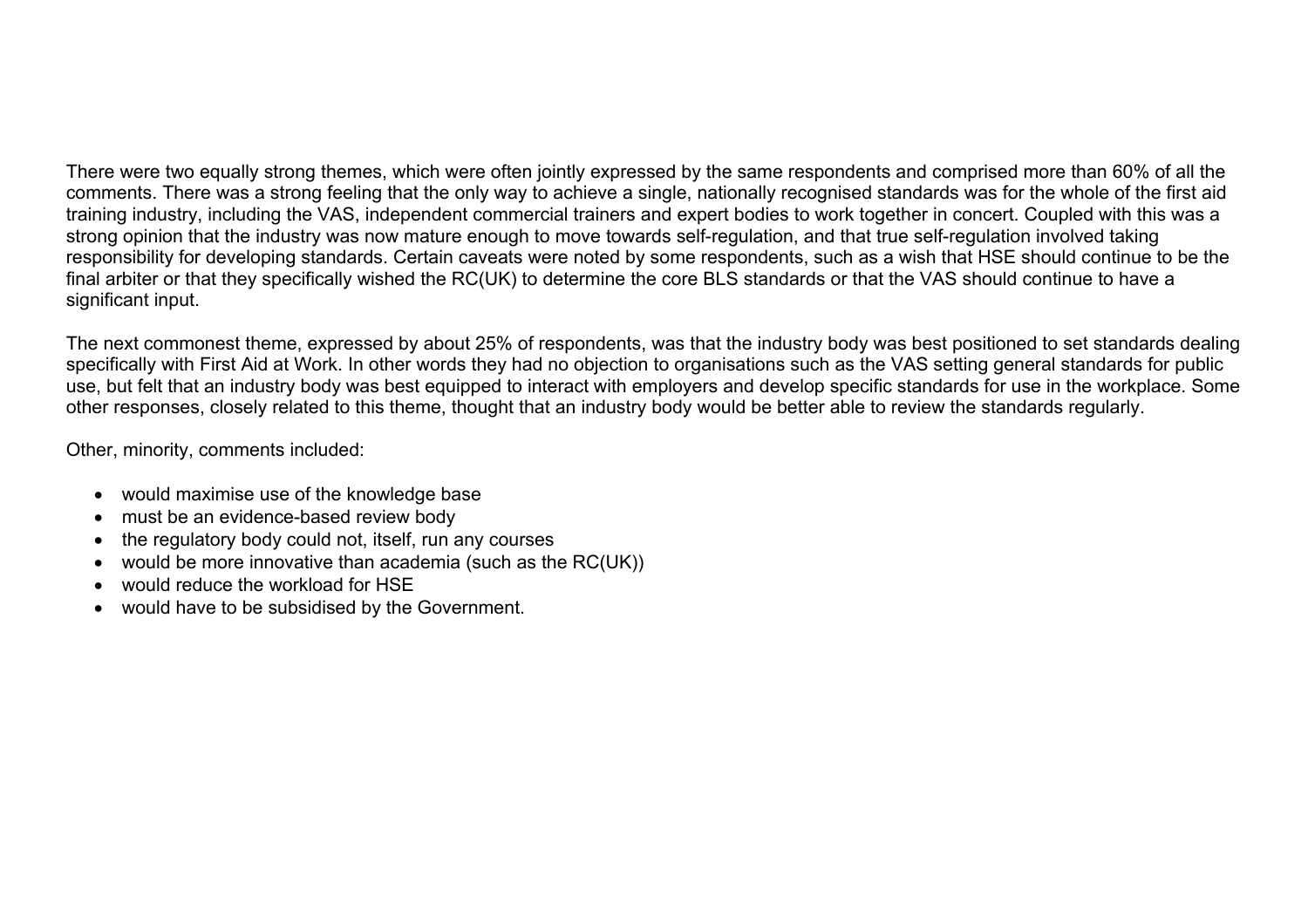#### **Responses to Chapter 5 of Discussion Document**

A total of 509 individual responses were received although there was a number of duplications and some information was not completed. There was also some evidence showing that comments given did not apply to the option or answer given.

## **Approval and Monitoring**

Of the 461 responses given 58% were in favour of option 1, 39% for option 2 and 3% for option 3.

The breakdown of these figures shows that 155 out of 1100 (14%) individual Training Providers responded where 55% were in favour of option 1 and 45% in favour of option 2. 54 First Aiders responded where results showed that 29 (54%) were in favour of Option 1 whilst 25 (46%) were in favour of Option 2.

239 businesses of various size responded resulting in 153 (64%) were in favour of Option 1 and 86 (36%) were in favour of Option 2. However many of the larger employers (employing over 500) were in favour of Option 2 (this includes employers from within the Retail trade ,Local Government, Central Government Departments as well as Transport companies and Trade Unions).

Looking at individual responses it became clear that a large number of the Independent Providers who responded chose option 1 because HSE gave them the security and credibility needed and were concerned that an Industry Body would be controlled by the Voluntary Aid Societies.

Those in favour of Option 2 expressed a variety of opinions but generally felt that a new Industry Body would be able to raise standards, remove the cowboys and give employers confidence in choosing a Training Provider.

Once we are able to make clear that HSE would ensure that an Industry Body would represent all sectors and all sizes of Training Providers then a large number of Independent Training Providers would change to option 2 as well as Training Providers that did not respond to the Discussion Document.

The responses also clearly show that all the Voluntary Aid Societies, the largest Independent Training Providers as well as the largest private association of Training Providers (AIFAWTO) are in favour of option 2.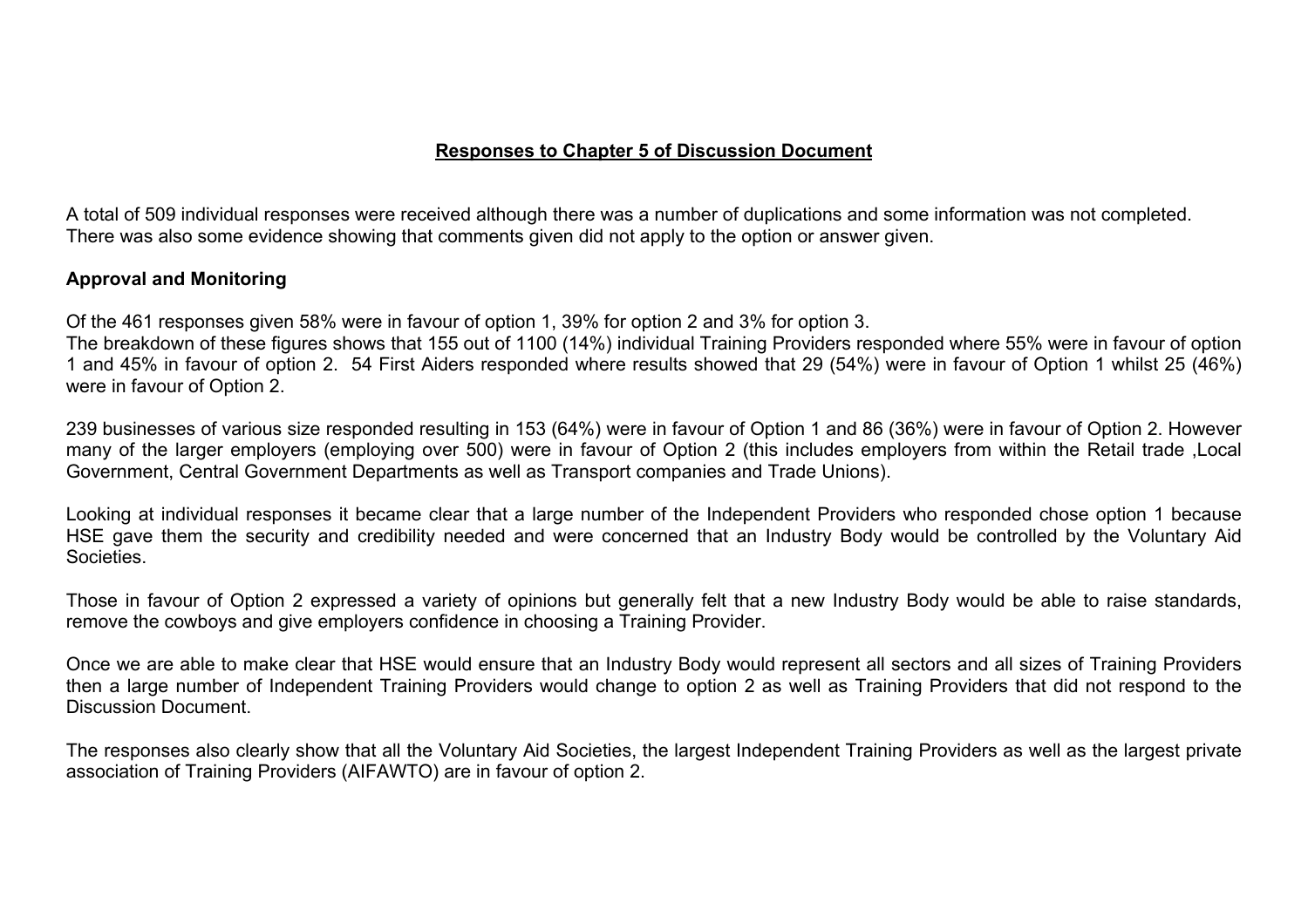#### *If you look at how the original percentages change when you examine the market share of the industry a different picture is painted.*

Although we do not have totally accurate figures of how many first aiders are trained if we assume 900,000 being trained over a 3 year period or 300,000 per year. The figures that we have obtained show that the between the Voluntary Aid Societies and the largest IndependentTraining Providers (including (AIFAWTO) train around 261,000 per year. In percentage terms this shows 87% of the whole market all of whom are in favour of Option 2.

#### **National Register**

Of the 509 responses a total of 400 responded in favour of a national register for trainers and assesors.

The general view was that this would increase the standard of both trainers and assessors and give easier access to individuals or organisations requiring them.

### **Clearer Guidance**

Of the 509 responses 267 indicated that more detailed and prescriptive guidance was needed particularly if an industry body was introduced.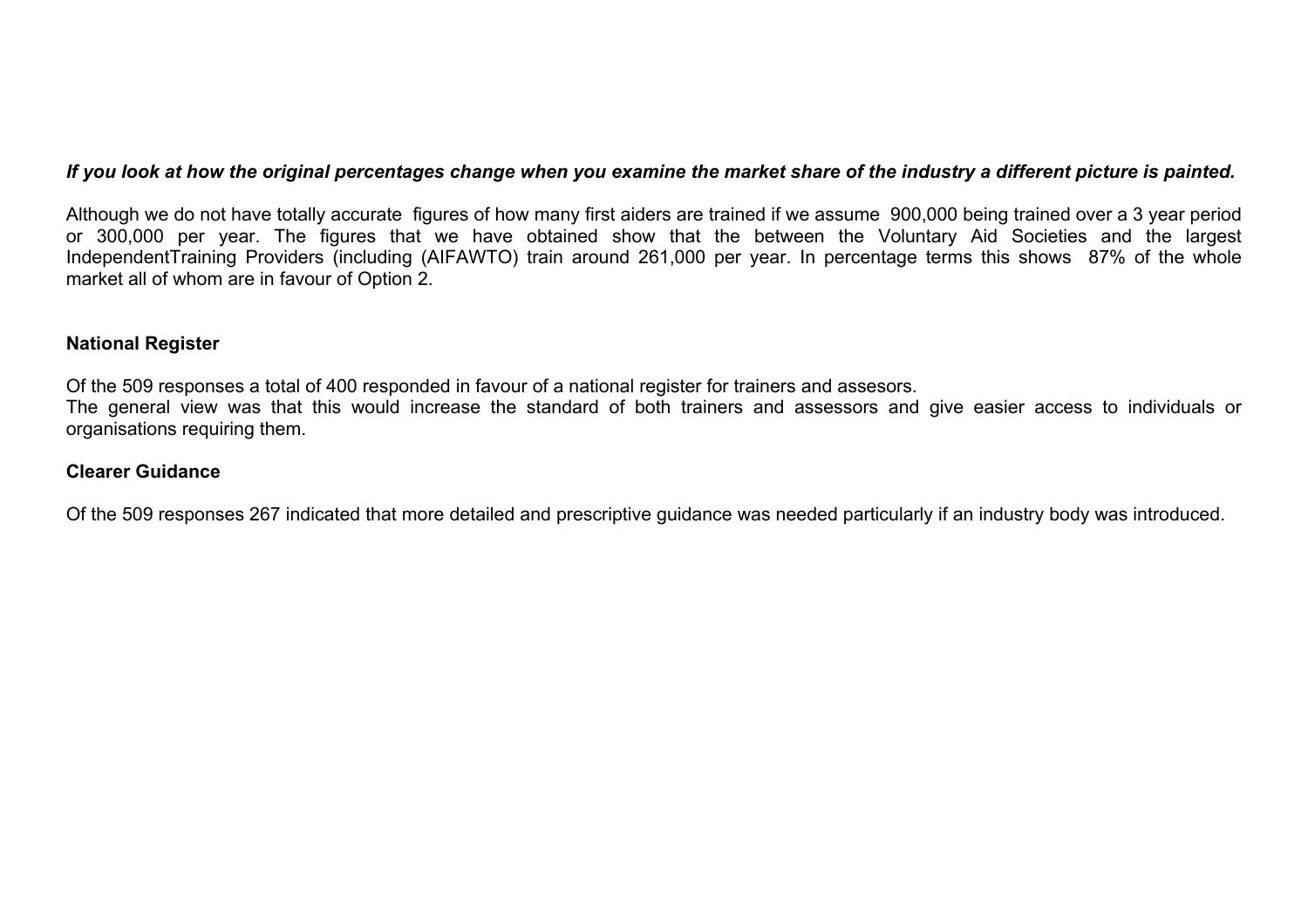## **CONTENTS OF FIRST AID BOXES Q.14 & Q.15**

## **Key findings from the analysis of responses**

## **Background**

This section provides a detailed evaluation of responses to the following questions in the Discussion Document

*Q 14 – Which option do you think will help employers identify the most appropriate contents for a first aid box in their particular workplace?* 

- *Option 1: Retain the current arrangements: HSE provides guidance and advice to help employer decide on contents of first aid kits (i.e. no prescriptive list from HSE).*
- *Option 2: As Option 1 but guidance includes supporting examples based on case studies.*
- *Option 3: HSE provides a prescriptive list of the contents of first aid kits.*

Three tick boxes were supplied. Answers could be coded to one of the 3 options or to "no opinion" if none of the 3 boxes were ticked.

## **Results**

## *Numerical analysis*

Of the 508 responses received by HSE, more than half were in favour of Option 2. Opinions were equally divided on options 1 and 3, with a small proportion having no opinion.

*Table 1* Distribution of responses on options for first aid boxes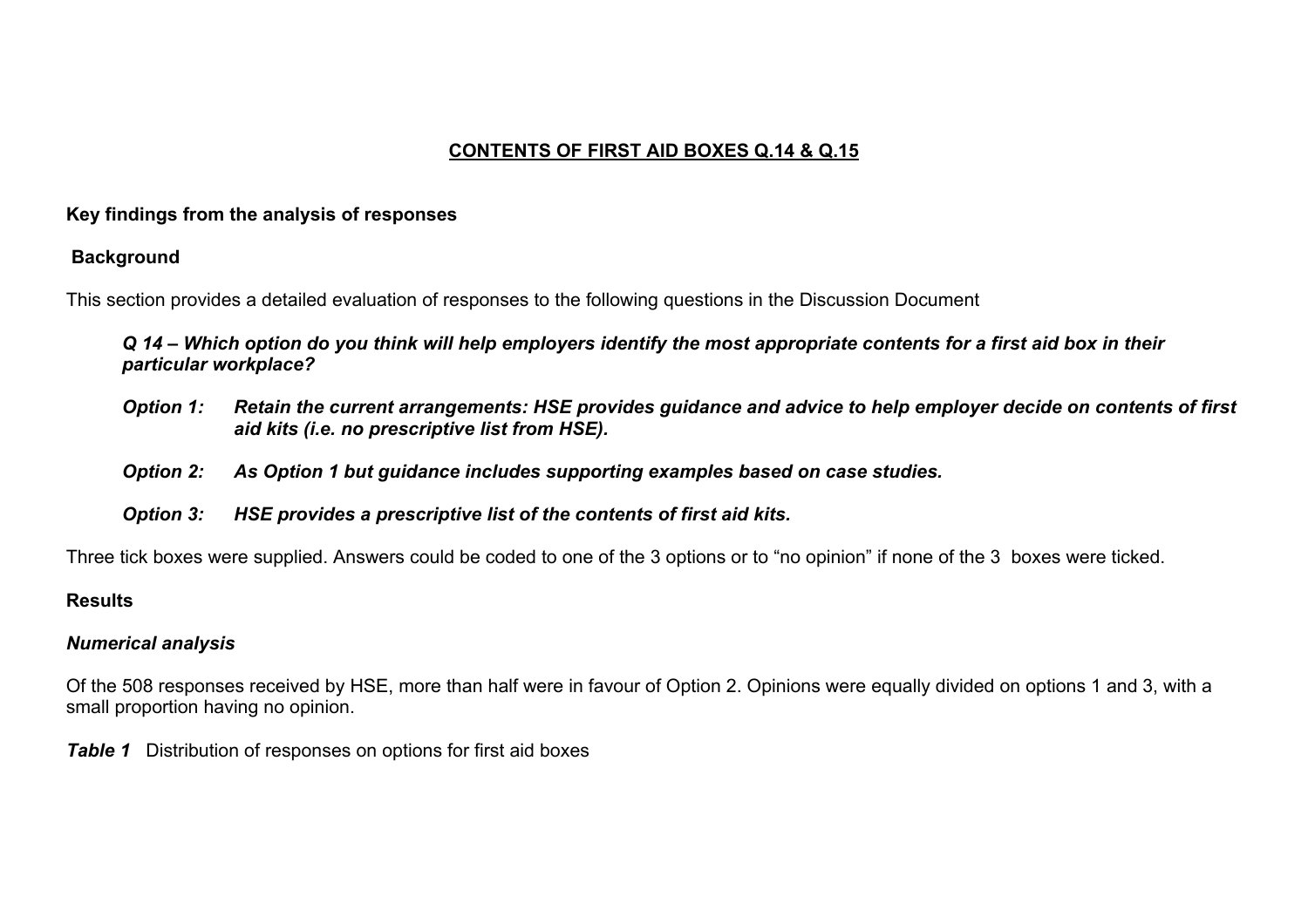| <b>Response</b> | <b>Number</b> | Percentage |
|-----------------|---------------|------------|
| Option 1        | 95            | 18.7       |
| Option 2        | 286           | 56.3       |
| Option 3        | 95            | 18.7       |
| No opinion      | 32            | 6.3        |
| Total           | 508           |            |

Another way to consider this is that Option 3 is the only prescriptive one, thus less than a fifth of respondents favoured a prescriptive regime. Both Options 1 and 2 are non-prescriptive. If we add these together we find that three quarters of all respondents favour a non prescriptive regime and, of these, about three quarters want more detailed guidance.

The responses were analysed in more detail by role of respondent, size of organisation and sector type (Tables 2-4). The distribution of responses in most categories was broadly similar to that shown in Table 1.

|  |  |  |  |  |  | <b>Table 2</b> Analysis of responses on options for first aid boxes by role of respondent |
|--|--|--|--|--|--|-------------------------------------------------------------------------------------------|
|--|--|--|--|--|--|-------------------------------------------------------------------------------------------|

| <b>Role</b>              | <b>Option 1</b> |      | <b>Option 2</b> |      |                | <b>Option 3</b> | <b>No</b><br>opinion |               | Tot<br>al   |
|--------------------------|-----------------|------|-----------------|------|----------------|-----------------|----------------------|---------------|-------------|
|                          | No.             | $\%$ | No.             | $\%$ | No.            | $\%$            | No.                  | $\frac{0}{0}$ |             |
| Not stated               |                 | ۰.   | 2               | 33.3 |                | 16.7            | 3                    | 50.0          | 6           |
| Employer                 | 1               | 11.1 | 5               | 55.5 | $\overline{2}$ | 22.2            |                      | 11.1          | 9           |
| First aider              | 25              | 33.3 | 35              | 46.7 | 10             | 13.3            | 5                    | 6.7           | 75          |
| <b>Health and Safety</b> | 20              | 18.7 | 64              | 59.8 | 20             | 18.7            | 3                    | 2.8           | 107         |
| Manager                  |                 |      |                 |      |                |                 |                      |               |             |
| Other                    | 13              | 16.5 | 44              | 55.7 | 17             | 21.5            | 5                    | 6.3           | 79          |
| Training                 | 30              | 16.3 | 110             | 59.8 | 35             | 19.0            | 9                    | 4.9           | 184         |
| Organisation             |                 |      |                 |      |                |                 |                      |               |             |
| Public                   |                 |      |                 |      |                | 100.            |                      |               | $\mathbf 1$ |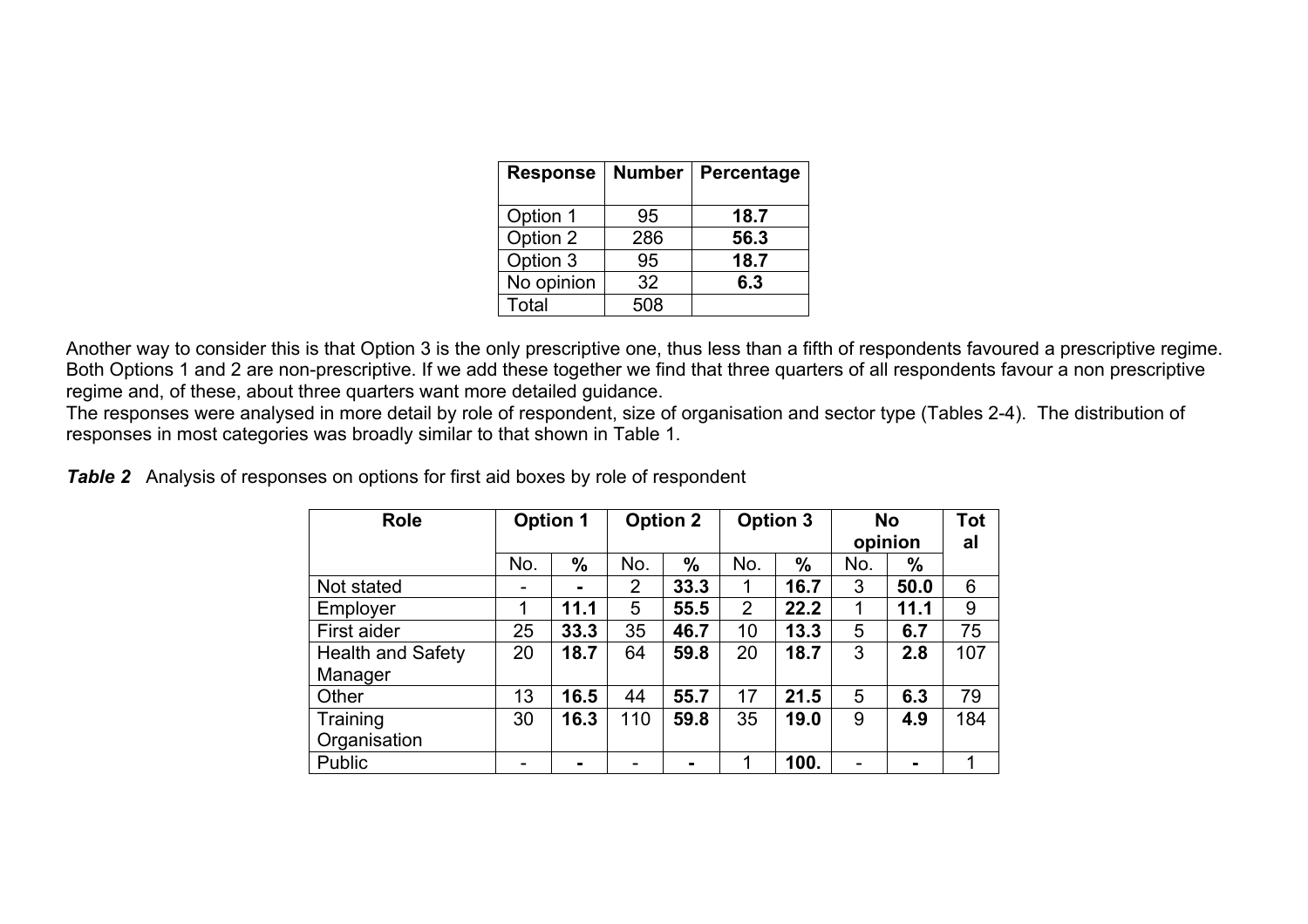| Union                      |    | 12.5 | 6   | 75.0 |    | 12.5 |    |      |     |
|----------------------------|----|------|-----|------|----|------|----|------|-----|
| <b>Trade Association</b>   |    | 8.3  | 8   | 66.7 | 2  | 16.7 |    | 8.3  | 12  |
| <b>First Aid Equipment</b> |    |      |     | -    |    | 100. |    |      |     |
| Manufacturer/              |    |      |     |      |    |      |    |      |     |
| Supplier                   |    |      |     |      |    |      |    |      |     |
| <b>First Aid Trainer</b>   |    | 15.4 | 12  | 46.2 | 5  | 19.2 | 5  | 19.2 | 26  |
| Total                      | 95 | 18.7 | 286 | 56.3 | 95 | 18.7 | 32 | 6.3  | 508 |

*N.B. – "Others" is a group mainly consisting of health related professional, e.g. occupational health nurses, who have not described themselves as being actively involved in the practise or teaching of first aid but who could be considered to have a professional interest.* 

There are no important differences between the individual roles and the overall result. Employers and "others" are slightly more likely to prefer a prescriptive system. A third of first aiders are happy with the present arrangements, presumably through familiarity, but a larger number would prefer more guidance.

*Table 3* Analysis of responses on options for first aid boxes by size of organisation

| Size of<br>organisation |     | <b>Option 1</b> |     | <b>Option 2</b> | <b>Option 3</b> |               | <b>No</b><br>opinion |               | <b>Tot</b><br>al |
|-------------------------|-----|-----------------|-----|-----------------|-----------------|---------------|----------------------|---------------|------------------|
|                         | No. | $\frac{0}{0}$   | No. | $\%$            | No.             | $\frac{0}{0}$ | No.                  | $\frac{0}{0}$ |                  |
| $1 - 5$                 | 19  | 21.3            | 40  | 44.9            | 24              | 27.0          | 6                    | 6.7           | 89               |
| $6 - 10$                | 10  | 23.8            | 18  | 42.9            | 11              | 26.2          | 3                    | 7.1           | 42               |
| $11 - 25$               | 11  | 32.4            | 16  | 47.1            | 5               | 14.7          | $\overline{2}$       | 5.9           | 34               |
| 26-50                   | 6   | 27.3            | 12  | 54.5            | 3               | 13.6          | 1                    | 4.5           | 22               |
| 51-100                  | 3   | 12.5            | 14  | 58.3            | 5               | 20.8          | $\overline{2}$       | 8.3           | 24               |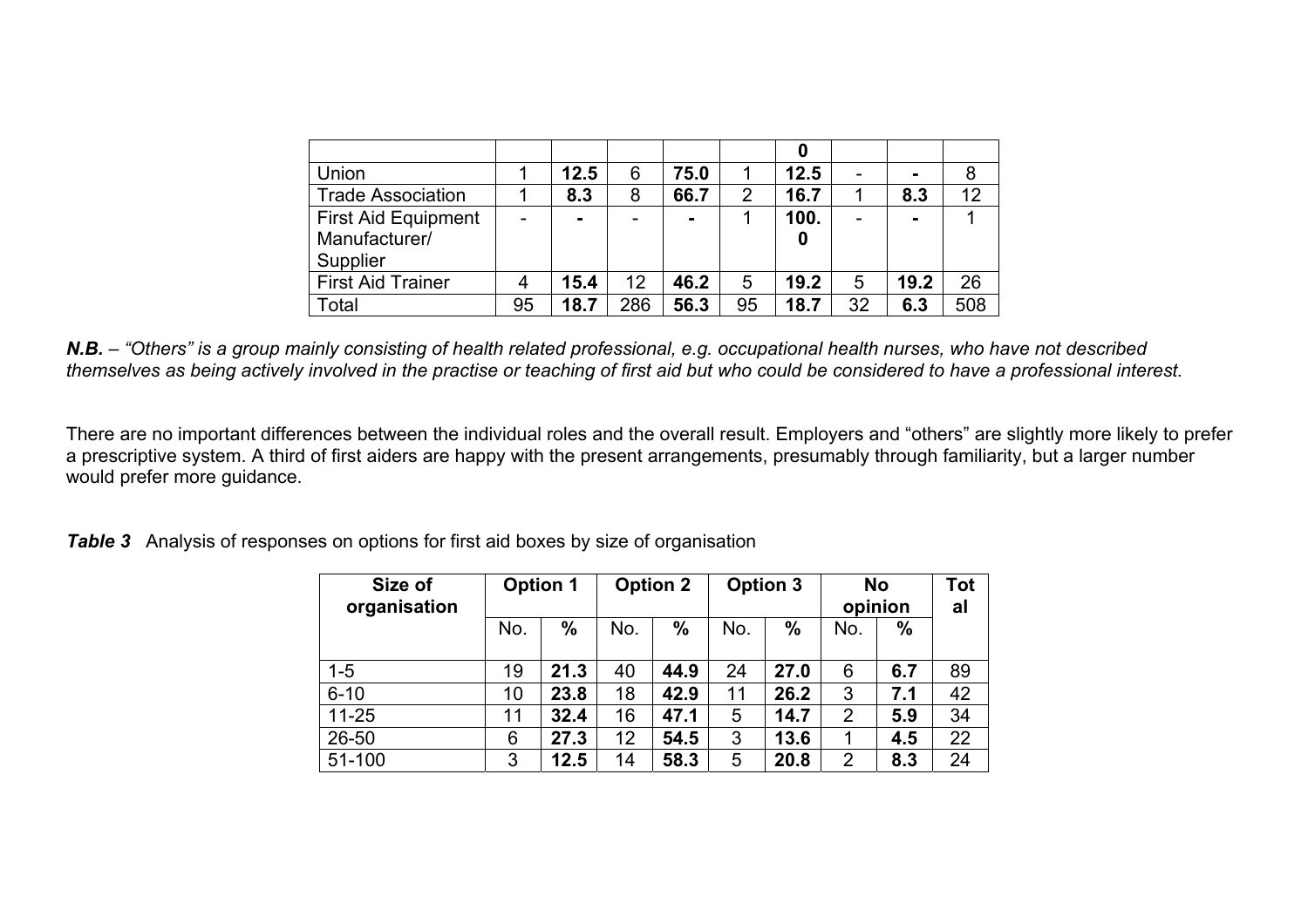| 101-500         | ィク | 17.1 | 46  | 65.7 | 11             | 15.7 |    | 1.4  | 70  |
|-----------------|----|------|-----|------|----------------|------|----|------|-----|
| <b>Over 500</b> | 32 | 15.0 | 135 | 63.7 | 34             | 25.2 | 11 | 5.2  | 212 |
| N/A             |    | 13.3 | 5   | 33.3 | $\overline{2}$ | 13.3 | 6  | 40.0 | 15  |
| Total           | 95 | 18.7 | 286 | 56.3 | 95             | 18.7 | 32 | 6.3  | 508 |

There appears to be a tendency for the smaller organisations to have a slightly smaller preference for option 2 than the larger ones, though they seem divided on whether they want to retain the current system or make it more prescriptive.

We know from Table 8 in the analysis of Q10 that the smaller organisations are more likely to be first aid training organisations. It is perhaps not surprising that they consider themselves sufficiently familiar with first aid material not to require additional guidance. On the other hand Health and Safety managers, who are a high proportion of the respondents in the two largest size groups, would appear to welcome such advice.

These results tend to support those in Table 2.

| <b>Sector type</b> |                | <b>Option 1</b> |     | <b>Option 2</b> |     | <b>Option 3</b> |     | <b>No</b><br>opinion |     |
|--------------------|----------------|-----------------|-----|-----------------|-----|-----------------|-----|----------------------|-----|
|                    | No.            | %               | No. | $\frac{0}{0}$   | No. | $\frac{0}{0}$   | No. | %                    |     |
| Not stated         |                | $\blacksquare$  |     | $\blacksquare$  |     |                 | 3   | 100.                 | 3   |
|                    |                |                 |     |                 |     |                 |     | 0                    |     |
| Agriculture        | 9              | 64.3            | 5   | 35.7            |     | ۰.              |     | ۰.                   | 14  |
| Construction       | $\overline{4}$ | 26.7            | 7   | 46.7            | 4   | 26.7            |     |                      | 15  |
| Education          | 26             | 15.6            | 98  | 59.4            | 33  | 20.0            | 8   | 4.8                  | 165 |
| Manufacturing      | 8              | 21.6            | 20  | 54.1            | 6   | 16.2            | 3   | 8.1                  | 37  |
| Other              | 16             | 14.0            | 66  | 57.9            | 23  | 20.3            | 9   | 7.9                  | 114 |
| <b>Public</b>      | 14             | 20.3            | 40  | 58.0            | 14  | 20.3            | 1   | 1.4                  | 69  |

*Table 4* Analysis of responses on options for first aid boxes by sector type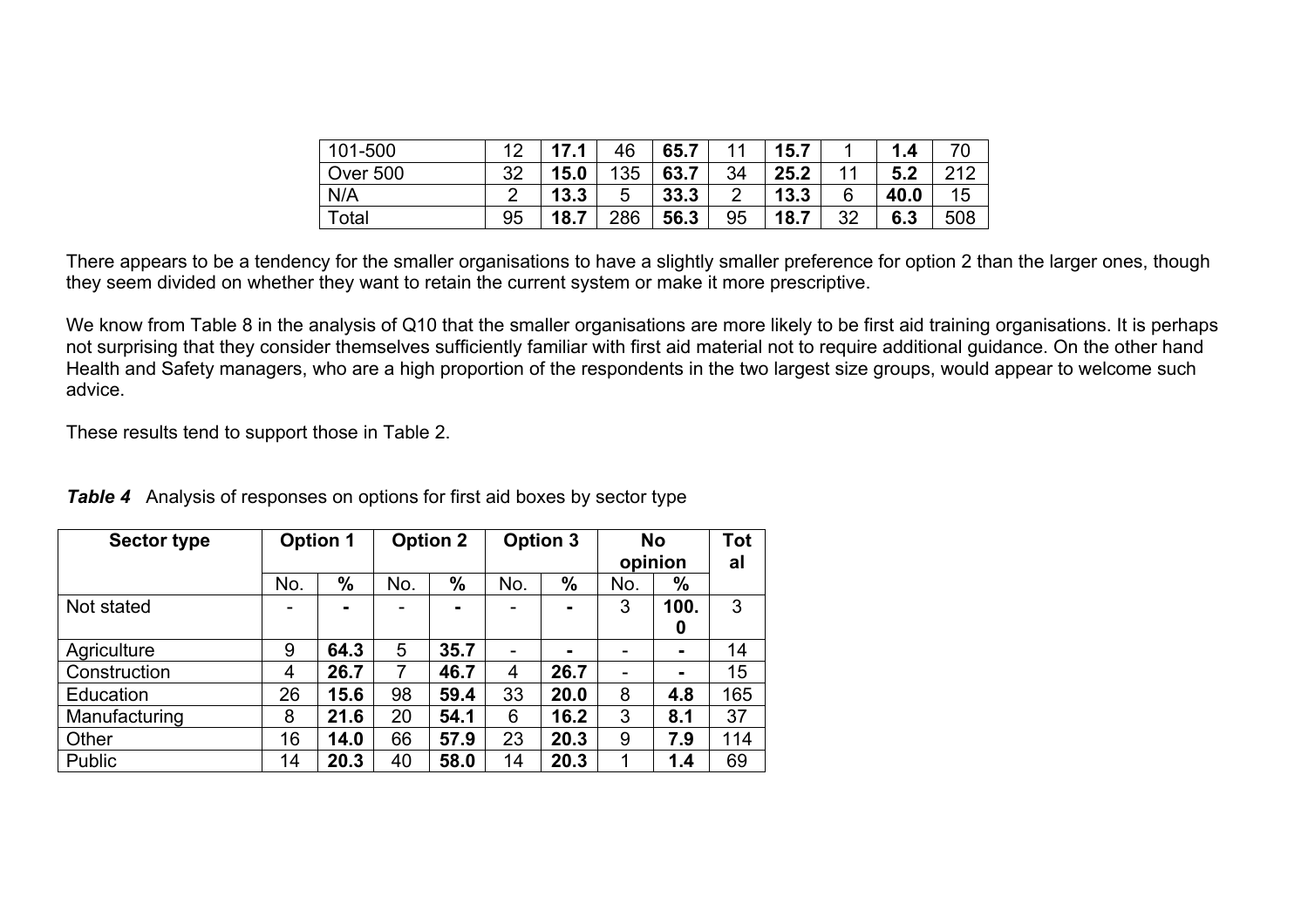| Retail                                         | 3              | 27.2           | 5              | 45.5                     | 1                        | 9.1              | $\overline{2}$ | 18.2 | 11                      |
|------------------------------------------------|----------------|----------------|----------------|--------------------------|--------------------------|------------------|----------------|------|-------------------------|
| <b>Services</b>                                | 5              | 15.6           | 22             | 68.8                     | 3                        | 9.4              | $\overline{2}$ | 6.3  | 32                      |
| Electronics                                    | 1              | 20.0           | 1              | 20.0                     | $\overline{2}$           | 40.0             | $\overline{1}$ | 20.0 | $\overline{5}$          |
| IT                                             | $\overline{a}$ |                | $\overline{1}$ | 100.<br>$\mathbf 0$      | $\overline{a}$           |                  | $\overline{a}$ |      | $\mathbf{1}$            |
| Outdoor                                        | -              | $\blacksquare$ | $\overline{2}$ | 100.<br>0                | $\overline{\phantom{0}}$ |                  |                |      | $\overline{2}$          |
| <b>Facilities Management</b>                   | $\blacksquare$ |                | $\overline{2}$ | 100.<br>$\mathbf 0$      |                          |                  |                |      | $\overline{2}$          |
| Research and<br>Consultancy                    | 3              | 60.0           | $\overline{2}$ | 40.0                     | $\overline{a}$           |                  |                |      | 5                       |
| Engineering                                    | 1              | 16.7           | $\mathsf 3$    | 50.0                     | $\overline{1}$           | 16.7             | 1              | 16.7 | 6                       |
| Transport                                      |                |                | $\overline{2}$ | 100.<br>$\boldsymbol{0}$ |                          |                  |                |      | $\overline{2}$          |
| Printing                                       |                | $\blacksquare$ |                |                          | $\overline{1}$           | 100.<br>$\bf{0}$ |                |      | $\mathbf{1}$            |
| Media                                          |                |                | 1              | 100.<br>$\mathbf 0$      | $\overline{a}$           |                  |                |      | 1                       |
| Chemical                                       | $\overline{2}$ | 25.0           | $\overline{2}$ | 25.0                     | $\frac{3}{1}$            | 37.5             | $\overline{1}$ | 12.5 | 8                       |
| <b>Nuclear</b>                                 |                |                | $\overline{a}$ |                          |                          | 100.<br>0        | $\overline{a}$ |      | $\overline{1}$          |
| Charity                                        | 1              | 25.0           | $\overline{2}$ | 50.0                     | $\overline{1}$           | 25.0             |                |      | $\overline{\mathbf{4}}$ |
| <b>Extractive and Utility</b><br><b>Supply</b> | 1              | 50.0           | 1              | 50.0                     | $\overline{\phantom{0}}$ |                  |                |      | $\overline{2}$          |
| Leisure                                        | 1              |                | $\overline{2}$ |                          | $\overline{2}$           |                  | 1              |      | 6                       |
| Communication                                  | ÷.             |                | $\overline{1}$ | 100.<br>0                |                          | $\blacksquare$   |                |      | $\overline{1}$          |
| Manufacturers                                  |                |                | 1              | 100.<br>$\bf{0}$         |                          |                  |                |      | 1                       |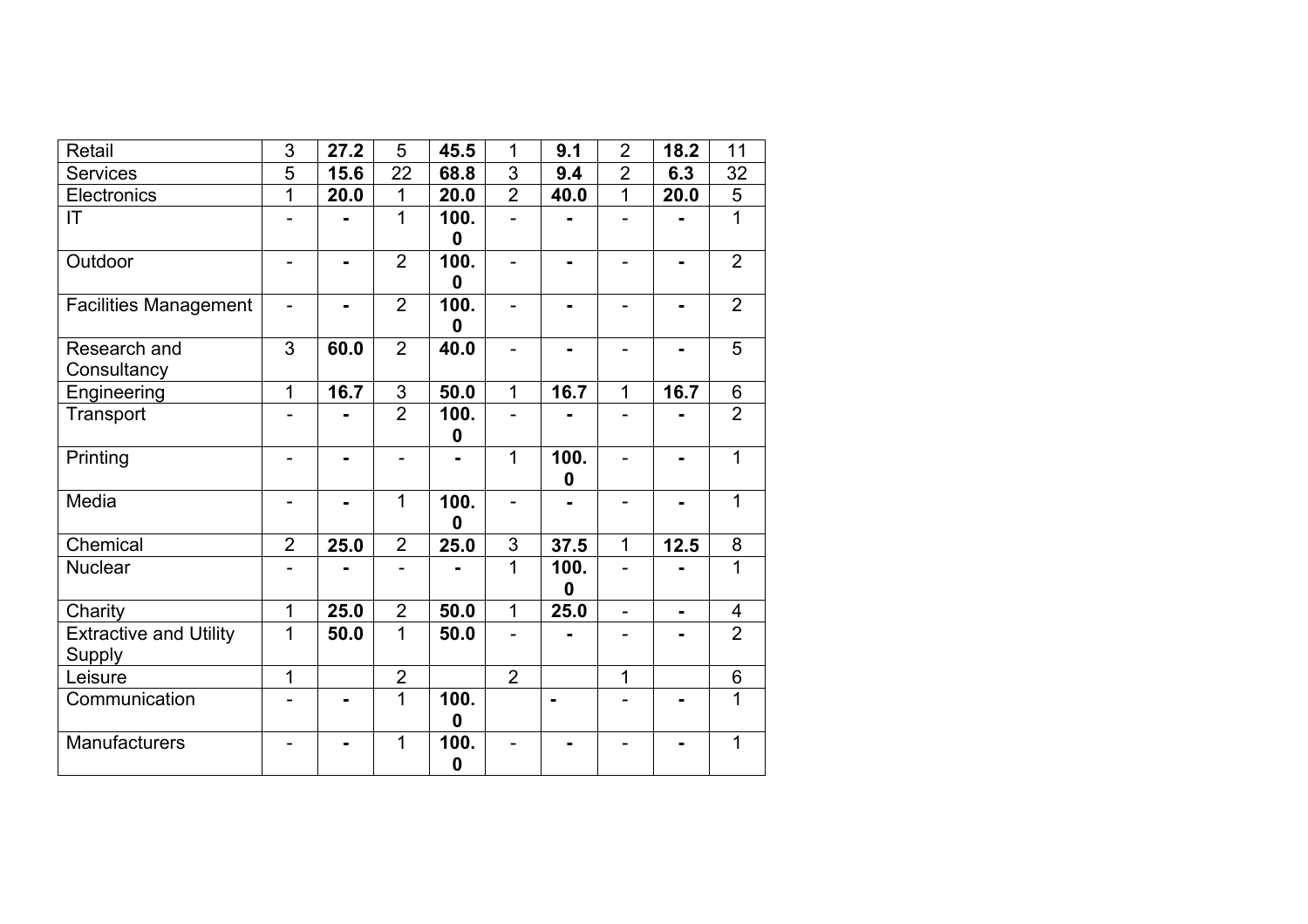| 18.7 <br>$286$   56.3  <br>95<br>$32 \mid 6.3$<br>18.7<br>Total<br> 508<br>95 |
|-------------------------------------------------------------------------------|
|-------------------------------------------------------------------------------|

As with the analysis by sector in relation to other questions, many of the line totals are too small to give statistically valid results. For most sectors with more than 10 responses the distribution of preferences is broadly in line with the overall pattern. An exception is agriculture, where there is a clear preference for retaining the present arrangements.

## *Analysis of specific comments (Q15)*

One of the commonest comments was that employers need clear and unambiguous advice on the appropriate contents of a first aid box suitable for their workplace. A related, fairly common, comment was that the current guidance is phrased in legal jargon, presumably (according to the commentators) to protect HSE from legal responsibility. There were also some answers which referred to the general need for more guidance on how to conduct a needs assessment, referring to both the provision of suitably trained personnel and the equipment with which they should be provided.

Those who sought to justify the selection of Option 2 mostly suggested that it would provide for more flexible arrangements that would be adaptable to the needs of the individual workplace.

About a third of respondents offered some suggestions on how, rather than why, Option 2 should be implemented. A common suggestion was a basic minimum list of items plus either a range of permitted extras that might be of use in particular circumstances or recommendations on extras that might be considered "good practice" in certain circumstances. Some people strongly felt that some sort of absolute minimum prescriptive list was necessary in order to force employers to maintain a minimum standard.

At the opposite end of the scale were a number of respondents who thought that what was needed was a list of what was specifically not allowed, i.e. was beyond the scope of the regulations, and that otherwise all items could be presumed to be allowed. A small number sought information on the provision of advanced equipment, such as defibrillators and oxygen equipment.

The suggestion of case studies, as suggested in the Discussion Document, was considered by several respondents to be of particular value to small companies. Some smaller companies also thought they needed professional advice from HSE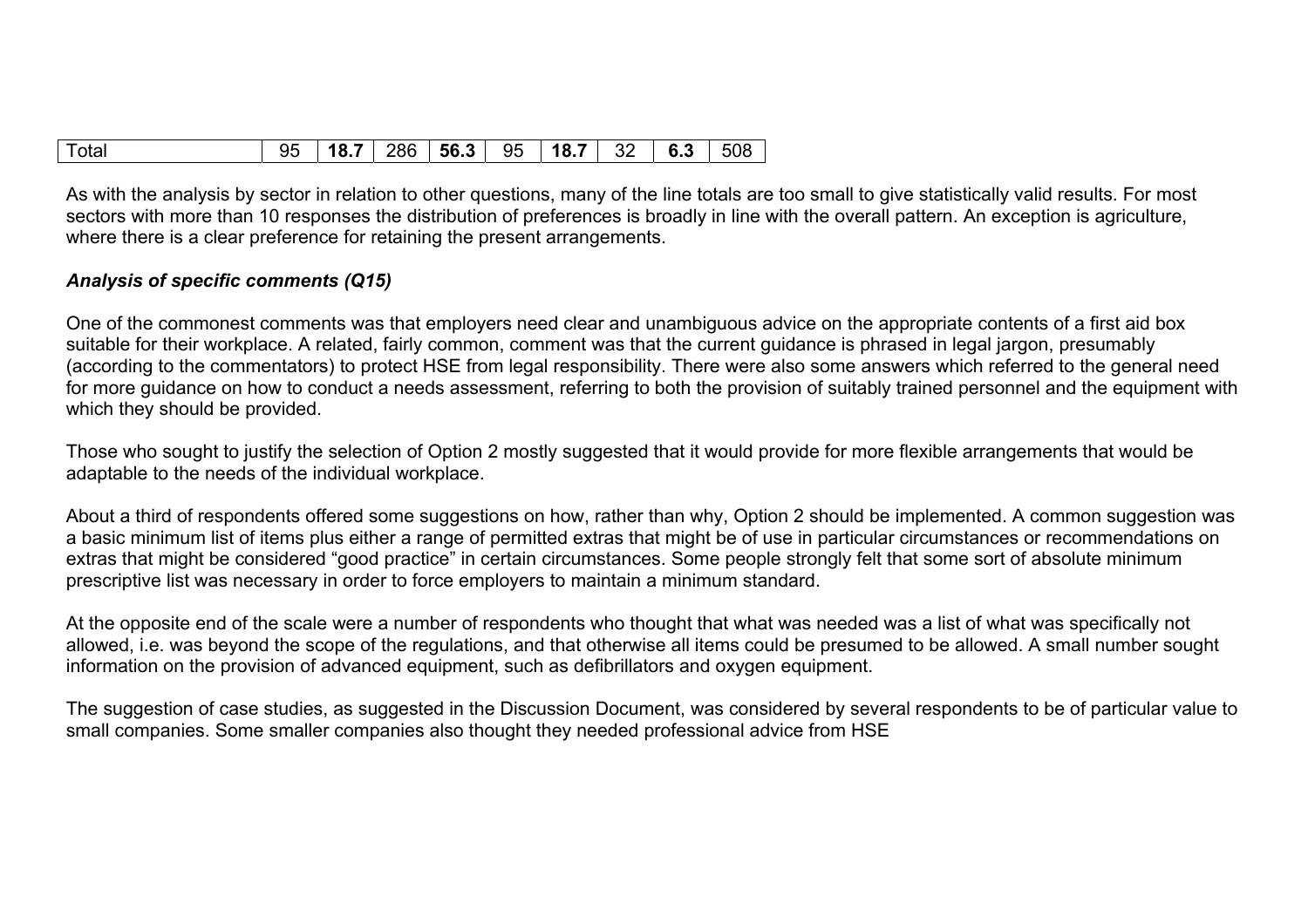Some of the respondents from larger companies suggested that appropriate industry or sector guidance might already be available, or could be produced in consultation with trade associations or similar bodies. Some large firms felt they had adequate in-house expertise to decide on their requirements.

A small number of respondents, mainly training providers, thought that the training organisations should be able to advise their clients on suitable first aid boxes. There were also a small number of responses to Q15 suggesting that the first aiders themselves were best placed to decide what materials they needed.

Some respondents felt that the present suggested list was actually quite adequate as a starting point for selecting suitable materials provided it was made much clearer that it was not a prescriptive list. A related theme was that the current guidance is frequently misquoted by vendors of first aid materials to support the claim that their kits are "HSE approved".

A number of practical suggestions were of interest. Common themes were that the needs assessment should consider the worst reasonably foreseeable incident on the premises, the commonest predictable incidents and the past history of usage of first aid materials.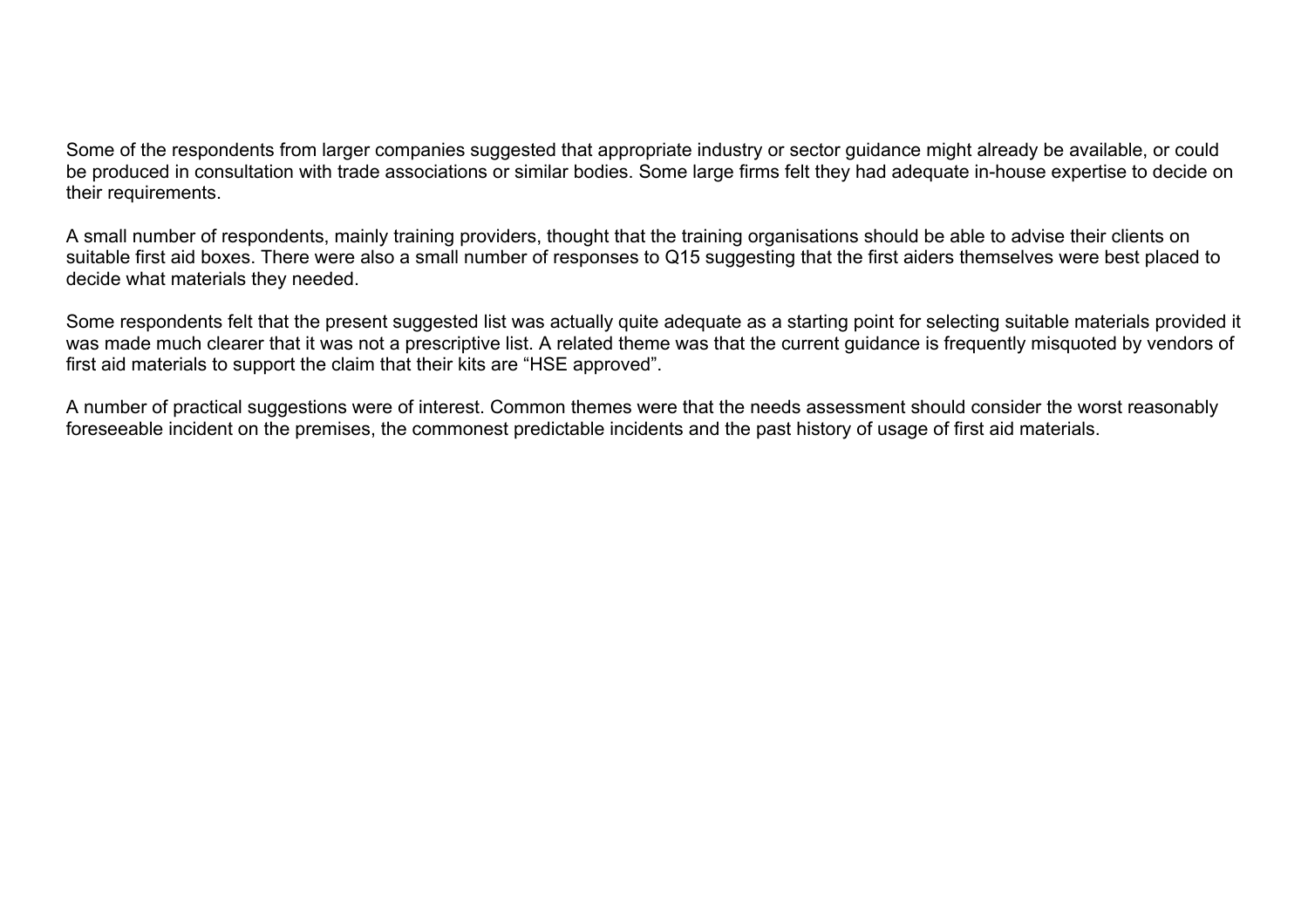#### **FIRST AID TRAINING - USE OF MEDICINES BY FIRST AIDERS QUESTIONNAIRE ANALYSIS Q16, 17, 17a**

**Key findings from the analysis of responses** 

#### **Medicines in the workplace**

#### *Q 16 – Are there any circumstances in which first aiders should be responsible for the distribution of over-the-counter medicines to employees?*

The answer was in the form of tick boxes for yes and no, thus responses could be coded as "yes", "no" or "no opinion" (if neither box ticked).

#### **Results**

#### *Numerical analysis*

Of the 508 responses received by HSE the majority (344, almost 68%) gave the answer "no", i.e. that there were no circumstances in which first aiders should be responsible for the distribution of OTC medicines. If the 25 respondents who did not answer the question are excluded the percentage rises to over 71%. Thus more than two thirds of respondents are opposed to giving first aiders responsibilty for distributing over the counter medications.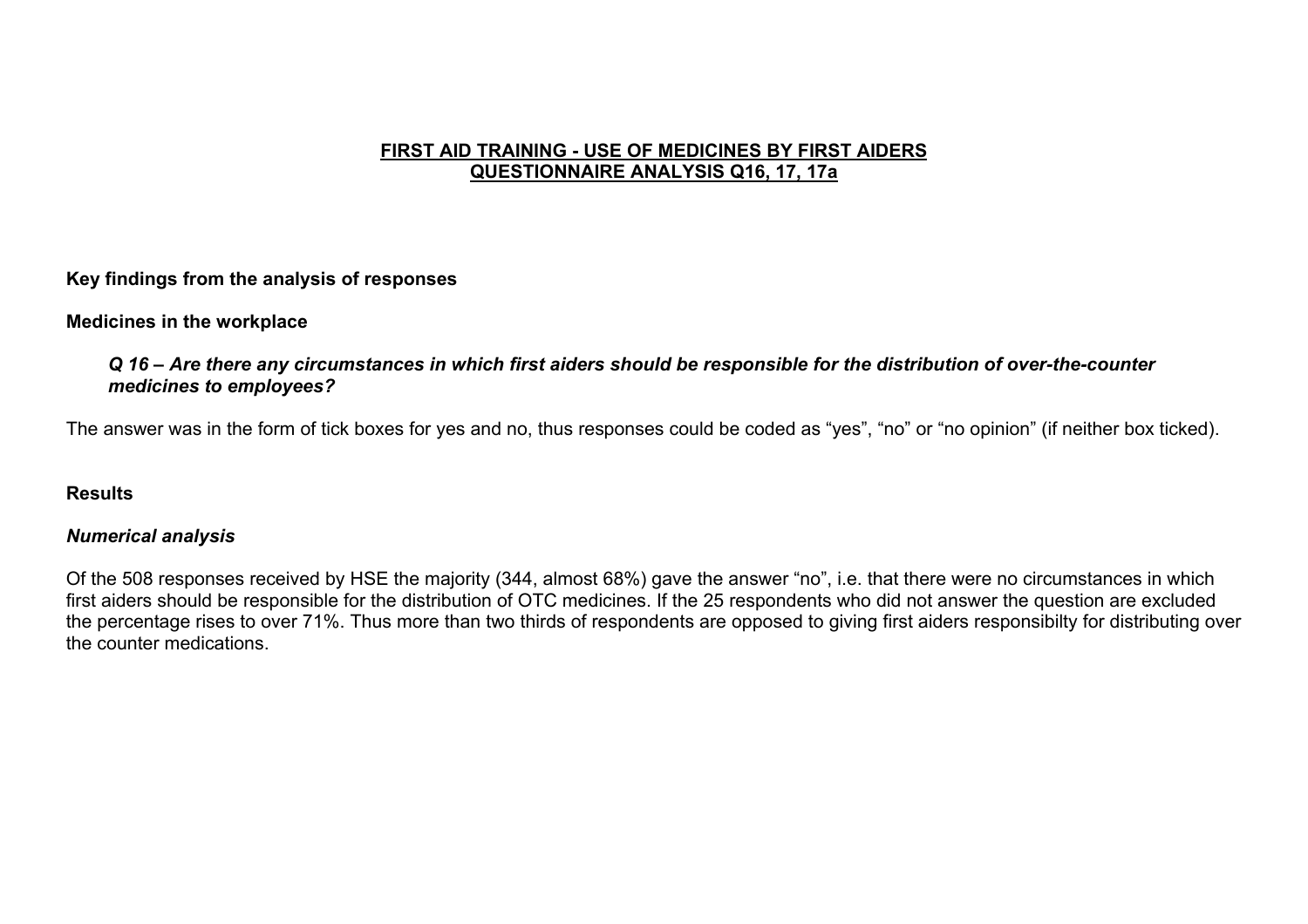*Table 1* Distribution of responses on Question 16

| <b>Response</b> | <b>Number</b> | Percentage |
|-----------------|---------------|------------|
| Yes             | 139           | 27.3       |
| No              | 344           | 67.8       |
| No opinion      | 25            | 4.9        |
| Total           | 508           | 100.0      |

The responses were analysed in more detail by role of respondent, size of organisation and sector type (Tables 2-4). The distribution of responses in most categories was broadly similar to that shown in Table 1. Comments on the exceptions appear below each table.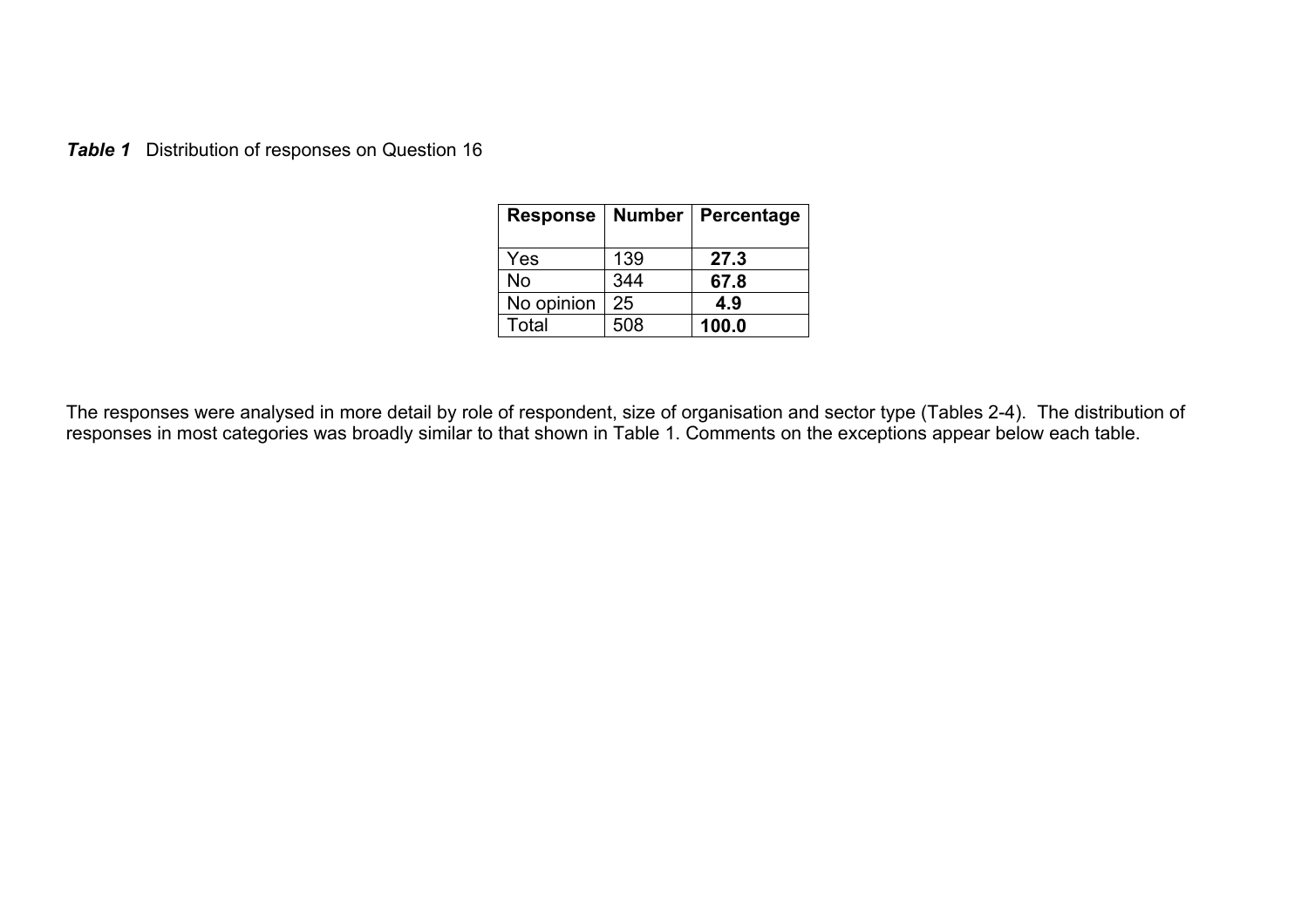| <b>Role</b>                | <b>Yes</b> |               | No  |               | <b>No</b><br>opinion |      | <b>Tot</b><br>al |
|----------------------------|------------|---------------|-----|---------------|----------------------|------|------------------|
|                            | No.        | $\frac{0}{0}$ | No. | $\frac{0}{0}$ | No.                  | $\%$ |                  |
| Not stated                 | 2          | 33.3          | 3   | 50.0          | 1                    | 16.6 | 6                |
| Employer                   | 1          | 11.1          | 7   | 77.8          | 1                    | 11.1 | 9                |
| First aider                | 28         | 37.3          | 44  | 58.7          | 3                    | 4.0  | 75               |
| <b>Health and Safety</b>   | 19         | 17.7          | 86  | 80.4          | $\overline{2}$       | 1.9  | 107              |
| Manager                    |            |               |     |               |                      |      |                  |
| Other                      | 20         | 25.3          | 55  | 69.6          | 4                    | 5.1  | 79               |
| Training                   | 58         | 31.5          | 118 | 64.1          | 8                    | 4.3  | 184              |
| Organisation               |            |               |     |               |                      |      |                  |
| <b>Public</b>              |            |               | 1   | 100.          |                      |      | 1                |
|                            |            |               |     | O             |                      |      |                  |
| Union                      | 3          | 37.5          | 5   | 62.5          |                      |      | 8                |
| <b>Trade Association</b>   |            |               | 11  | 91.7          | 1                    | 8.3  | 12               |
| <b>First Aid Equipment</b> | 1          | 100.          |     |               |                      |      | 1                |
| Manufacturer/              |            | O             |     |               |                      |      |                  |
| Supplier                   |            |               |     |               |                      |      |                  |
| <b>First Aid Trainer</b>   | 7          | 26.9          | 14  | 53.8          | 5                    | 19.2 | 26               |

**Table 2** Analysis of responses to Question 16 by role of respondent

There is a suggestion here that individual first aiders, trade unions and (less markedly) training organisations are rather more enthusiastic than the respondents as a whole about first aiders administering medicines. In each case, however, they are generally fairly markedly against the principle. Employers, trade associations and health and safety managers (all of which could be said to represent employer interests) are even more strongly opposed. The single responses from the public and equipment manufacturers must be regarded as entirely spurious in a statistical sense.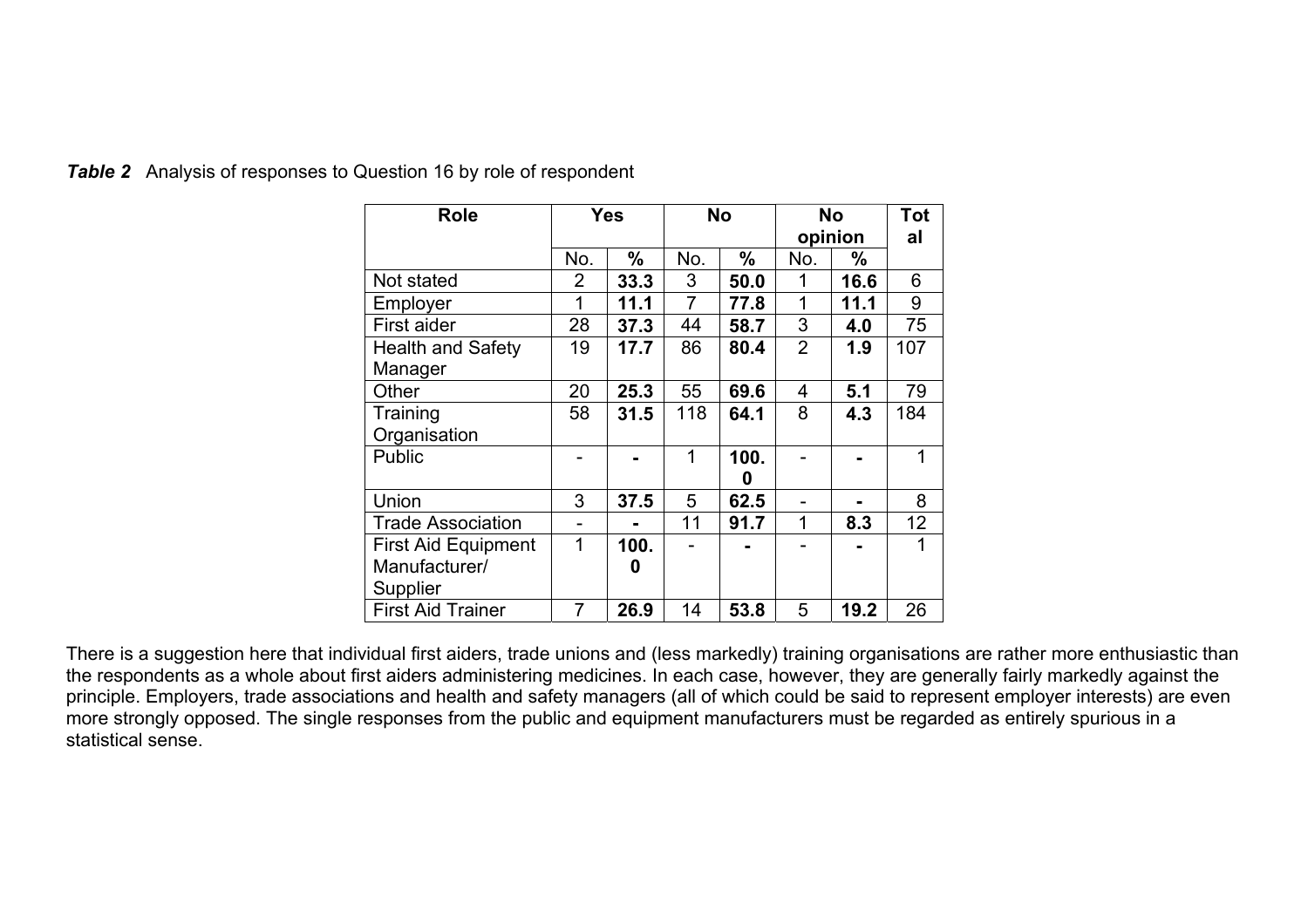| Size of<br>organisation | <b>Yes</b> |               | <b>No</b> |               | <b>No</b><br>opinion |      | <b>Tot</b><br>al |
|-------------------------|------------|---------------|-----------|---------------|----------------------|------|------------------|
|                         | No.        | $\frac{0}{0}$ | No.       | $\frac{0}{0}$ | No.                  | $\%$ |                  |
| $1 - 5$                 | 26         | 29.2          | 58        | 65.1          | 5                    | 5.6  | 89               |
| $6 - 10$                | 13         | 31.0          | 25        | 59.5          | 4                    | 9.5  | 42               |
| $11 - 25$               | 11         | 32.4          | 22        | 64.7          | 1                    | 2.9  | 34               |
| $26 - 50$               | 6          | 27.2          | 15        | 68.2          | 1                    | 4.5  | 22               |
| 51-100                  | 9          | 37.5          | 13        | 54.2          | $\overline{2}$       | 8.3  | 24               |
| 101-500                 | 20         | 28.6          | 47        | 67.1          | 3                    | 4.3  | 70               |
| Over 500                | 49         | 23.1          | 159       | 75.0          | 4                    | 1.9  | 212              |
| N/A                     | 5          | 33.3          | 5         | 33.3          | 5                    | 33.3 | 15               |

**Table 3** Analysis of responses to Question 16 by size of organisation

There is no obvious trend with size for organisations with 500 or fewer personnel. The more pronounced opposition to first aiders distributing medicines in the very largest organisations probably may reflect the fact that this group includes the Voluntary Aid Societies, which have a standard policy on the role of medicines in first aid, together with several large organisations which base their own standards on those of the VAS.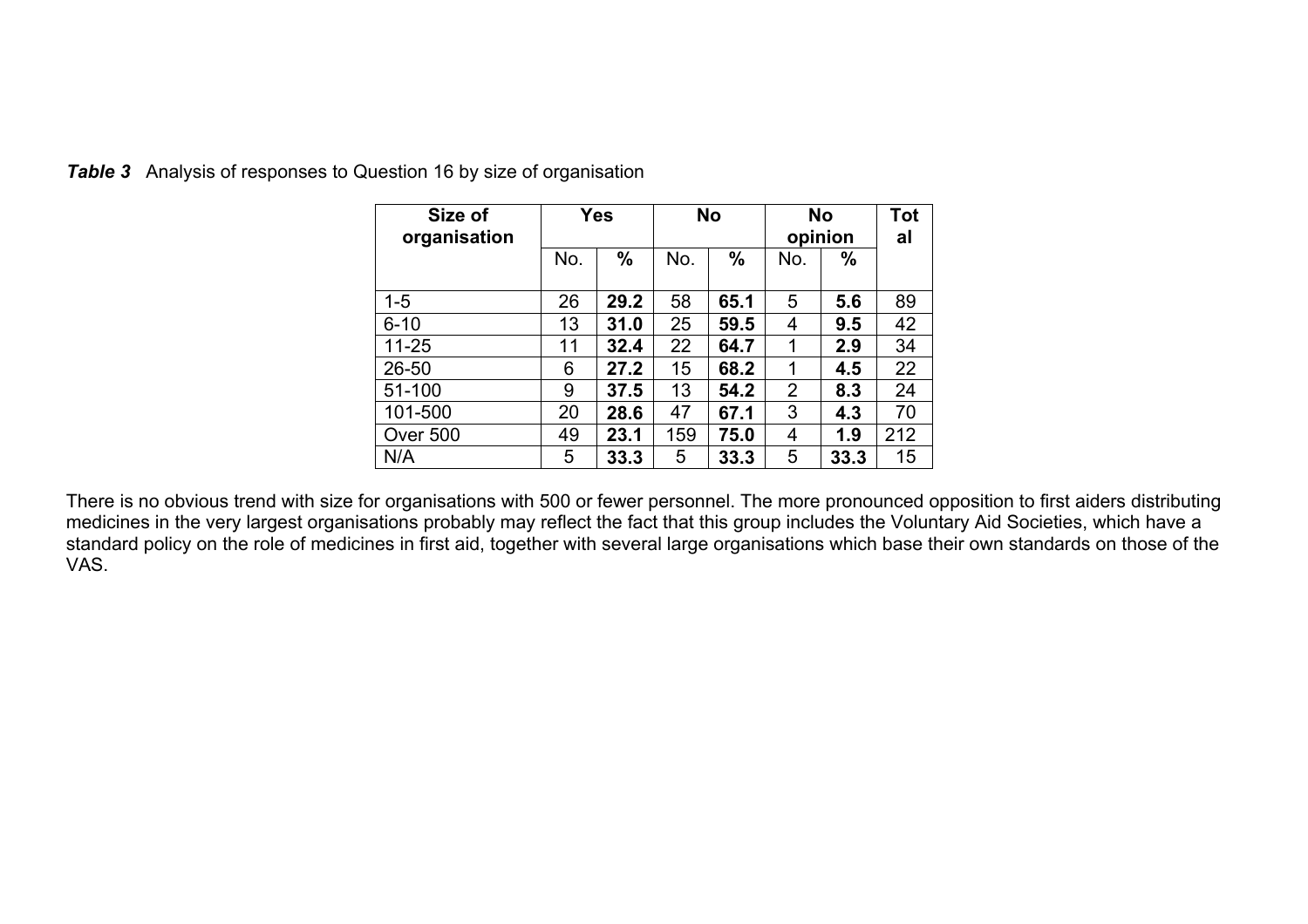| <b>Sector type</b>           | <b>Yes</b>     |      | <b>No</b>       |               | <b>No</b>      |                | Tot            |
|------------------------------|----------------|------|-----------------|---------------|----------------|----------------|----------------|
|                              |                |      |                 |               | opinion        |                | al             |
|                              | No.            | $\%$ | No.             | $\frac{0}{0}$ | No.            | %              |                |
| Not stated                   |                |      | $\overline{2}$  | 66.7          | 1              | 33.3           | 3              |
| Agriculture                  | 9              | 64.3 | $\overline{5}$  | 35.7          | $\overline{a}$ | $\blacksquare$ | 14             |
| Construction                 | 3              | 20.0 | 12              | 80.0          | $\overline{a}$ |                | 15             |
| Education                    | 44             | 26.7 | 114             | 69.1          | $\overline{7}$ | 4.2            | 165            |
| Manufacturing                | 10             | 27.0 | 25              | 67.6          | $\overline{2}$ | 5.4            | 37             |
| Other                        | 29             | 25.4 | 77              | 67.5          | 8              | 7.0            | 114            |
| Public                       | 18             | 26.1 | 51              | 73.9          | $\overline{a}$ | $\blacksquare$ | 69             |
| Retail                       | 1              | 9.1  | 9               | 81.2          | $\overline{1}$ | 9.1            | 11             |
| <b>Services</b>              | 12             | 37.5 | $\overline{17}$ | 53.1          | 3              | 9.4            | 32             |
| Electronics                  | $\overline{2}$ | 40.0 | $\overline{3}$  | 60.0          | $\overline{a}$ |                | 5              |
| IT                           |                |      | 1               | 100.          |                |                | $\overline{1}$ |
|                              |                |      |                 | 0             |                |                |                |
| Outdoor                      | -              |      | $\overline{2}$  | 100.          | -              |                | $\overline{2}$ |
|                              |                |      |                 | 0             |                |                |                |
| <b>Facilities Management</b> | 1              | 50.0 | 1               | 50.0          | ÷              |                | $\overline{2}$ |
| Research and                 |                |      | 5               | 100.          |                |                | $\overline{5}$ |
| Consultancy                  |                |      |                 | 0             |                |                |                |
| Engineering                  | 3              | 50.0 | $\overline{2}$  | 33.3          | 1              | 16.7           | 6              |
| Transport                    | 1              | 50.0 | $\mathbf 1$     | 50.0          |                |                | $\frac{2}{1}$  |
| Printing                     |                |      | 1               | 100.          |                |                |                |
|                              |                |      |                 | 0             |                |                |                |
| Media                        |                |      | 1               | 100.          |                |                | $\overline{1}$ |
|                              |                |      |                 | 0             |                |                |                |
| Chemical                     | $\overline{2}$ | 25.0 | 5               | 62.5          | 1              | 12.5           | 8              |

*Table 4* Analysis of responses to Question 16 by sector type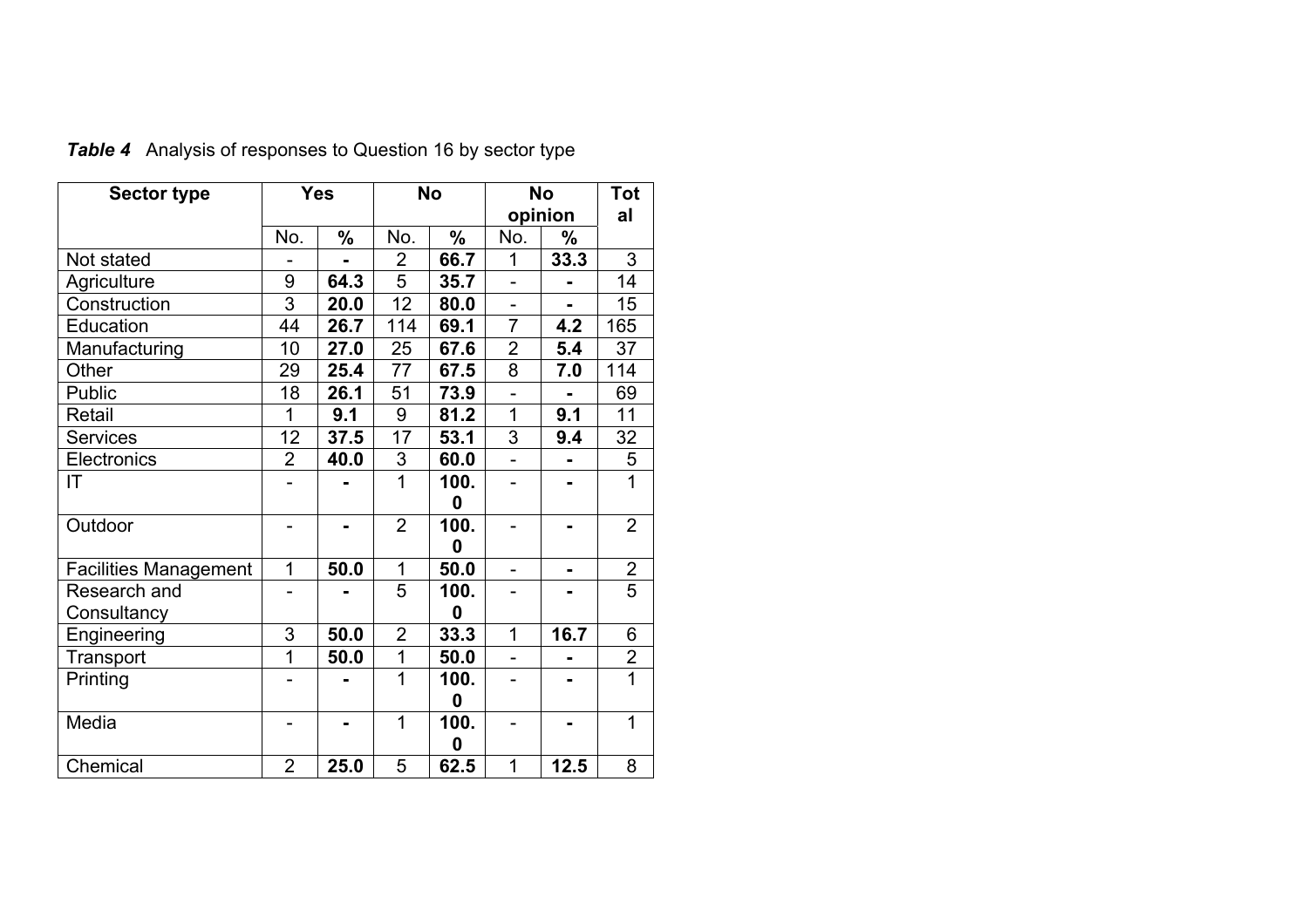| <b>Nuclear</b>                |   | ٠    |   | 100. |      |   |
|-------------------------------|---|------|---|------|------|---|
|                               |   |      |   | O    |      |   |
| Charity                       |   | 25.0 | 3 | 75.0 |      |   |
| <b>Extractive and Utility</b> |   |      | 2 | 100. |      | 2 |
| Supply                        |   |      |   | 0    |      |   |
| Leisure                       | 2 | 33.3 | 3 | 50.0 | 16.7 | 6 |
| Communication                 |   | 100. |   |      |      |   |
|                               |   | 0    |   |      |      |   |
| <b>Manufacturers</b>          |   |      |   | 100. |      |   |
|                               |   |      |   |      |      |   |

**N.B.** The large total for "education" is because the majority of first aid trainers or training organisations considered themselves to be in this *sector. The "other" category is largely composed of health care related professionals who could be considered to have a professional interest in first aid, even though they are neither first aiders nor trainers.*

This table must be treated with extreme caution as the large number of sectors means that the majority of row totals are too small for the results to be statistically meaningful. Nevertheless, with one exception, all the sectors which returned a total of more than 10 responses broadly reflect the overall preference that first aiders should not be responsible for distributing medications. The single exception is agriculture. This may be a genuine reflection of the particular circumstances of that occupation, with relatively small numbers of people, often selfemployed, working in relative isolation.

## *Q 17 – If medicines were made available for supply by first aiders, where should they be kept?*

The answer was in the form of tick boxes for first aid box, separate container and other (please specify). The answer would be coded as "no opinion" if no response was indicated in any of these three boxes.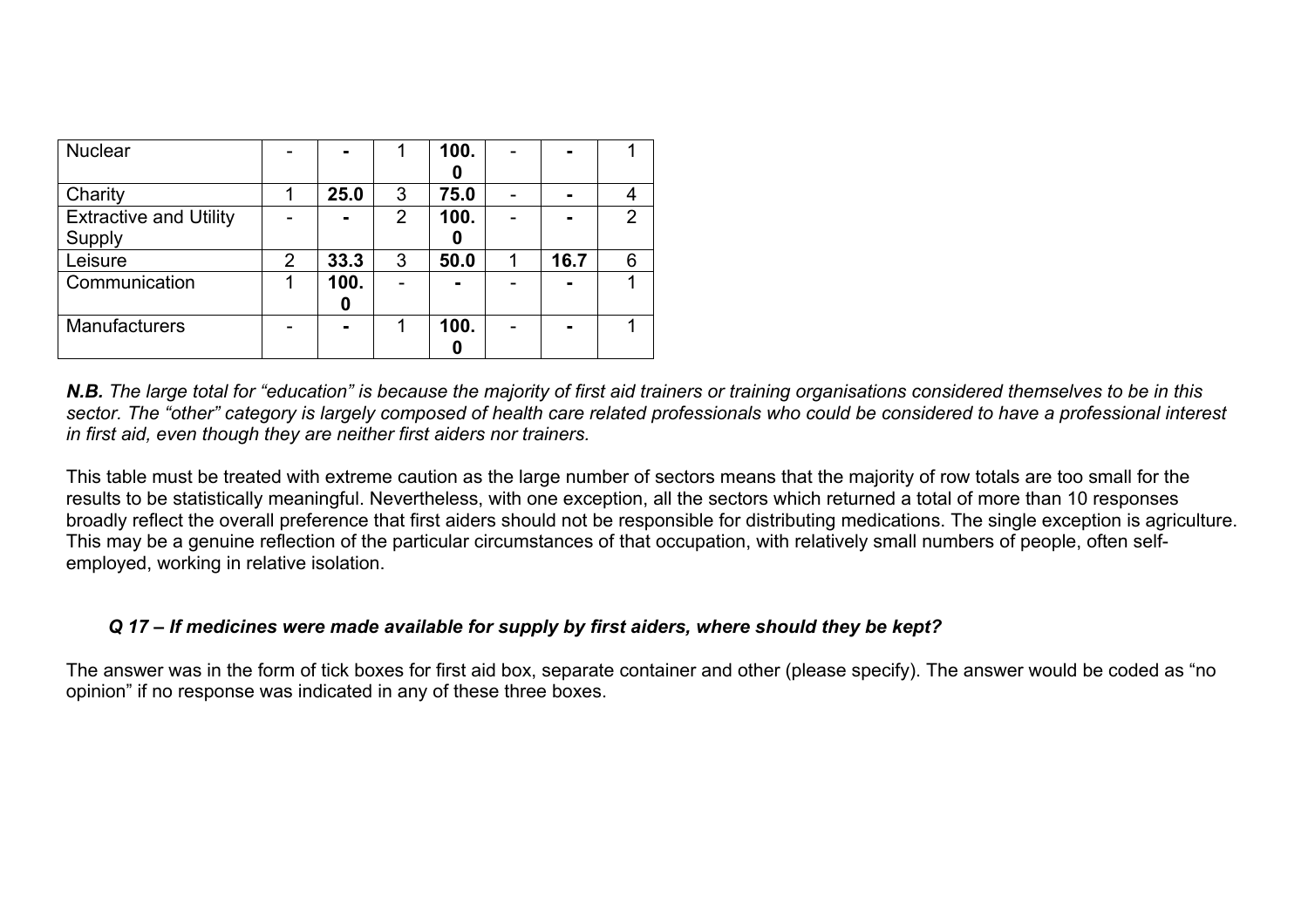This question immediately preceded the las section of the questionnaire, which was a box for recording, as frre text, any additional comments the respondent wished to make. It was intended, and was mostly used, as a general purpose response box on all aspects of the questionnaire. However, because of its juxtaposition to Q17, some respondents used it mainly to expand their answer to question 17 in some detail.

#### **Results**

## *Numerical analysis*

Of the 508 responses received by HSE only 48 (about 9%) suggested that medications should be kept in the first aid box. However there was no clear opinion on what the alternative should be.

## **Table 5** Distribution of responses on Question 16

| <b>Response</b>    | <b>Number</b> | Percentage |
|--------------------|---------------|------------|
| First Aid box      | 48            | 9.4        |
| Separate container | 216           | 42.5       |
| Other              | 128           | 25.2       |
| No opinion         | 116           | 22.8       |
| Total              | 508           | 100.0      |

The distribution of responses by role, size of organisation and sector was very similar to the overall distribution, with a single exception as described below. Detailed tables are not presented here as this is, from a regulatory perspective, a subsidiary question to Q16 and the detailed prefences only become important if the answer to Q16 was positive, which was not the case.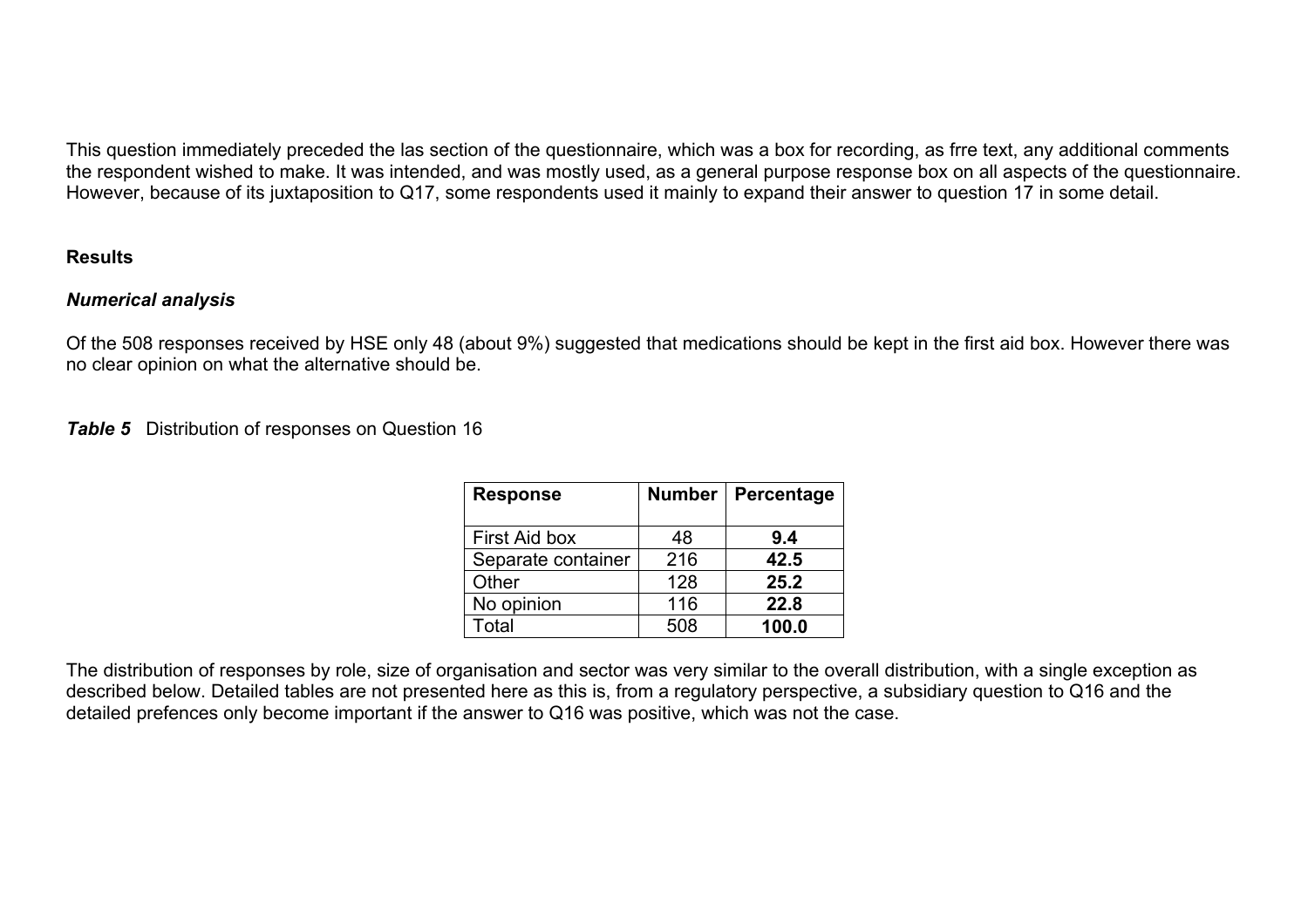The single exception was the agriculture sector, where 9 of 14 respondents (64.3%) expressed a preference for keeping medicines in the first aid box. This once again suggests that the first aid requirements of the agriculture sector may be unique in some respects It was noted above that there were also 9 respondents in agriculture who answered "yes" to Q16. It might be expected that these were the same 9 people, but this was not the case. Only 6 of the nine respondents who answered "yes" to Q16 preferred that the medicines shuld be kept in the first aid box. This means that there are 3 agricultural respondents who wish first aiders to supply medicines, but do not wish these to be kept in the first aid box, and a further 3 who do not think first aiders should supply medicines but that, if they do, the medicines should be kept in the first aid box.

The lack of logical correspondence between the answers given to questions 16 and 17 was not unique to agriculture. The wording of the question did not prevent respondents who was strongly antagonistic to the idea of first aiders disrtibuting medicines from, nevertheless, having an equally strong opinion on where such medicines should be kept if his/her first opinion was rejected. We have therefore got many unusual and partly inconsistent responses. The only figures worth quoting are these:

## *Of those who answered "yes" to Q16, 15.1% thought the medicines should be kept in the First Aid box. Of those who answered "no" to Q16 only 7.8% thought the medicines should be kept in the first aid box.*

The disparity between those two figures is to be expected. What is perhaps more interesting is that regardless of the answer to Q16 only a minority of respondents indicated that medicines should be kept in the First Aid box.

## *Analysis of specific comments (Mainly Q17a)*

All of the questionnaires where a reponse was given to Q16 or Q17 were individually scrutinised for relevant additional material. The logical flow of the analysis was as follows:

- If  $Q16 = "Yes", what medicine should be supplied and why?$
- If Q16 = "No", why should first aiders not administer medicines?
- If Q17 = "Other", what is the preferred location.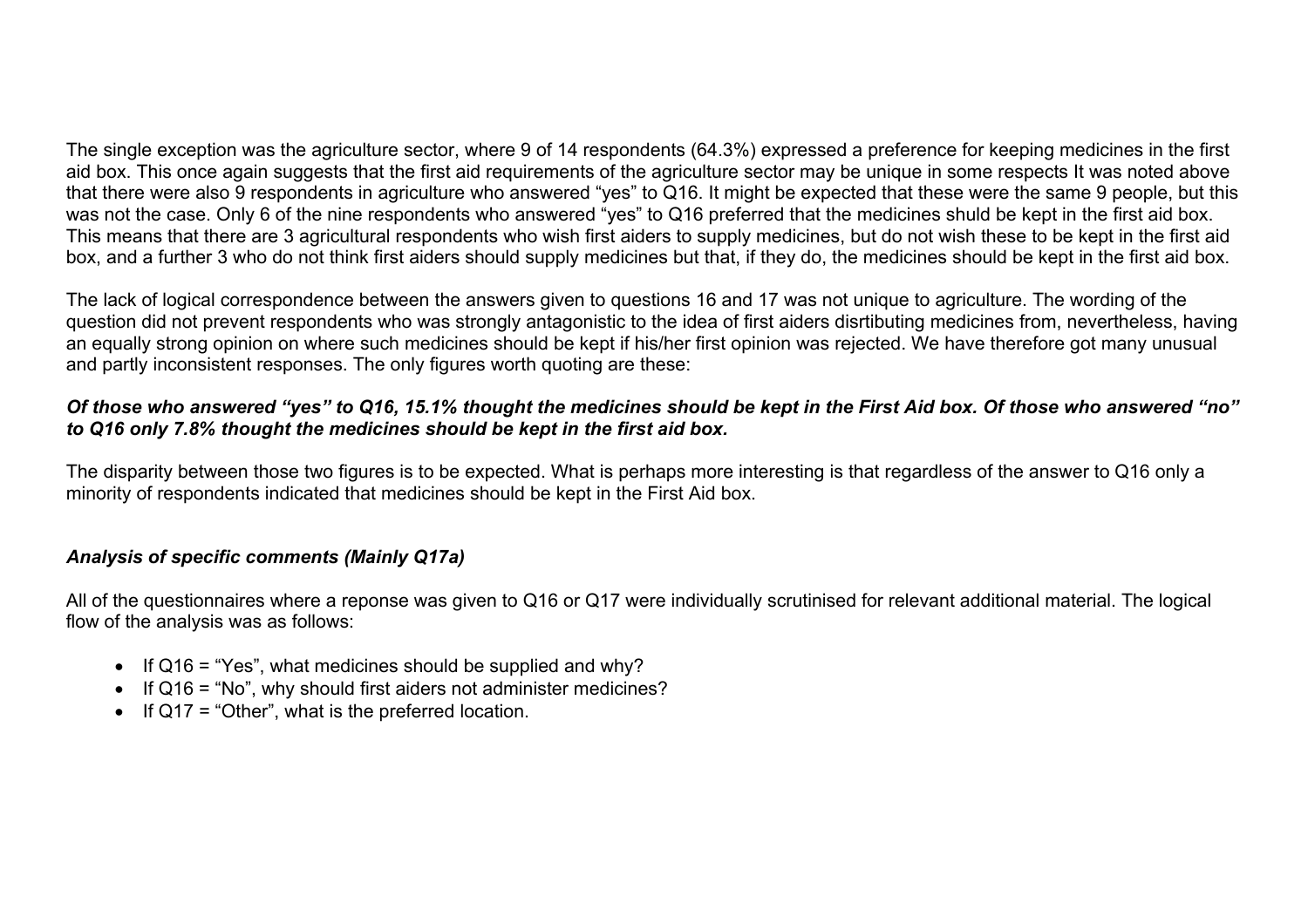In practice it was found that some individuals who answered "yes" to Q16 nevertheless expressed reservations, while some people who answered "no" suggested certain specific exceptions. These were taken into account in the analysis.

## *Answer to Q16 = "Yes"*

A total of 63 specific comments were made relating to First Aid at Work. The commonest of these (20/63, 31.7%) was that aspirin should be available for supply by first aiders as it was required in the treatment of suspected myocardial infarction. A further 2 respondents suggested aspirin only but did not give a reason.

A further 14 respondents (22.2%) suggested that first aiders should be limited to prescribing paracetamol, aspirin or other simple analgesics. Another 2 added simple antacids to this list.

Nine respondents (14.3%) suggested that first aider should be able to supply any General Sale List (i.e. over-the-counter) medication as long as they were under the supervision of a health professional, for example through standing orders issued by the occupational health department of the company.

Five respondents (7.9%) specifically wished for first aiders to be permitted to use Epipens where there was a known person susceptible to anaphylaxis in the workplace. Some further, individual, similar suggestions were made with regard to bronchodilator inhalers, rectal diazepam and medical gases.

Four respondents felt that if any reponsible adult was capable of deciding for themselves to take an OTC medicine then surely a first aider must be at least equally capable of deciding whether to supply it to them.

The 5 remaining responses were various combinations of suggestions that the VAS and/or HSE should (or already did) provide appropriate guidance.

In addition to these 63 comments there were several other suggestions which did not relate specifically to First Aid at Work. These concerned the special needs of schools, camping trips, expeditions and visits to remote locations. The general theme of these suggestions was that if a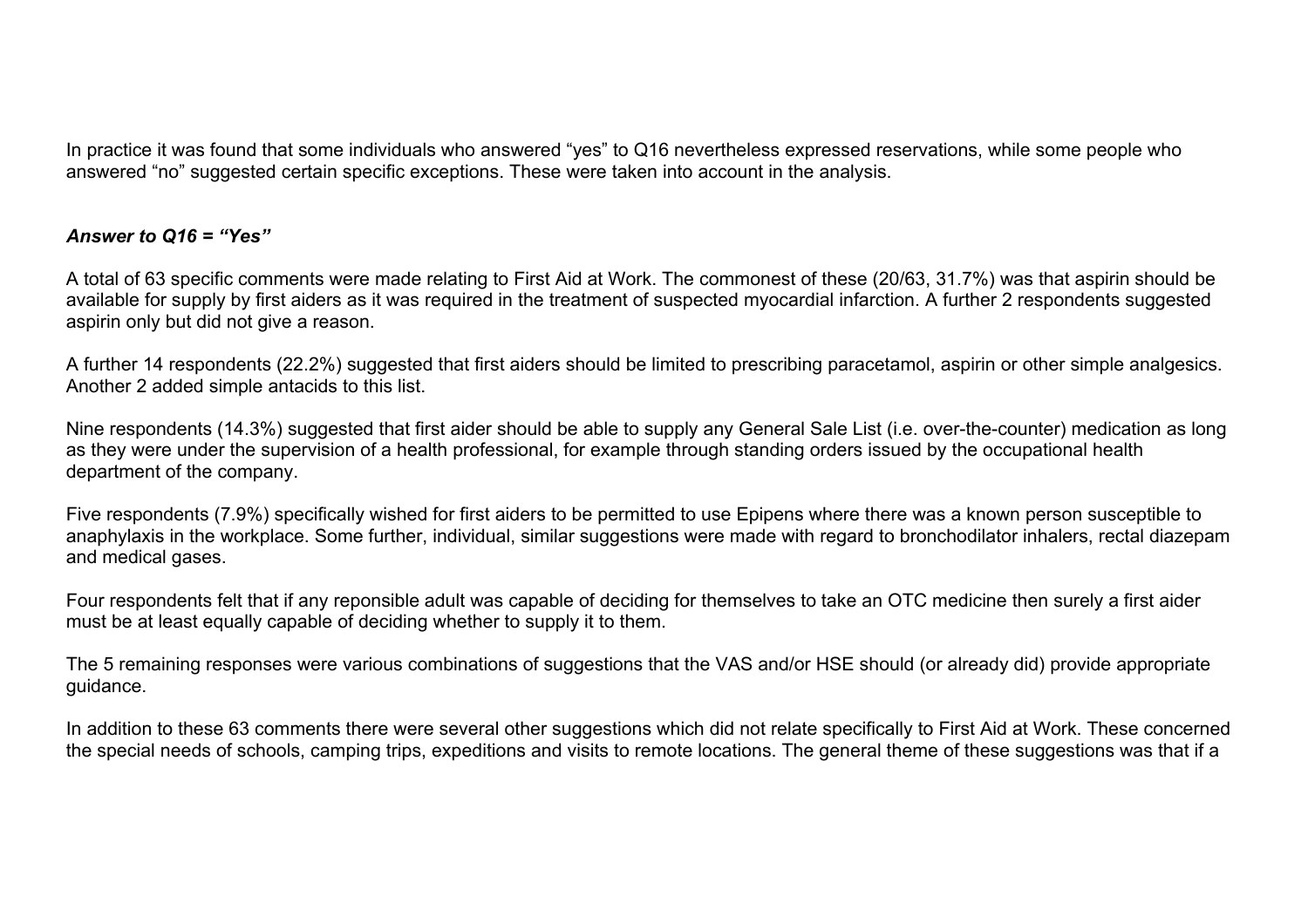health professional was not available the first aider would be the most appropriate person to supervise the supply of medications, but OTC and prescribed, though most respondents recognised that they would need additional training for this role.

## *Answer to Q16 = "No"*

Many non-specific responses were given to this question, simply reiterating the current advice by either the VAS and HSE that the administration of medicines is not considered to be within the normal scope of first aid.

There were 95 more specific comments. These were very wide ranging in scope but can be grouped into a number of common themes.

The largest group (27, 28.4%) expressed in various ways the concern that first aiders were not sufficiently qualified to undertake the supply of medicines. This might be because they did not have the diagnostic skills to recognise situations where medical referral was appropriate, the di not understand the potential dangers of OTC medicines, they would not be able to assess the possibility of interactions with the patient's prescribed medications and so forth. All were well articulated and valid arguments.

The next largest group (26, 27.4%) were concerned about the risks of litigation, against either the first aider, the employer or both. Some respondents pointed out that even if the first aider was only responsible for distributing the medicines on request, and not prescribing them, they could still be held liable for issues such as checking that stocks were in date, that manufacturers information leaflets were supplied to the user, that appropriate records were kept and so forth. The validity of these arguments is largely untested, as first aiders rarely administer medicines at present.

Twenty respondents (21.1%) drew attention to the fact that the supply of medicines exceeded the legal duties of either the first aider, the employer or both. In a sense these could be considered a further, large, extension of the group concerned about litigation, though they did not express the concern directly in those terms. They were more concerned with offering practical solutions to the problem, such as the sale of medicines from vending machines, or that employees should provide their own medications.

Eleven respondents (11.6%) believed that while, in principle, it might be possible for first aiders to supply OTC medicines they would require considerable additional training, and this was not a practicable proposition.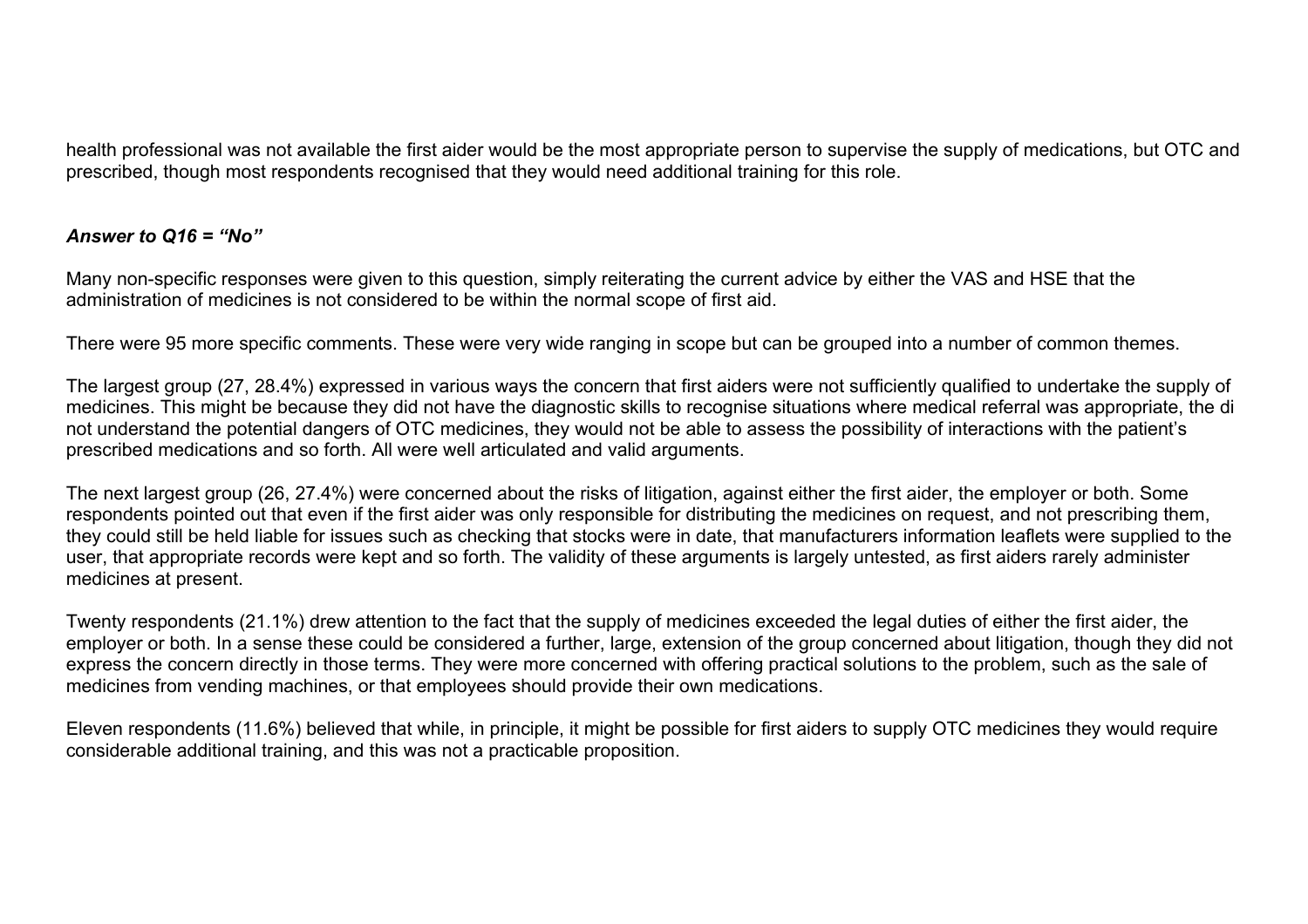In 9 cases (7.4%) the respondents were concerned about various possible abuses of the system, such as employees acquiring an overdose of a medication by approaching several first aiders in turn and the requirement of a very robust record and communications sytem to avoid this. Two people drew attention to the possibility of theft of first aid boxes or attacks on first aiders in the hope of obtaining substances of abuse.

A single respondent pointed out that there was no foreseeable situation in which an OTC medicine was required to preserve life, which is the primary aim of first aid. A further single individual noted that the legal status of General Sale List medicines prevents a first aider from supplying them except in the original, unopened manufacturer's packaging. (This is a little known fact, but is correct according to the MHRA.)

#### *Answer to Q17 = "Other"*

The questionnaire did not invite additional comment on the options "separate container" or "first aid box" so it was anticipated that it would only be necessary to analyse the reponses from those who answered "other". During the scrutiny of the questionnaires, however, it was noticed that a few respondents had qualified their reply of "first aid box" or "separate container". These responses were included in the following analysis.

There were 81 relevant comments in total .The majority of these (58, 71.6%) were recommendations, in varying degrees of detail, that the medicines should be stored in a lockable and secure facility. Often there was an additional recommendation regarding record keeping. About a third of these recommendations (19) specified that the keys should only be held by the first aider. As one would expect, these responses were from people who had answered "yes" to Q16.

Another 13 respondents (16.0%) suggested that the "other" location should be a vending machine, which was not the responsibility of the first aider. There were also 4 suggestions that the location should be clearly outside the first aid room (e.g. in the manager's desk or the general office) to emphasise that the first aider was not responsible for the medicines.

There were 4 suggestions that the medicines should be kept on the person of the first aider. These were from respondents whose main concern was that aspirin should be available for administration to MI victims.

There was one comment which did not really concern drugs distributed by the first aider, but recommended that employers should provide a designated refrigerator for employees who needed to store temperature sensitive prescription medicines, such as insulin.